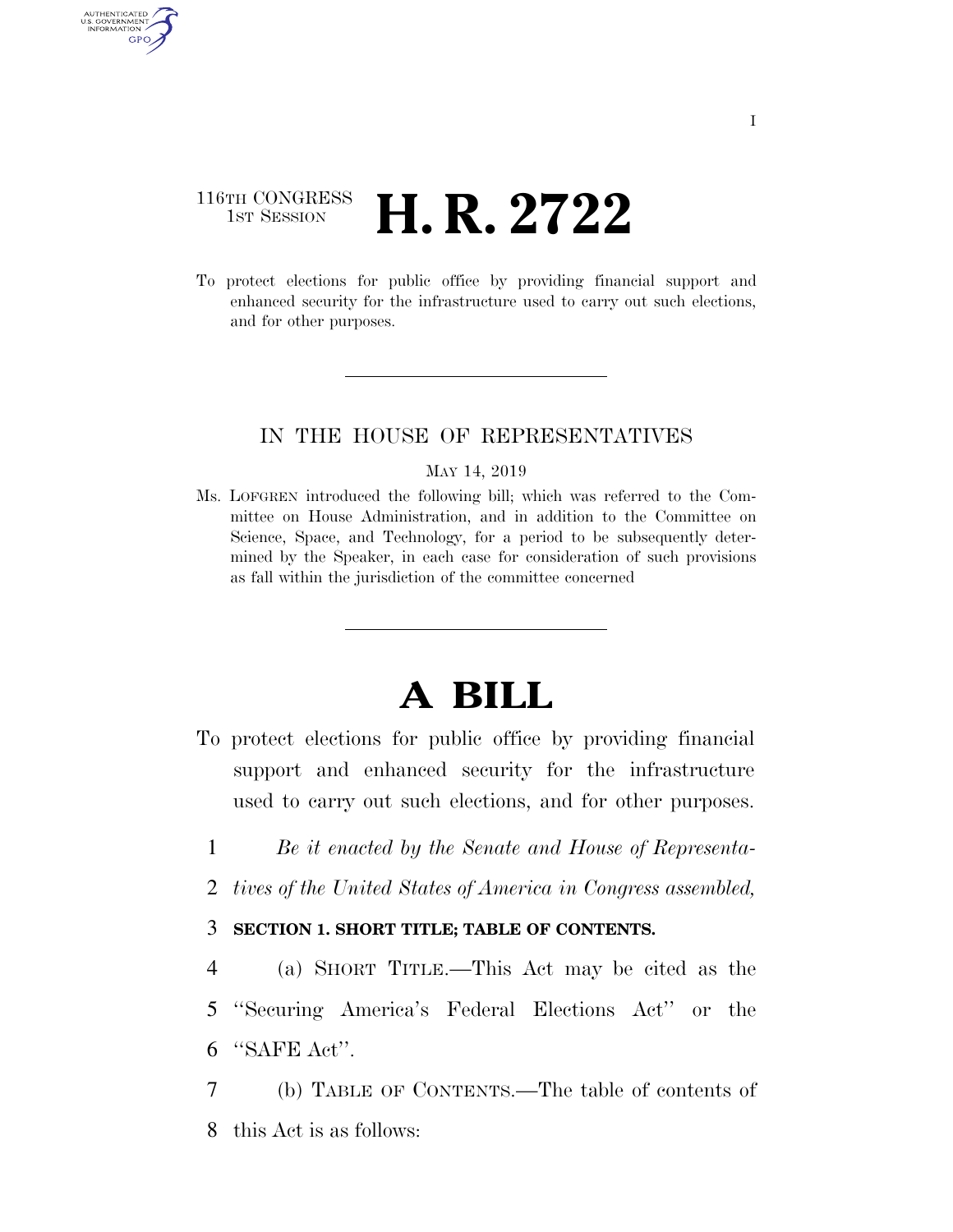Sec. 1. Short title; table of contents.

#### TITLE I—FINANCIAL SUPPORT FOR ELECTION INFRASTRUCTURE

Subtitle A—Voting System Security Improvement Grants

#### PART 1-PROMOTING ACCURACY, INTEGRITY, AND SECURITY THROUGH VOTER-VERIFIED PERMANENT PAPER BALLOT

- Sec. 101. Short title.
- Sec. 102. Paper ballot and manual counting requirements.
- Sec. 103. Accessibility and ballot verification for individuals with disabilities.
- Sec. 104. Durability and readability requirements for ballots.
- Sec. 105. Paper ballot printing requirements.
- Sec. 106. Study and report on optimal ballot design.
- Sec. 107. Effective date for new requirements.

#### PART 2—GRANTS TO CARRY OUT IMPROVEMENTS

Sec. 111. Grants for obtaining compliant paper ballot voting systems and carrying out voting system security improvements.

''PART 7—GRANTS FOR OBTAINING COMPLIANT PAPER BALLOT VOTING SYSTEMS AND CARRYING OUT VOTING SYSTEM SECURITY IMPROVEMENTS

- ''Sec. 297. Grants for obtaining compliant paper ballot voting systems and carrying out voting system security improvements.
- ''Sec. 297A. Voting system security improvements described.
- ''Sec. 297B. Eligibility of States.
- ''Sec. 297C. Reports to Congress.
- ''Sec. 297D. Authorization of appropriations.
- Sec. 112. Coordination of voting system security activities with use of requirements payments and election administration requirements under Help America Vote Act of 2002.
- Sec. 113. Incorporation of definitions.

Subtitle B—Grants for Risk-Limiting Audits of Results of Elections

Sec. 121. Grants to States for conducting risk-limiting audits of results of elections.

''PART 8—GRANTS FOR CONDUCTING RISK-LIMITING AUDITS OF RESULTS OF ELECTIONS

- ''Sec. 298. Grants for conducting risk-limiting audits of results of elections.
- ''Sec. 298A. Eligibility of States.
- ''Sec. 298B. Authorization of appropriations.
- Sec. 122. GAO analysis of effects of audits.

#### TITLE II—PROMOTING CYBERSECURITY THROUGH IMPROVEMENTS IN ELECTION ADMINISTRATION

- Sec. 201. Testing of existing voting systems to ensure compliance with election cybersecurity guidelines and other guidelines.
- Sec. 202. Requiring use of software and hardware for which information is disclosed by manufacturer.
- Sec. 203. Treatment of electronic poll books as part of voting systems.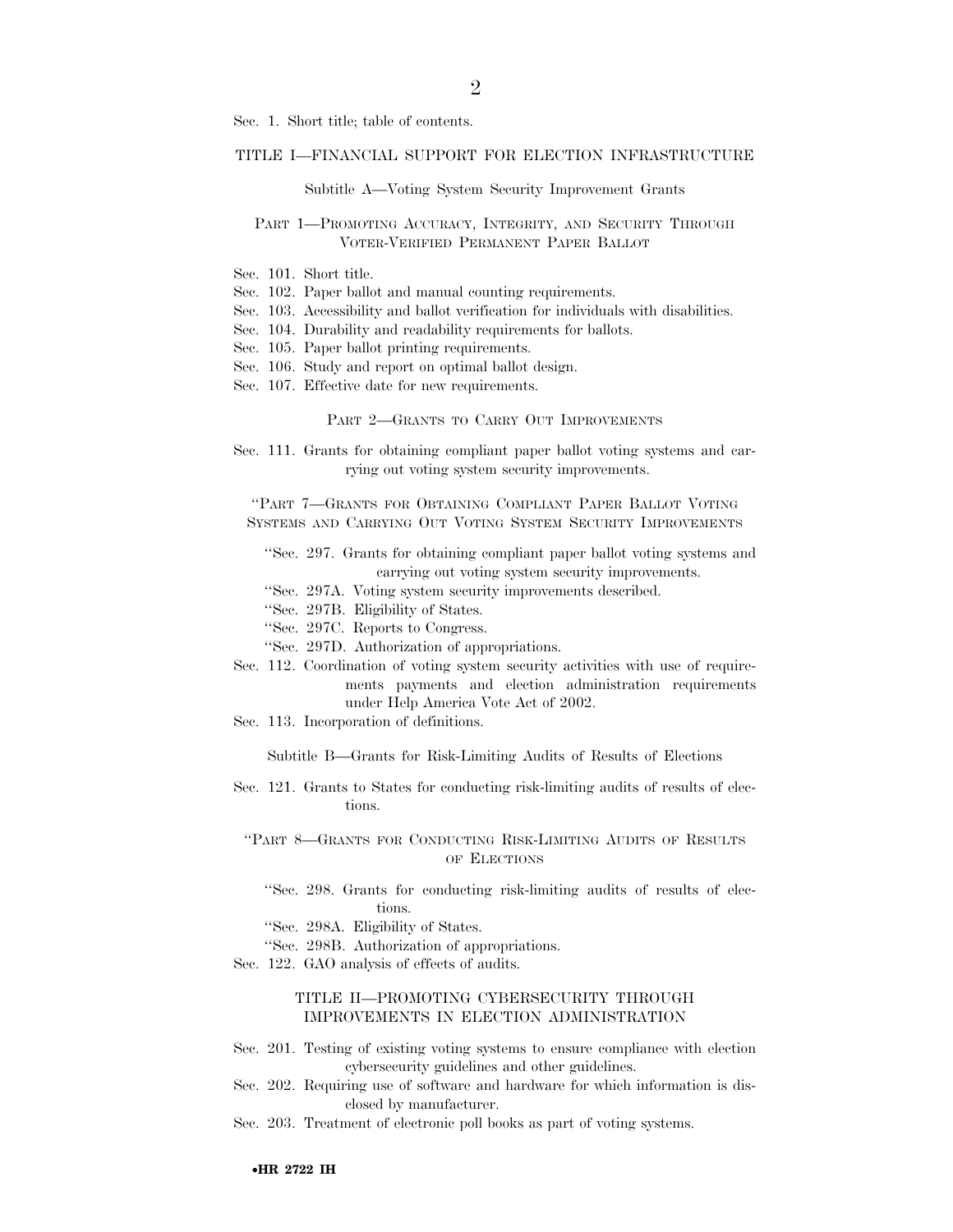Sec. 204. Pre-election reports on voting system usage.

Sec. 205. Streamlining collection of election information.

TITLE III—ELECTION SECURITY GRANTS ADVISORY COMMITTEE

Sec. 301. Establishment of advisory committee.

TITLE IV—USE OF VOTING MACHINES MANUFACTURED IN THE UNITED STATES

Sec. 401. Use of voting machines manufactured in the United States.

TITLE V—SEVERABILITY

Sec. 501. Severability.

 **TITLE I—FINANCIAL SUPPORT FOR ELECTION INFRASTRUC-**3 **TURE Subtitle A—Voting System Security Improvement Grants PART 1—PROMOTING ACCURACY, INTEGRITY, AND SECURITY THROUGH VOTER-VERIFIED PERMANENT PAPER BALLOT SEC. 101. SHORT TITLE.**  This subtitle may be cited as the ''Voter Confidence and Increased Accessibility Act of 2019''. **SEC. 102. PAPER BALLOT AND MANUAL COUNTING RE- QUIREMENTS.**  14 (a) IN GENERAL.—Section  $301(a)(2)$  of the Help America Vote Act of 2002 (52 U.S.C. 21081(a)(2)) is amended to read as follows: 17 <sup>"</sup>(2) PAPER BALLOT REQUIREMENT. 18 "(A) VOTER-VERIFIED PAPER BALLOTS.—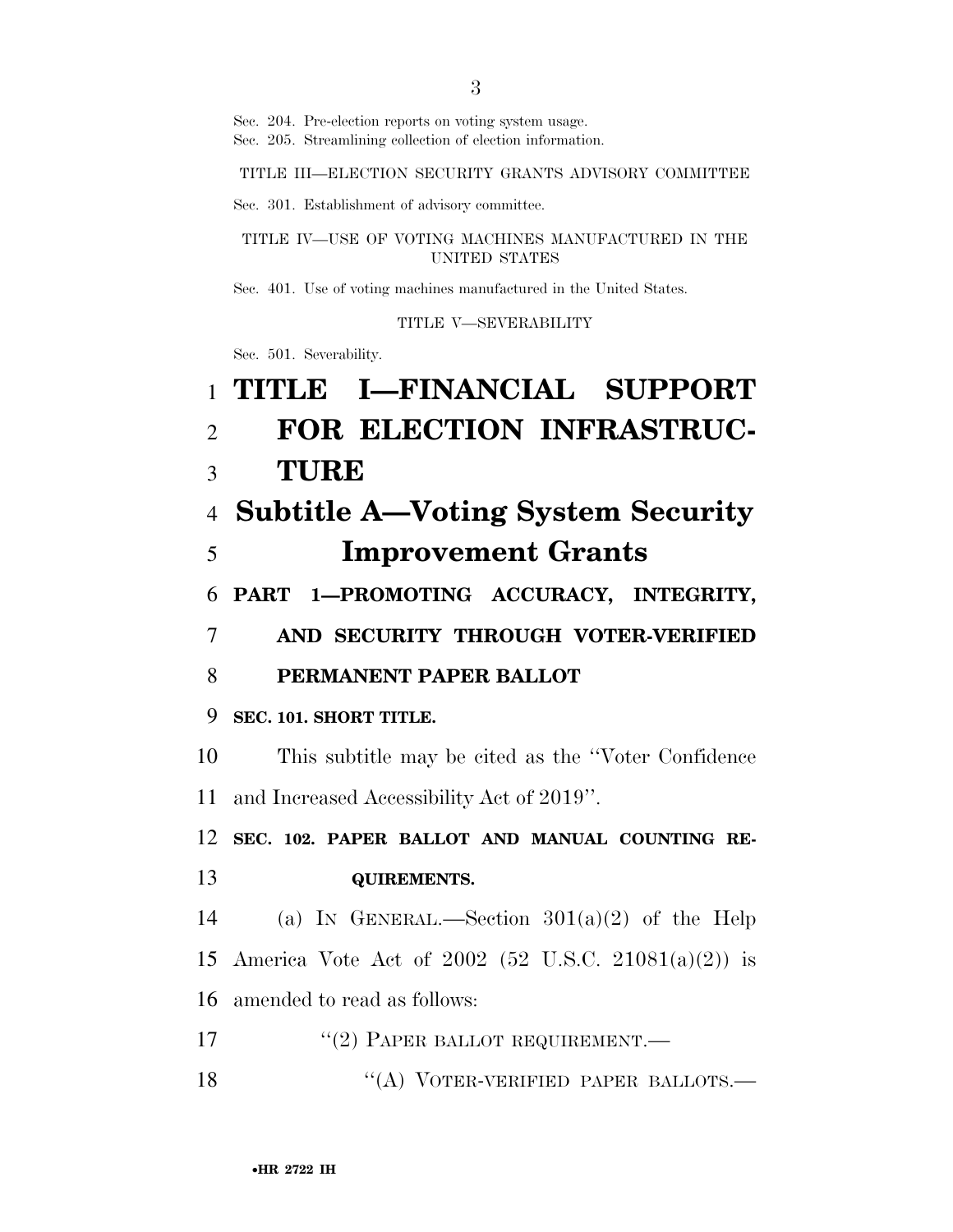| $\mathbf{1}$   | "(i) PAPER BALLOT REQUIREMENT.—              |
|----------------|----------------------------------------------|
| $\overline{2}$ | (I) The voting system shall require the use  |
| 3              | of an individual, durable, voter-verified    |
| $\overline{4}$ | paper ballot of the voter's vote that shall  |
| 5              | be marked and made available for inspec-     |
| 6              | tion and verification by the voter before    |
| 7              | the voter's vote is east and counted, and    |
| 8              | which shall be counted by hand or read by    |
| 9              | an optical character recognition device or   |
| 10             | other counting device. For purposes of this  |
| 11             | subclause, the term 'individual, durable,    |
| 12             | voter-verified paper ballot' means a paper   |
| 13             | ballot marked by the voter by hand or a      |
| 14             | paper ballot marked through the use of a     |
| 15             | nontabulating ballot marking device or sys-  |
| 16             | tem, so long as the voter shall have the op- |
| 17             | tion to mark his or her ballot by hand.      |
| 18             | "(II) The voting system shall provide        |
| 19             | the voter with an opportunity to correct     |
| 20             | any error on the paper ballot before the     |
| 21             | permanent voter-verified paper ballot is     |
| 22             | preserved in accordance with clause (ii).    |
| 23             | "(III) The voting system shall not           |
| 24             | preserve the voter-verified paper ballots in |
| 25             | any manner that makes it possible, at any    |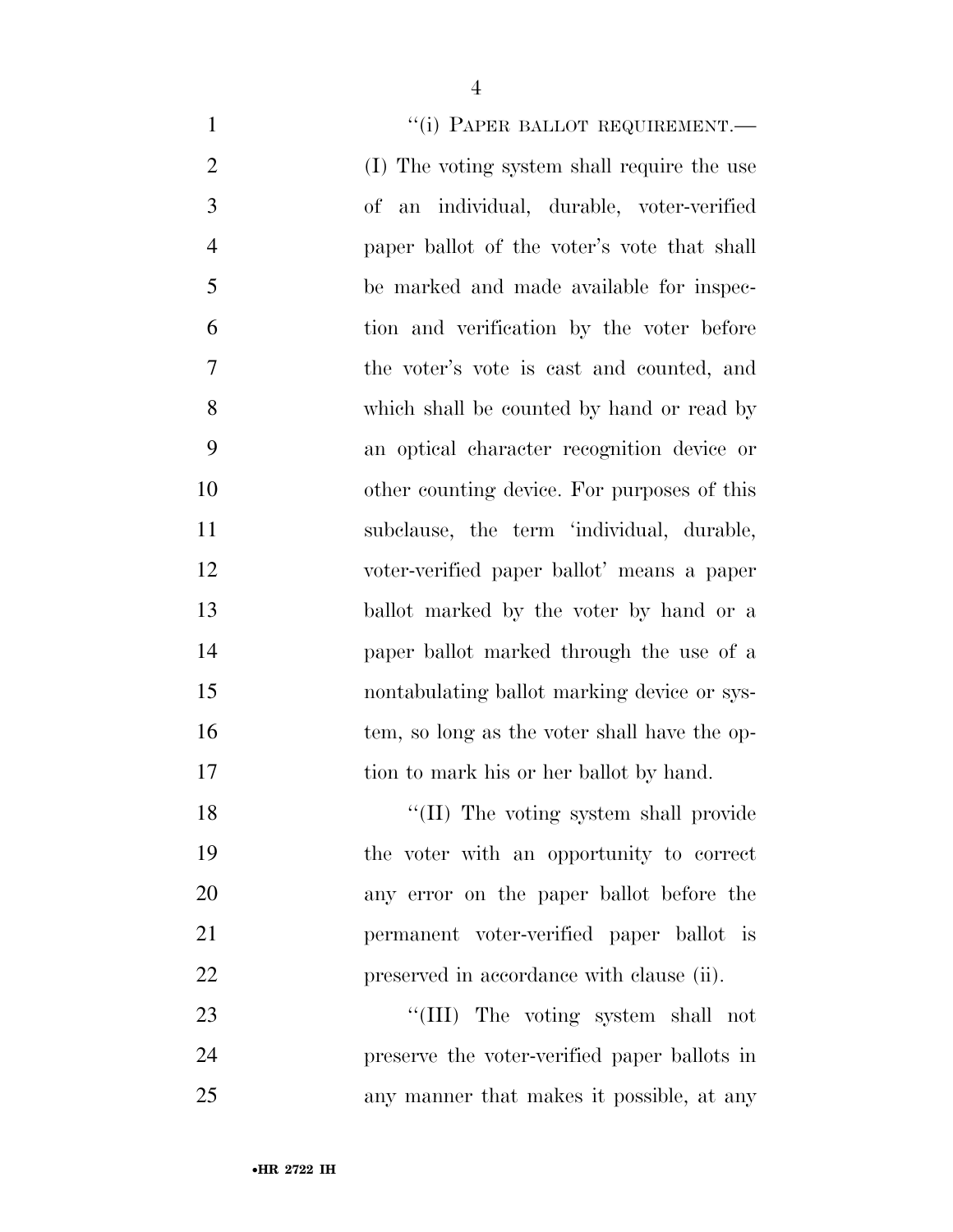|   | time after the ballot has been cast, to asso- |
|---|-----------------------------------------------|
|   | ciate a voter with the record of the voter's  |
| 3 | vote without the voter's consent.             |

 ''(ii) PRESERVATION AS OFFICIAL RECORD.—The individual, durable, voter- verified paper ballot used in accordance with clause (i) shall constitute the official ballot and shall be preserved and used as the official ballot for purposes of any re- count or audit conducted with respect to any election for Federal office in which the 12 voting system is used.

13 "(iii) MANUAL COUNTING REQUIRE-14 MENTS FOR RECOUNTS AND AUDITS.—(I) Each paper ballot used pursuant to clause (i) shall be suitable for a manual audit, and shall be counted by hand in any re- count or audit conducted with respect to any election for Federal office.

 $\frac{1}{20}$  In the event of any inconsist- encies or irregularities between any elec- tronic vote tallies and the vote tallies de- termined by counting by hand the indi- vidual, durable, voter-verified paper ballots used pursuant to clause (i), and subject to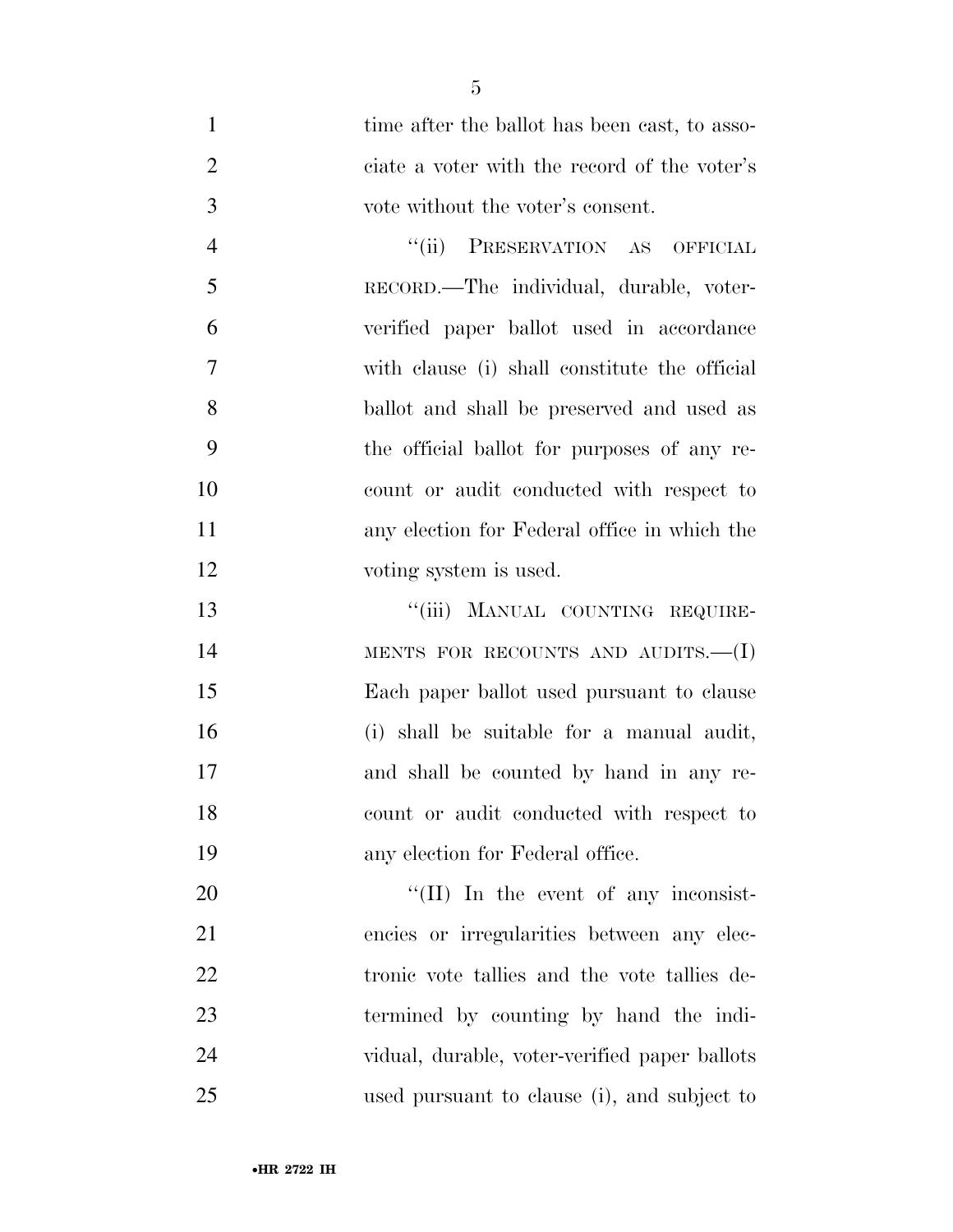subparagraph (B), the individual, durable, voter-verified paper ballots shall be the true and correct record of the votes cast. 4 "(iv) APPLICATION TO ALL BAL- LOTS.—The requirements of this subpara- graph shall apply to all ballots cast in elec- tions for Federal office, including ballots cast by absent uniformed services voters and overseas voters under the Uniformed and Overseas Citizens Absentee Voting Act 11 and other absentee voters. 12 "(B) SPECIAL RULE FOR TREATMENT OF DISPUTES WHEN PAPER BALLOTS HAVE BEEN 14 SHOWN TO BE COMPROMISED.— 15 ''(i) IN GENERAL.—In the event that— 17 ''(I) there is any inconsistency between any electronic vote tallies and the vote tallies determined by count-20 ing by hand the individual, durable, voter-verified paper ballots used pur-22 suant to subparagraph  $(A)(i)$  with re- spect to any election for Federal of-fice; and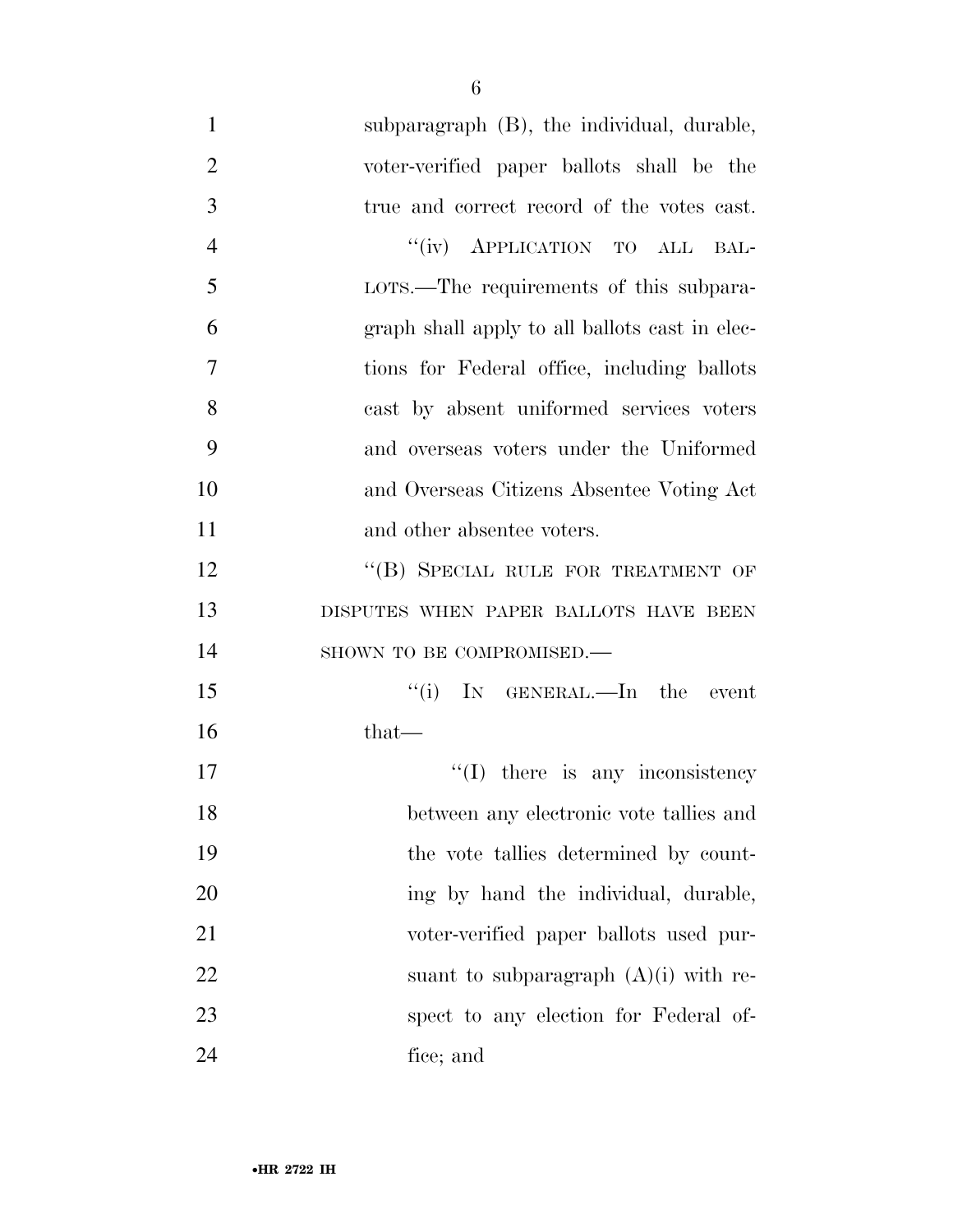| $\mathbf{1}$   | $\lq\lq$ (II) it is demonstrated by clear    |
|----------------|----------------------------------------------|
| $\overline{2}$ | and convincing evidence (as deter-           |
| 3              | mined in accordance with the applica-        |
| $\overline{4}$ | ble standards in the jurisdiction in-        |
| 5              | volved) in any recount, audit, or con-       |
| 6              | test of the result of the election that      |
| $\overline{7}$ | the paper ballots have been com-             |
| 8              | promised (by damage or mischief or           |
| 9              | otherwise) and that a sufficient num-        |
| 10             | ber of the ballots have been so com-         |
| 11             | promised that the result of the elec-        |
| 12             | tion could be changed,                       |
| 13             | the determination of the appropriate rem-    |
| 14             | edy with respect to the election shall be    |
| 15             | made in accordance with applicable State     |
| 16             | law, except that the electronic tally shall  |
| 17             | not be used as the exclusive basis for de-   |
| 18             | termining the official certified result.     |
| 19             | "(ii) RULE FOR CONSIDERATION OF              |
| 20             | BALLOTS ASSOCIATED WITH EACH VOTING          |
| 21             | MACHINE.—For purposes of clause (i),         |
| 22             | only the paper ballots deemed com-           |
| 23             | promised, if any, shall be considered in the |
| 24             | calculation of whether or not the result of  |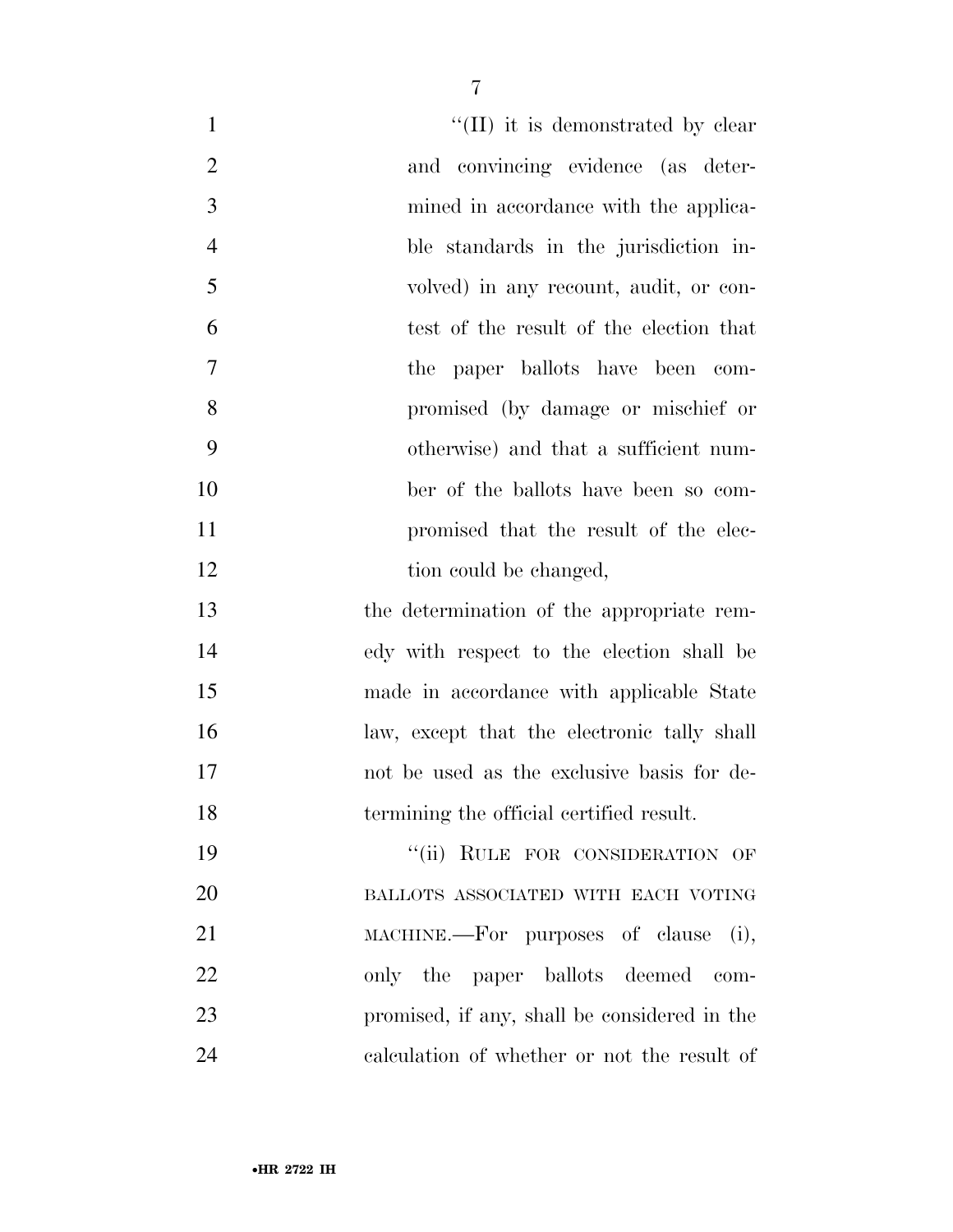| $\mathbf{1}$   | the election could be changed due to the                           |
|----------------|--------------------------------------------------------------------|
| $\overline{2}$ | compromised paper ballots.".                                       |
| 3              | (b) CONFORMING AMENDMENT CLARIFYING APPLI-                         |
| $\overline{4}$ | CABILITY OF ALTERNATIVE LANGUAGE ACCESSIBILITY.-                   |
| 5              | Section $301(a)(4)$ of such Act (52 U.S.C. 21081(a)(4))            |
| 6              | is amended by inserting "(including the paper ballots re-          |
| 7              | quired to be used under paragraph $(2)$ )" after "voting sys-      |
| 8              | tem".                                                              |
| 9              | OTHER CONFORMING AMENDMENTS.-Section<br>$\left( \mathrm{e}\right)$ |
| 10             | $301(a)(1)$ of such Act (52 U.S.C. 21081(a)(1)) is amend-          |
| 11             | $ed$ —                                                             |
| 12             | $(1)$ in subparagraph $(A)(i)$ , by striking "count-               |
| 13             | ed" and inserting "counted, in accordance with                     |
| 14             | paragraphs $(2)$ and $(3)$ ";                                      |
| 15             | $(2)$ in subparagraph $(A)(ii)$ , by striking "count-              |
| 16             | and inserting "counted, in accordance with<br>ed"                  |
| 17             | paragraphs $(2)$ and $(3)$ ";                                      |
| 1 <sub>O</sub> | $(9)$ in expression model $(A)(22)$ be striking $(6)$              |

18 (3) in subparagraph  $(A)(iii)$ , by striking "count- ed'' each place it appears and inserting ''counted, in 20 accordance with paragraphs (2) and (3)"; and

 (4) in subparagraph (B)(ii), by striking ''count- ed'' and inserting ''counted, in accordance with 23 paragraphs  $(2)$  and  $(3)$ ".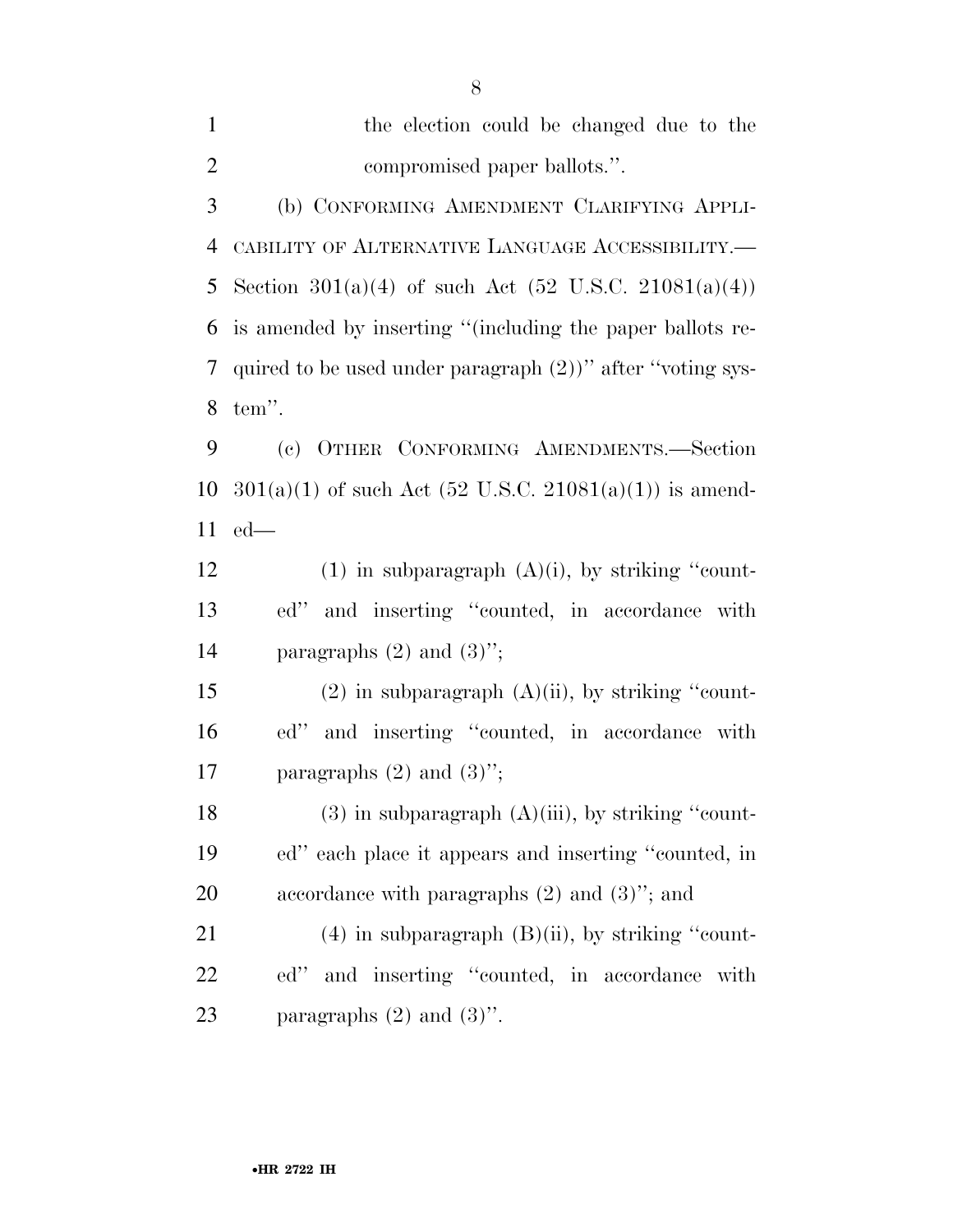| 1              | SEC. 103. ACCESSIBILITY AND BALLOT VERIFICATION FOR    |
|----------------|--------------------------------------------------------|
| $\overline{2}$ | INDIVIDUALS WITH DISABILITIES.                         |
| 3              | (a) IN GENERAL.—Section $301(a)(3)(B)$ of the Help     |
| 4              | America Vote Act of 2002 (52 U.S.C. 21081(a)(3)(B)) is |
| 5              | amended to read as follows:                            |
| 6              | $\lq\lq(B)(i)$ ensure that individuals with dis-       |
| 7              | abilities and others are given an equivalent op-       |
| 8              | portunity to vote, including with privacy and          |
| 9              | independence, in a manner that produces a              |
| 10             | voter-verified paper ballot as for other voters;       |
| 11             | "(ii) satisfy the requirement of subpara-              |
| 12             | $graph(A)$ through the use of at least one voting      |
| 13             | system equipped for individuals with disabil-          |
| 14             | ities, including nonvisual and enhanced visual         |
| 15             | accessibility for the blind and visually impaired,     |
| 16             | and nonmanual and enhanced manual accessi-             |
| 17             | bility for the mobility and dexterity impaired, at     |
| 18             | each polling place; and                                |
| 19             | "(iii) meet the requirements of subpara-               |
| 20             | graph $(A)$ and paragraph $(2)(A)$ by using a sys-     |
| 21             | tem that—                                              |
| 22             | "(I) allows the voter to privately and                 |
| 23             | independently verify the permanent paper               |
| 24             | ballot through the presentation, in acces-             |
| 25             | sible form, of the printed or marked vote              |
| 26             | selections<br>from<br>same printed<br>the<br><b>or</b> |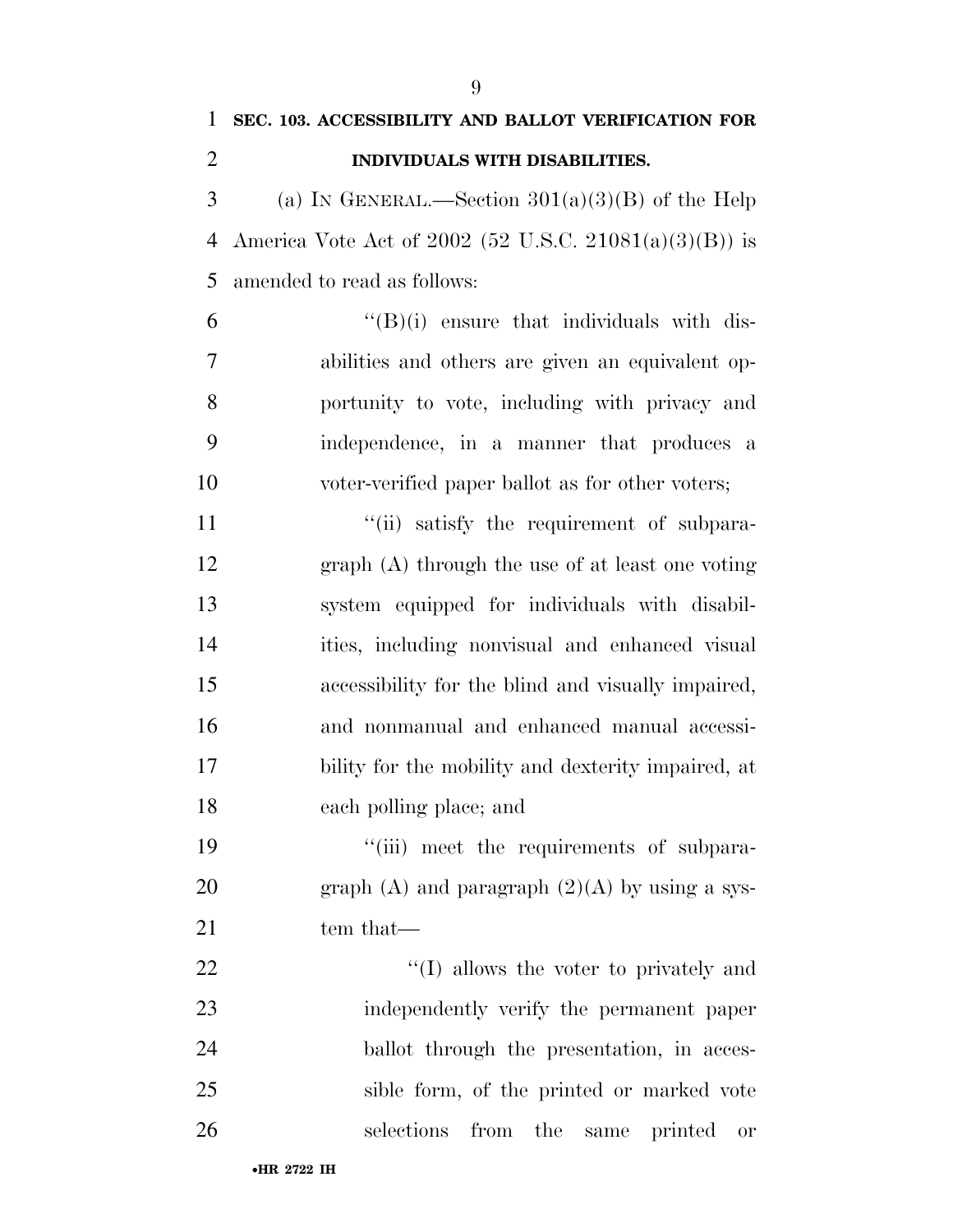| $\mathbf{1}$   | marked information that would be used for                            |
|----------------|----------------------------------------------------------------------|
| $\overline{2}$ | any vote counting or auditing; and                                   |
| 3              | "(II) allows the voter to privately and                              |
| $\overline{4}$ | independently verify and cast the perma-                             |
| 5              | nent paper ballot without requiring the                              |
| 6              | voter to manually handle the paper bal-                              |
| 7              | $\mathrm{lot};$ ".                                                   |
| 8              | (b) SPECIFIC REQUIREMENT OF STUDY, TESTING,                          |
| 9              | AND DEVELOPMENT OF ACCESSIBLE PAPER BALLOT                           |
| 10             | VERIFICATION MECHANISMS.-                                            |
| 11             | (1) STUDY AND REPORTING.—Subtitle C of                               |
| 12             | title II of such Act $(52 \text{ U.S.C. } 21081 \text{ et seq.})$ is |
| 13             | amended-                                                             |
| 14             | $(A)$ by redesignating section 247 as section                        |
| 15             | $248$ ; and                                                          |
| 16             | $(B)$ by inserting after section 246 the fol-                        |
| 17             | lowing new section:                                                  |
| 18             | "SEC. 247. STUDY AND REPORT ON ACCESSIBLE PAPER                      |
|                |                                                                      |

### **BALLOT VERIFICATION MECHANISMS.**

20 "(a) STUDY AND REPORT.—The Director of the Na- tional Science Foundation shall make grants to not fewer than 3 eligible entities to study, test, and develop acces- sible paper ballot voting, verification, and casting mecha- nisms and devices and best practices to enhance the acces-sibility of paper ballot voting and verification mechanisms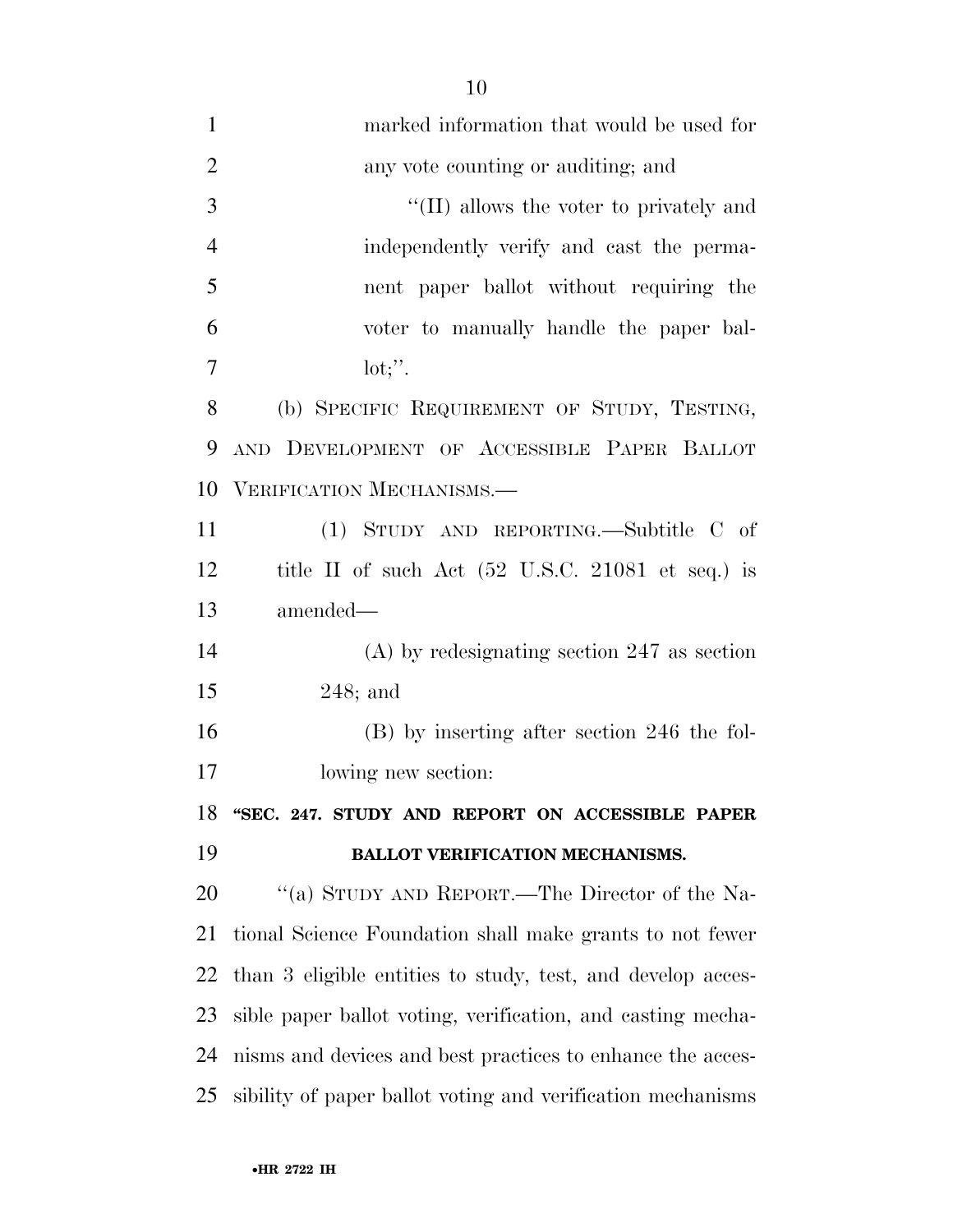for individuals with disabilities, for voters whose primary language is not English, and for voters with difficulties in literacy, including best practices for the mechanisms themselves and the processes through which the mecha-nisms are used.

 ''(b) ELIGIBILITY.—An entity is eligible to receive a grant under this part if it submits to the Director (at such time and in such form as the Director may require) an application containing—

 $(1)$  certifications that the entity shall specifi- cally investigate enhanced methods or devices, in- cluding non-electronic devices, that will assist such individuals and voters in marking voter-verified paper ballots and presenting or transmitting the in- formation printed or marked on such ballots back to such individuals and voters, and casting such ballots;  $\frac{17}{2}$  ''(2) a certification that the entity shall com-

 plete the activities carried out with the grant not later than December 31, 2020; and

20  $\frac{u(3)}{2}$  such other information and certifications as the Director may require.

22 "(c) AVAILABILITY OF TECHNOLOGY.—Any tech- nology developed with the grants made under this section shall be treated as non-proprietary and shall be made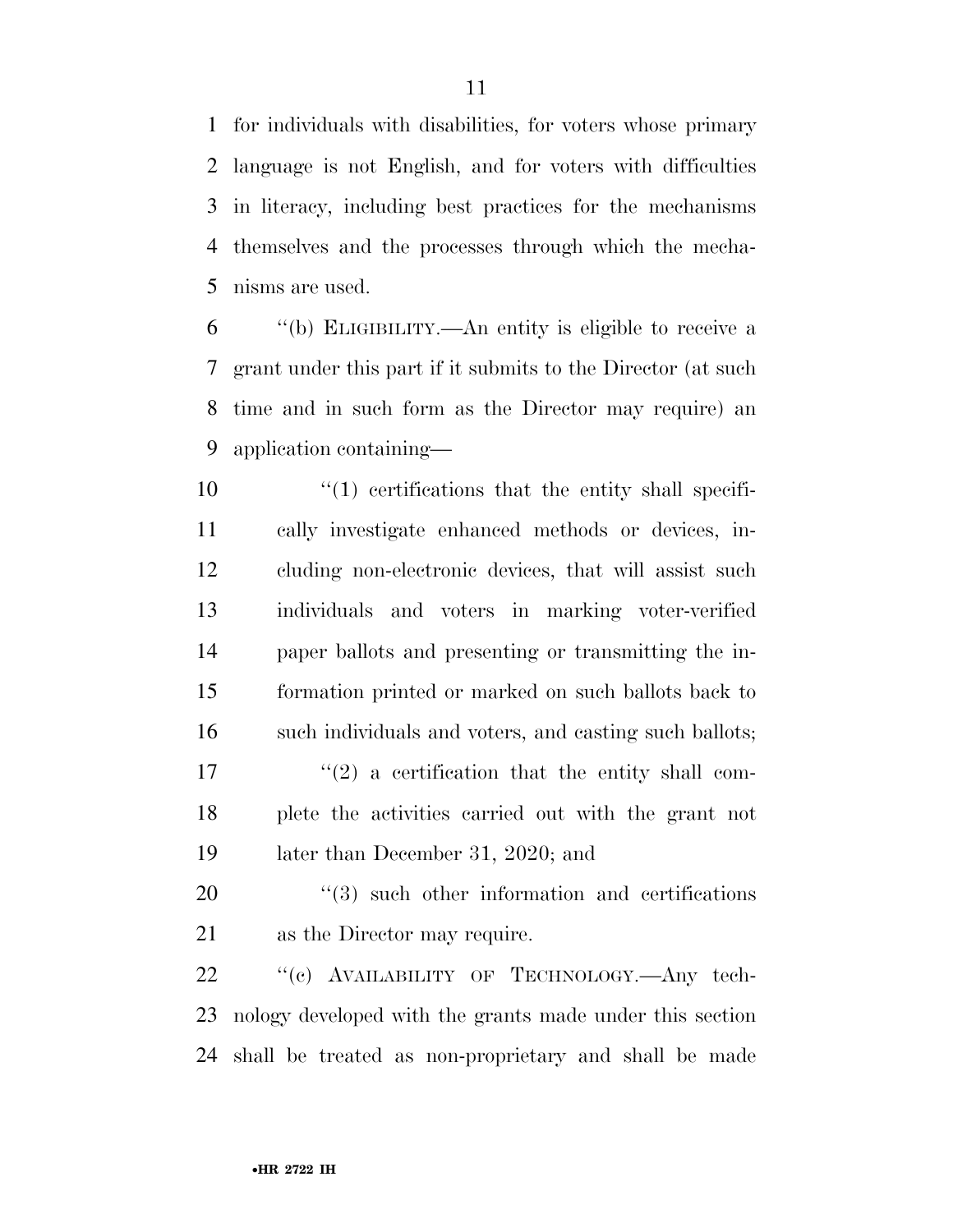available to the public, including to manufacturers of vot-ing systems.

 ''(d) COORDINATION WITH GRANTS FOR TECH- NOLOGY IMPROVEMENTS.—The Director shall carry out this section so that the activities carried out with the grants made under subsection (a) are coordinated with the research conducted under the grant program carried out by the Commission under section 271, to the extent that the Director and Commission determine necessary to pro- vide for the advancement of accessible voting technology. 11 "(e) AUTHORIZATION OF APPROPRIATIONS.—There is authorized to be appropriated to carry out subsection (a) \$5,000,000, to remain available until expended.''. (2) CLERICAL AMENDMENT.—The table of con- tents of such Act is amended— (A) by redesignating the item relating to section 247 as relating to section 248; and (B) by inserting after the item relating to section 246 the following new item: ''Sec. 247. Study and report on accessible paper ballot verification mechanisms.''. (c) CLARIFICATION OF ACCESSIBILITY STANDARDS UNDER VOLUNTARY VOTING SYSTEM GUIDANCE.—In adopting any voluntary guidance under subtitle B of title III of the Help America Vote Act with respect to the ac-

cessibility of the paper ballot verification requirements for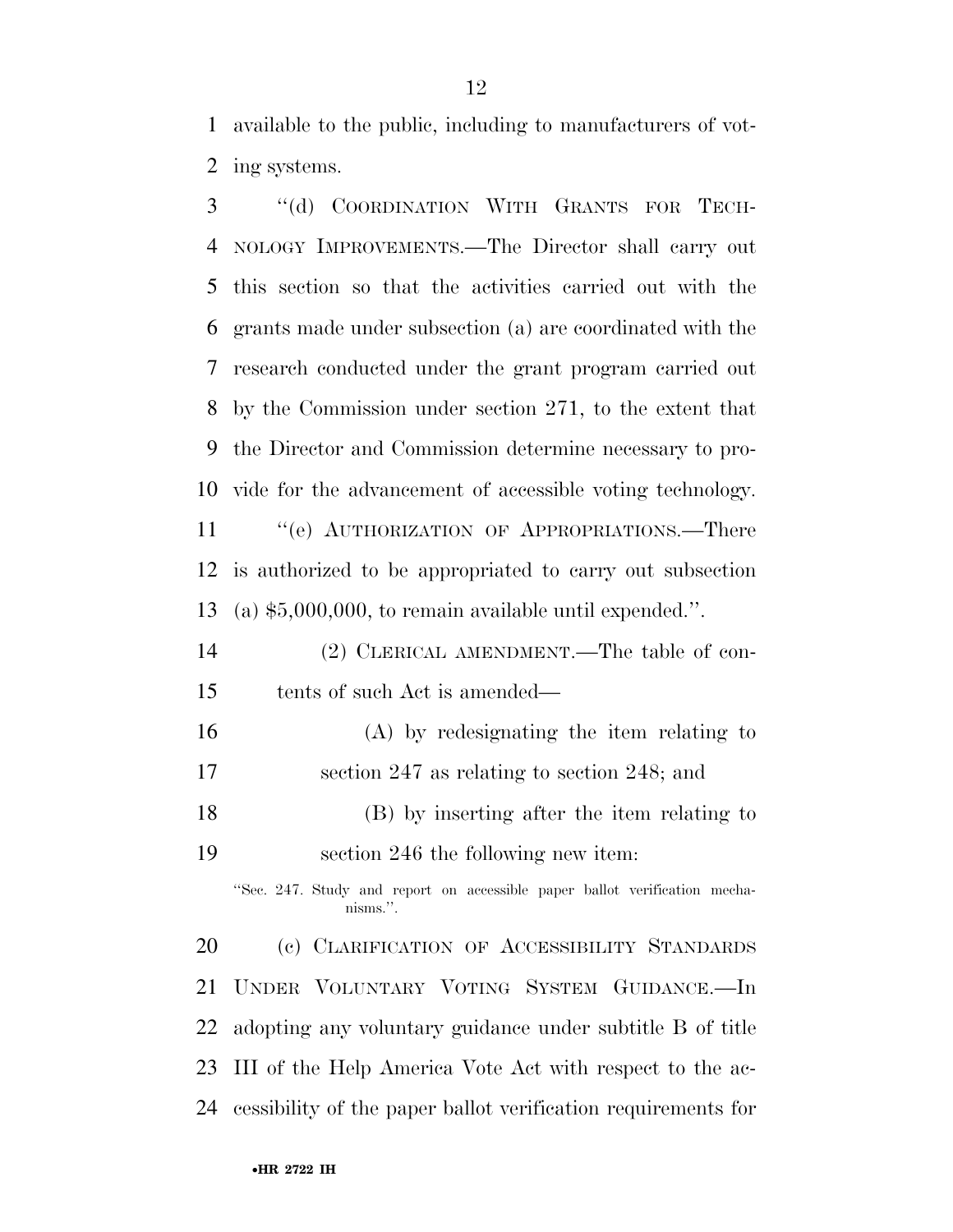individuals with disabilities, the Election Assistance Com- mission shall include and apply the same accessibility standards applicable under the voluntary guidance adopt-ed for accessible voting systems under such subtitle.

 (d) PERMITTING USE OF FUNDS FOR PROTECTION AND ADVOCACY SYSTEMS TO SUPPORT ACTIONS TO EN- FORCE ELECTION-RELATED DISABILITY ACCESS.—Sec- tion 292(a) of the Help America Vote Act of 2002 (52 9 U.S.C.  $21062(a)$  is amended by striking "; except that" and all that follows and inserting a period.

## **SEC. 104. DURABILITY AND READABILITY REQUIREMENTS FOR BALLOTS.**

 Section 301(a) of the Help America Vote Act of 2002 14  $(52 \text{ U.S.C. } 21081(a))$  is amended by adding at the end the following new paragraph:

16 "(7) DURABILITY AND READABILITY REQUIRE-MENTS FOR BALLOTS.—

18 "(A) DURABILITY REQUIREMENTS FOR PAPER BALLOTS.—

20 "(i) IN GENERAL.—All voter-verified paper ballots required to be used under 22 this Act shall be marked or printed on du-rable paper.

24  $(ii)$  DEFINITION.—For purposes of this Act, paper is 'durable' if it is capable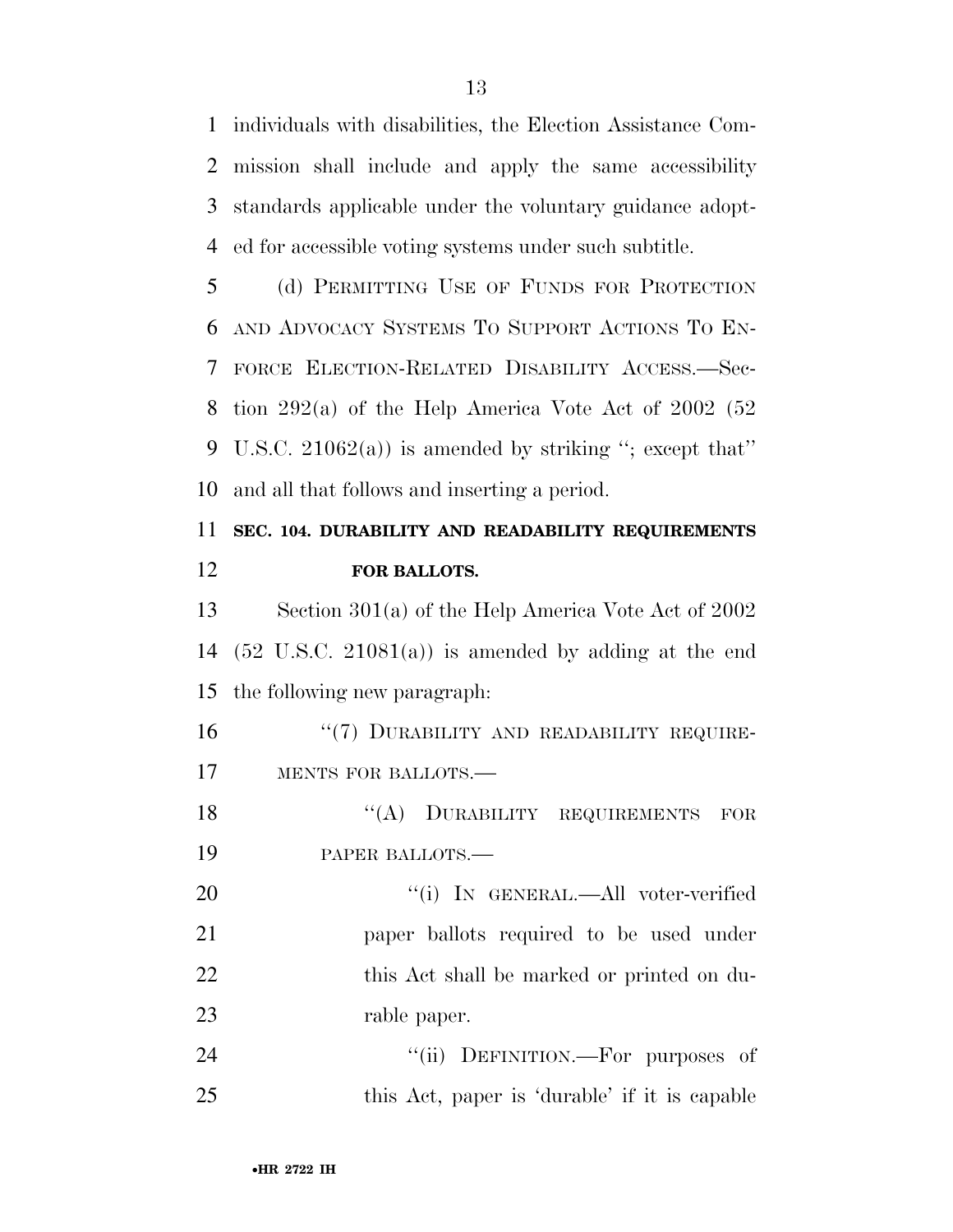of withstanding multiple counts and re- counts by hand without compromising the fundamental integrity of the ballots, and capable of retaining the information marked or printed on them for the full du- ration of a retention and preservation pe-riod of 22 months.

8 "(B) READABILITY REQUIREMENTS FOR PAPER BALLOTS MARKED BY BALLOT MARKING DEVICE.—All voter-verified paper ballots com- pleted by the voter through the use of a ballot marking device shall be clearly readable by the voter without assistance (other than eyeglasses or other personal vision enhancing devices) and by an optical character recognition device or other device equipped for individuals with dis-abilities.''.

#### **SEC. 105. PAPER BALLOT PRINTING REQUIREMENTS.**

 (a) REQUIRING PAPER BALLOTS TO BE PRINTED ON RECYCLED PAPER MANUFACTURED IN THE UNITED STATES.—Section 301(a) of the Help America Vote Act of 2002 (52 U.S.C. 21081(a)), as amended by section 104, is amended by adding at the end the following new para-graph: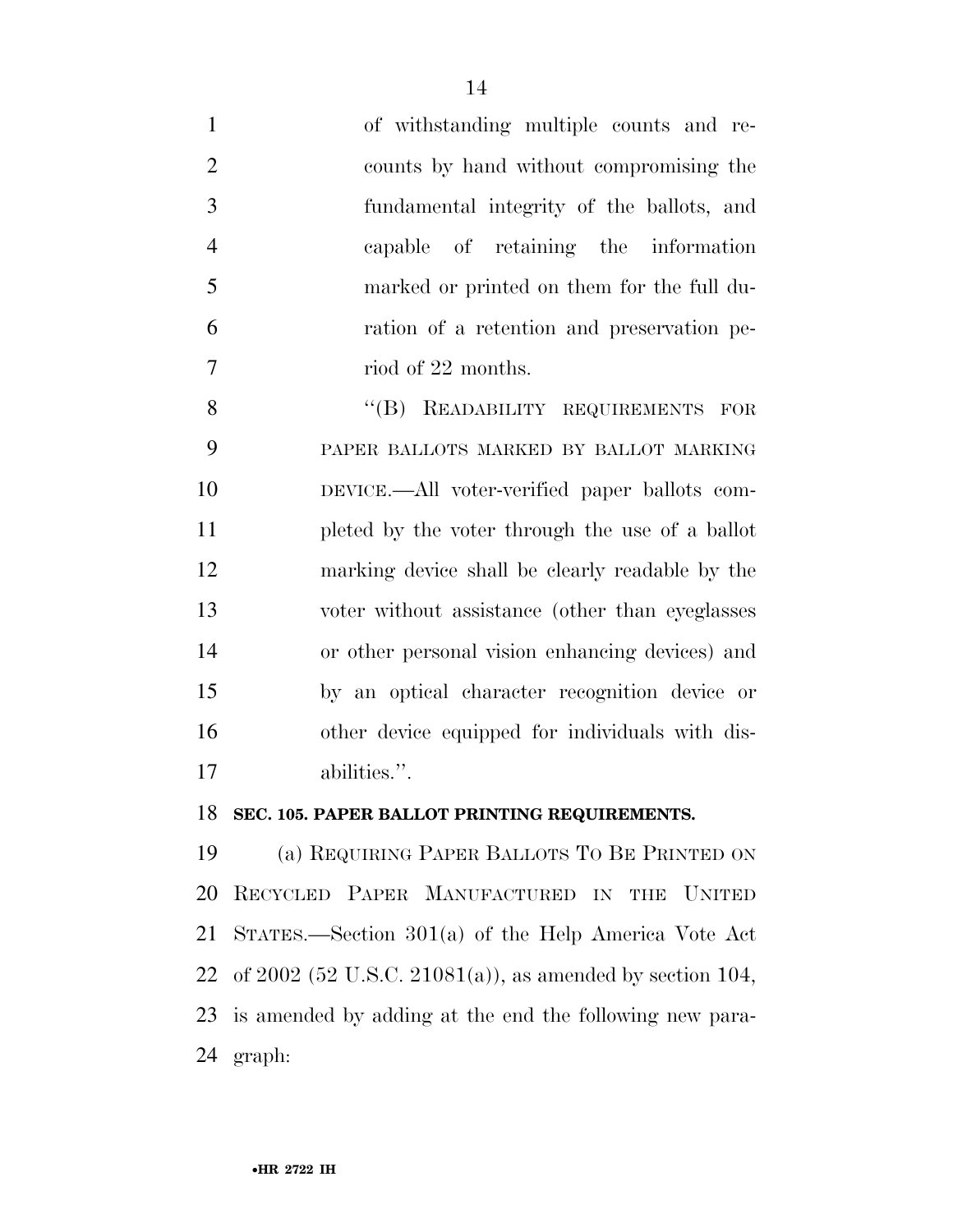1 ''(8) PRINTING REQUIREMENTS FOR BAL- LOTS.—All paper ballots used in an election for Fed- eral office shall be printed in the United States on recycled paper manufactured in the United States.''. (b) EFFECTIVE DATE.—The amendment made by subsection (a) shall apply with respect to elections occur-ring on or after January 1, 2021.

## **SEC. 106. STUDY AND REPORT ON OPTIMAL BALLOT DE-SIGN.**

 (a) STUDY.—The Election Assistance Commission shall conduct a study of the best ways to design ballots used in elections for public office, including paper ballots and electronic or digital ballots, to minimize confusion and user errors.

 (b) REPORT.—Not later than January 1, 2020, the Election Assistance Commission shall submit to Congress a report on the study conducted under subsection (a).

#### **SEC. 107. EFFECTIVE DATE FOR NEW REQUIREMENTS.**

 Section 301(d) of the Help America Vote Act of 2002 20  $(52 \text{ U.S.C. } 21081(d))$  is amended to read as follows:

21 "(d) EFFECTIVE DATE.—

 $\frac{4}{1}$  IN GENERAL.—Except as provided in para- graph (2), each State and jurisdiction shall be re- quired to comply with the requirements of this sec-25 tion on and after January 1, 2006.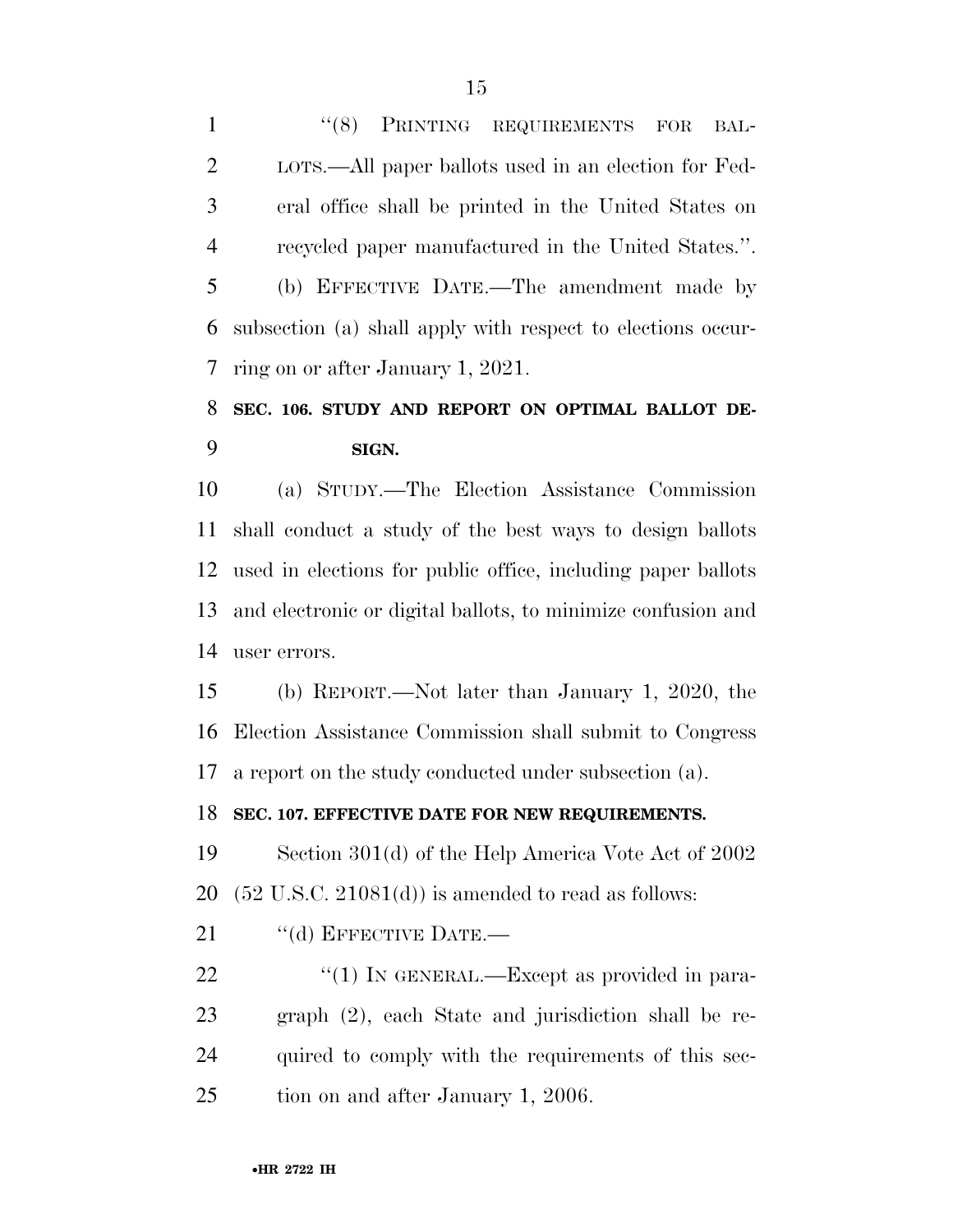1 "(2) SPECIAL RULE FOR CERTAIN REQUIRE-MENTS.—

 $\cdot$  (A) In GENERAL.—Except as provided in section 105(b) of the Securing America's Fed- eral Elections Act and subparagraphs (B) and (C), the requirements of this section which are first imposed on a State and jurisdiction pursu- ant to the amendments made by the Voter Con- fidence and Increased Accessibility Act of 2019 shall apply with respect to voting systems used for any election for Federal office held in 2020 or any succeeding year.

13 "(B) DELAY FOR JURISDICTIONS USING CERTAIN PAPER RECORD PRINTERS OR CERTAIN SYSTEMS USING OR PRODUCING VOTER-VERIFIABLE PAPER RECORDS IN 2018.—

17 ''(i) DELAY.—In the case of a juris- diction described in clause (ii), subpara- graph (A) shall apply to a voting system in 20 the jurisdiction as if the reference in such subparagraph to '2020' were a reference to 22 '2022', but only with respect to the fol-lowing requirements of this section: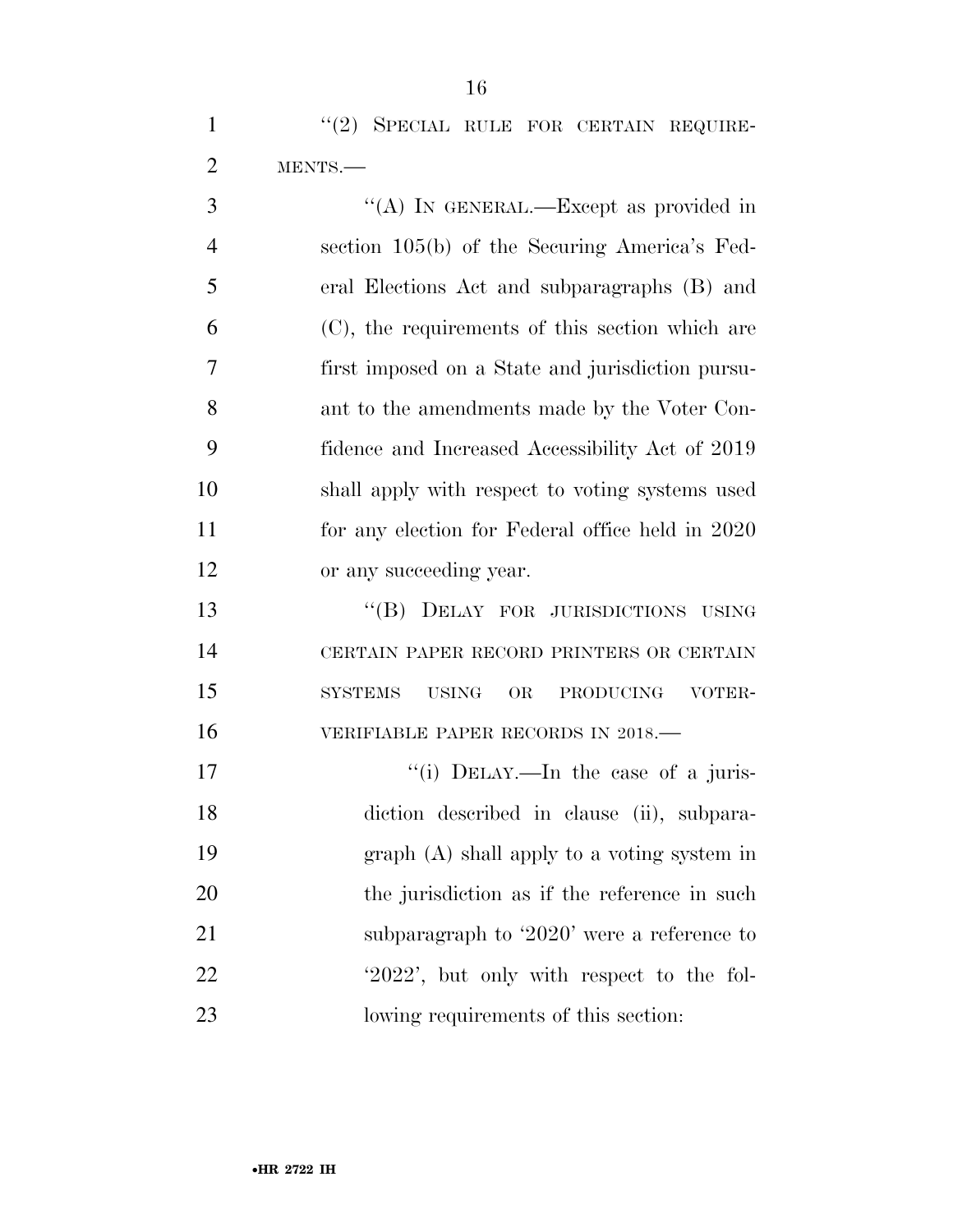| $\mathbf{1}$   | "(I) Paragraph $(2)(A)(i)(I)$ of               |
|----------------|------------------------------------------------|
| $\overline{2}$ | subsection (a) (relating to the use of         |
| 3              | voter-verified paper ballots).                 |
| $\overline{4}$ | "(II) Paragraph $(3)(B)(ii)(I)$ and            |
| 5              | $(II)$ of subsection $(a)$ (relating to ac-    |
| 6              | cess to verification from and casting          |
| $\overline{7}$ | of the durable paper ballot).                  |
| 8              | "(III) Paragraph $(7)$ of sub-                 |
| 9              | section (a) (relating to durability and        |
| 10             | readability requirements for ballots).         |
| 11             | "(ii) JURISDICTIONS DESCRIBED.—A               |
| 12             | jurisdiction described in this clause is a ju- |
| 13             | risdiction-                                    |
| 14             | "(I) which used voter verifiable               |
| 15             | paper record printers attached to di-          |
| 16             | rect recording electronic voting ma-           |
| 17             | chines, or which used other voting             |
| 18             | systems that used or produced paper            |
| 19             | records of the vote verifiable by voters       |
| 20             | but that are not in compliance with            |
| 21             | paragraphs $(2)(A)(i)(I), (3)(B)(iii)(I)$      |
| 22             | and $(II)$ , and $(7)$ of subsection $(a)$ (as |
| 23             | amended or added by the Voter Con-             |
| 24             | and Increased Accessibility<br>fidence         |
| 25             | Act of 2019), for the administration           |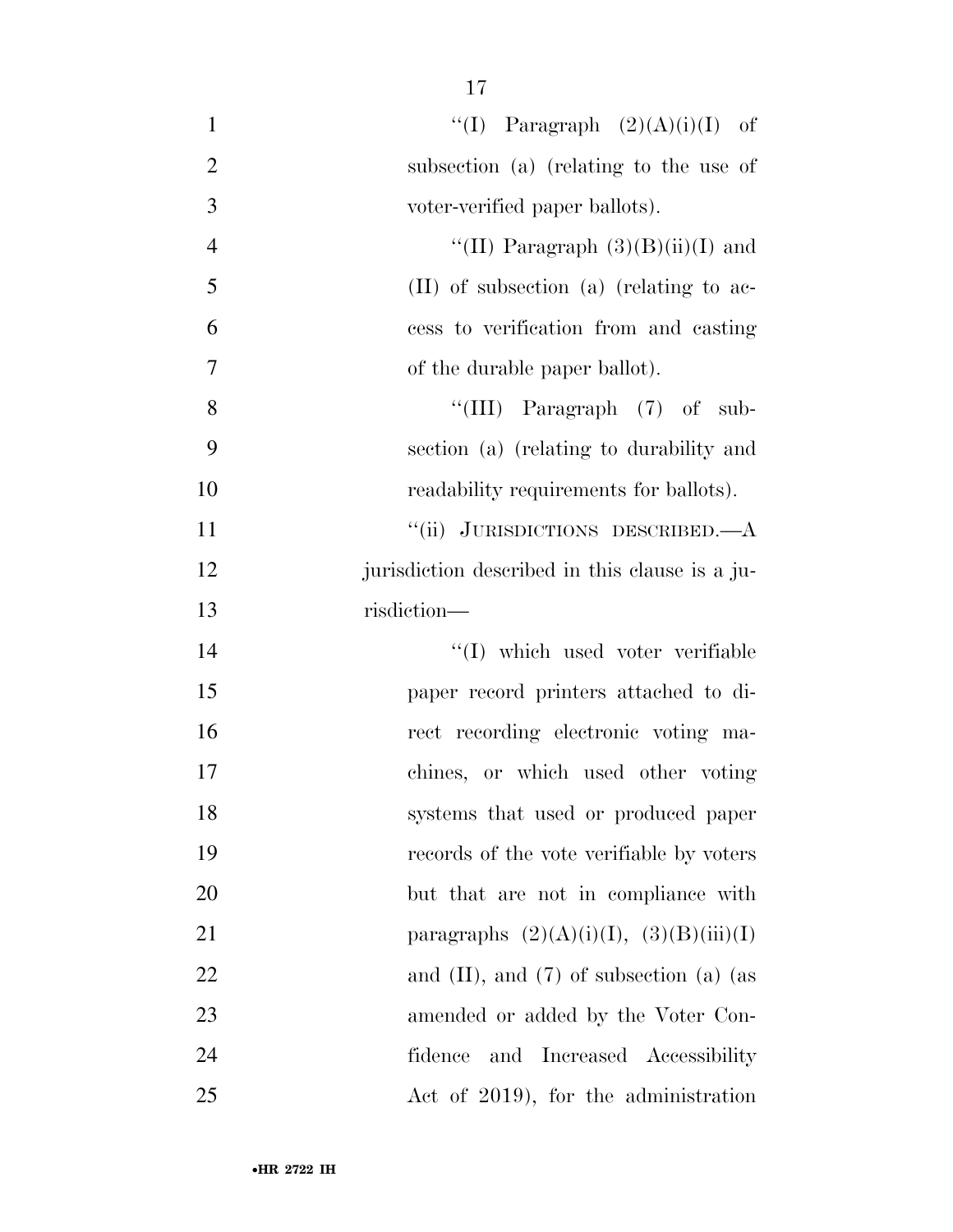of the regularly scheduled general election for Federal office held in No- vember 2018; and  $\text{``(II)}$  which will continue to use such printers or systems for the ad- ministration of elections for Federal 7 office held in years before 2022. 8 "(iii) MANDATORY AVAILABILITY OF PAPER BALLOTS AT POLLING PLACES USING GRANDFATHERED PRINTERS AND 11 SYSTEMS.— 12 "(I) REQUIRING BALLOTS TO BE OFFERED AND PROVIDED.—The ap- propriate election official at each poll- ing place that uses a printer or sys-16 tem described in clause (ii)(I) for the administration of elections for Federal office shall offer each individual who is eligible to cast a vote in the election at the polling place the opportunity to cast the vote using a blank pre-print- ed paper ballot which the individual may mark by hand and which is not

**produced by the direct recording elec**-tronic voting machine or other such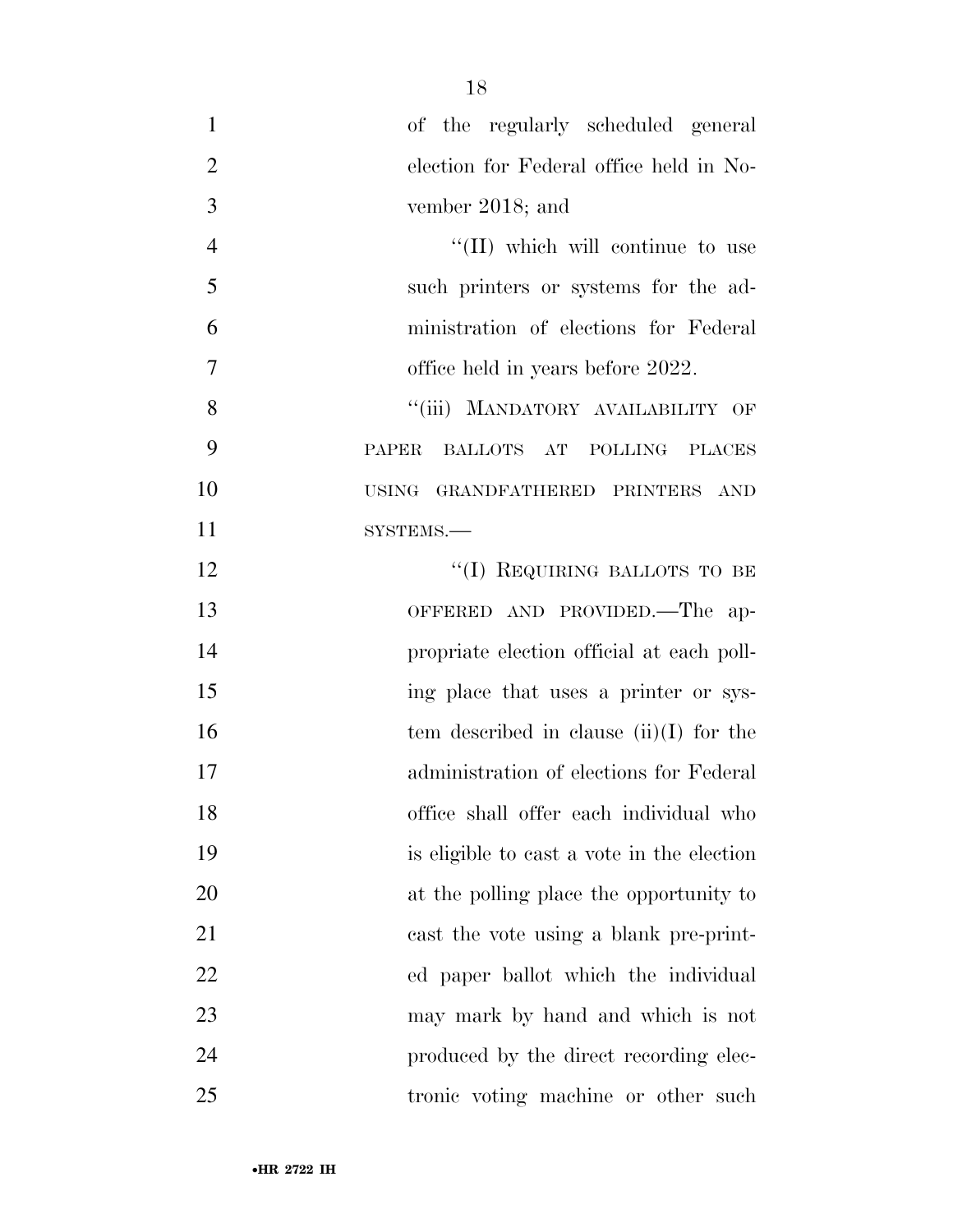| $\mathbf{1}$   | system. The official shall provide the   |
|----------------|------------------------------------------|
| $\overline{2}$ | individual with the ballot and the sup-  |
| 3              | plies necessary to mark the ballot, and  |
| $\overline{4}$ | shall ensure (to the greatest extent     |
| 5              | practicable) that the waiting period     |
| 6              | for the individual to cast a vote is the |
| 7              | lesser of 30 minutes or the average      |
| 8              | waiting period for an individual who     |
| 9              | does not agree to cast the vote using    |
| 10             | such a paper ballot under this clause.   |
| 11             | "(II) TREATMENT OF BALLOT.-              |
| 12             | Any paper ballot which is east by an     |
| 13             | individual under this clause shall be    |
| 14             | counted and otherwise treated as a       |
| 15             | regular ballot for all purposes (includ- |
| 16             | ing by incorporating it into the final   |
| 17             | unofficial vote count (as defined by     |
| 18             | the State) for the precinct) and not as  |
| 19             | a provisional ballot, unless the indi-   |
| 20             | vidual casting the ballot would have     |
| 21             | otherwise been required to cast a pro-   |
| 22             | visional ballot.                         |
| 23             | "(III) POSTING OF NOTICE.-               |
| 24             | The appropriate election official shall  |
| 25             | ensure there is prominently displayed    |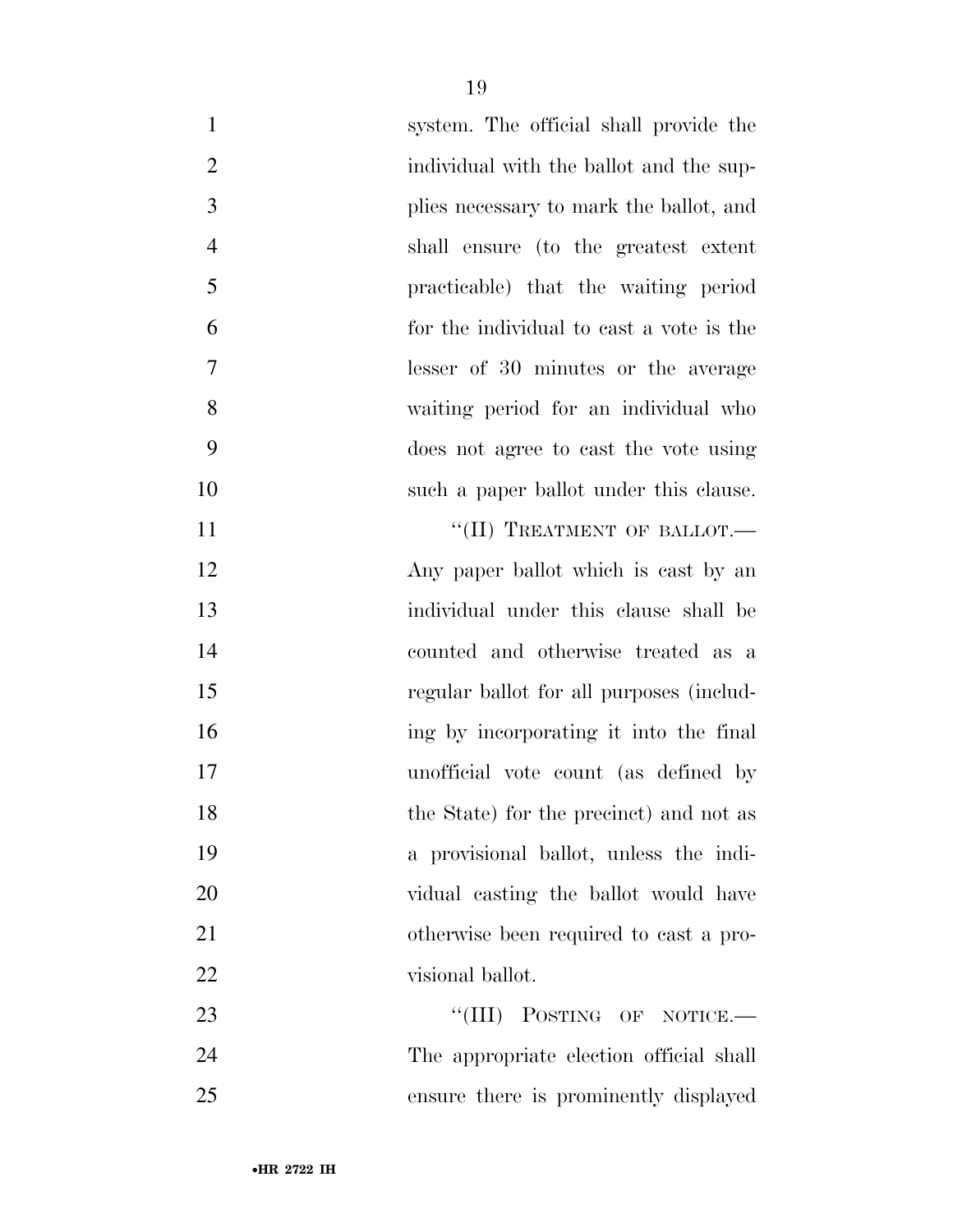| $\mathbf{1}$     | at each polling place a notice that de-                |
|------------------|--------------------------------------------------------|
| $\overline{2}$   | scribes the obligation of the official to              |
| 3                | offer individuals the opportunity to                   |
| $\overline{4}$   | cast votes using a pre-printed blank                   |
| 5                | paper ballot.                                          |
| 6                | "(IV) TRAINING OF ELECTION                             |
| $\boldsymbol{7}$ | OFFICIALS.—The chief State election                    |
| 8                | official shall ensure that election offi-              |
| 9                | cials at polling places in the State are               |
| 10               | aware of the requirements of this                      |
| 11               | clause, including the requirement to                   |
| 12               | display a notice under subclause $(III)$ ,             |
| 13               | and are aware that it is a violation of                |
| 14               | the requirements of this title for an                  |
| 15               | election official to fail to offer an indi-            |
| 16               | vidual the opportunity to cast a vote                  |
| 17               | using a blank pre-printed paper ballot.                |
| 18               | $``(V)$ PERIOD OF APPLICA-                             |
| 19               | BILITY.—The requirements of this                       |
| 20               | clause apply only during the period in                 |
| 21               | which the delay is in effect under                     |
| 22               | clause (i).                                            |
| 23               | "(C) SPECIAL RULE FOR JURISDICTIONS                    |
| 24               | <b>USING</b><br>CERTAIN NONTABULATING<br><b>BALLOT</b> |
| 25               | MARKING DEVICES.—In the case of a jurisdic-            |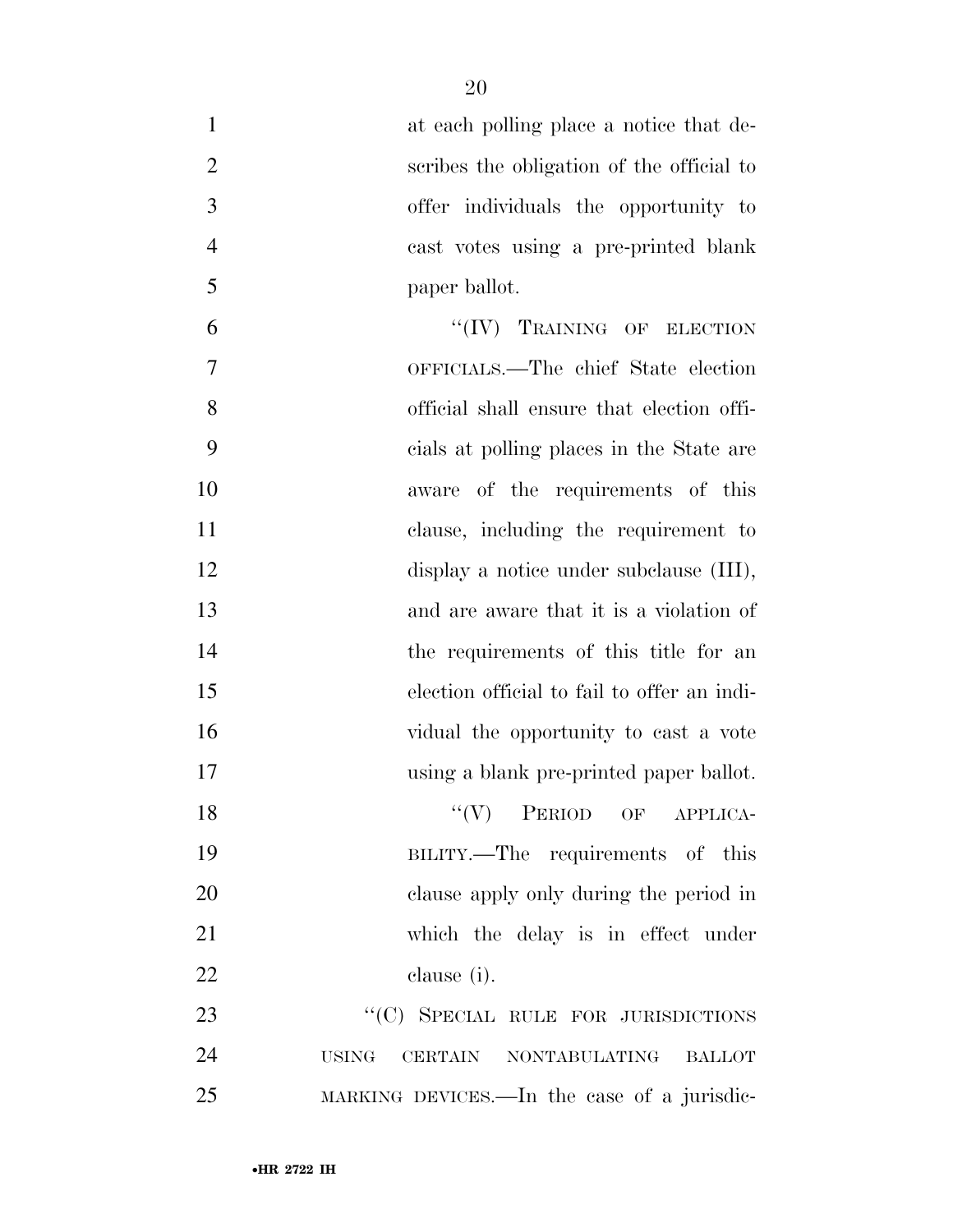tion which uses a nontabulating ballot marking device which automatically deposits the ballot into a privacy sleeve, subparagraph (A) shall apply to a voting system in the jurisdiction as if the reference in such subparagraph to 'any election for Federal office held in 2020 or any succeeding year' were a reference to 'elections for Federal office held in 2022 or each suc- ceeding year', but only with respect to para-10 graph  $(3)(B)(iii)(II)$  of subsection (a) (relating to nonmanual casting of the durable paper bal-12 lot).". **PART 2—GRANTS TO CARRY OUT IMPROVEMENTS SEC. 111. GRANTS FOR OBTAINING COMPLIANT PAPER BAL- LOT VOTING SYSTEMS AND CARRYING OUT VOTING SYSTEM SECURITY IMPROVEMENTS.**  (a) AVAILABILITY OF GRANTS.—Subtitle D of title II of the Help America Vote Act of 2002 (52 U.S.C. 21001 et seq.) is amended by adding at the end the fol-lowing new part: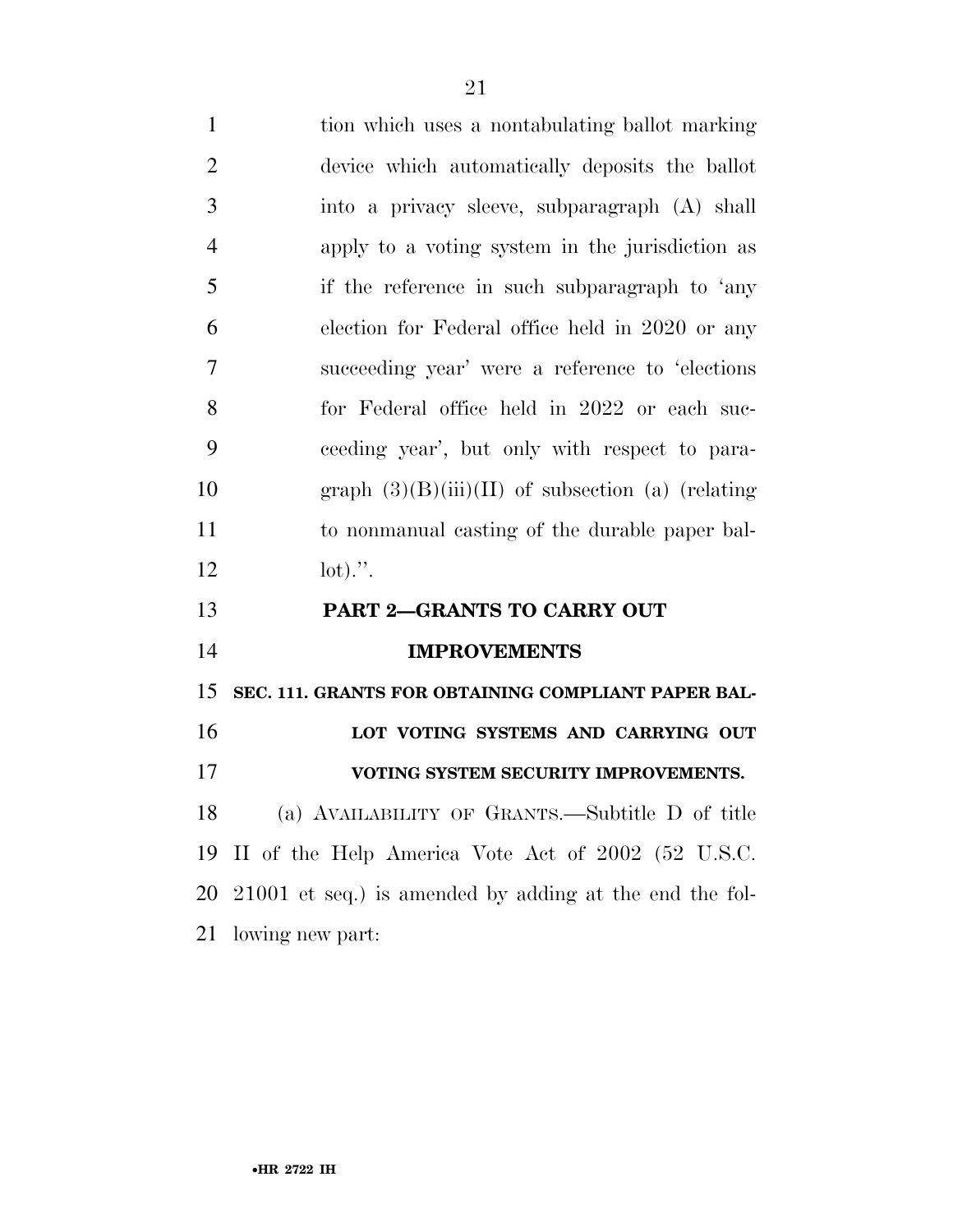| $\mathbf{1}$   | "PART 7-GRANTS FOR OBTAINING COMPLIANT             |
|----------------|----------------------------------------------------|
| $\overline{2}$ | PAPER BALLOT VOTING SYSTEMS AND CAR-               |
| 3              | RYING OUT VOTING SYSTEM SECURITY IM-               |
| $\overline{4}$ | <b>PROVEMENTS</b>                                  |
| 5              | "SEC. 297. GRANTS FOR OBTAINING COMPLIANT PAPER    |
| 6              | BALLOT VOTING SYSTEMS AND CARRYING                 |
| 7              | OUT VOTING SYSTEM SECURITY IMPROVE-                |
| 8              | <b>MENTS.</b>                                      |
| 9              | "(a) AVAILABILITY AND USE OF GRANT.—The Com-       |
| 10             | mission shall make a grant to each eligible State— |
| 11             | $\cdot\cdot(1)$ to replace a voting system—        |
| 12             | $\lq\lq$ which does not meet the requirements      |
| 13             | which are first imposed on the State pursuant      |
| 14             | to the amendments made by the Voter Con-           |
| 15             | fidence and Increased Accessibility Act of 2019    |
| 16             | with a voting system which does meet such re-      |
| 17             | quirements, for use in the regularly scheduled     |
| 18             | general elections for Federal office held in No-   |
| 19             | vember $2020$ , or                                 |
| 20             | "(B) which does meet such requirements             |
| 21             | but which is not in compliance with the most       |
| 22             | recent voluntary voting system guidelines issued   |
| 23             | by the Commission prior to the regularly sched-    |
| 24             | uled general election for Federal office held in   |
| 25             | November 2020 with another system which does       |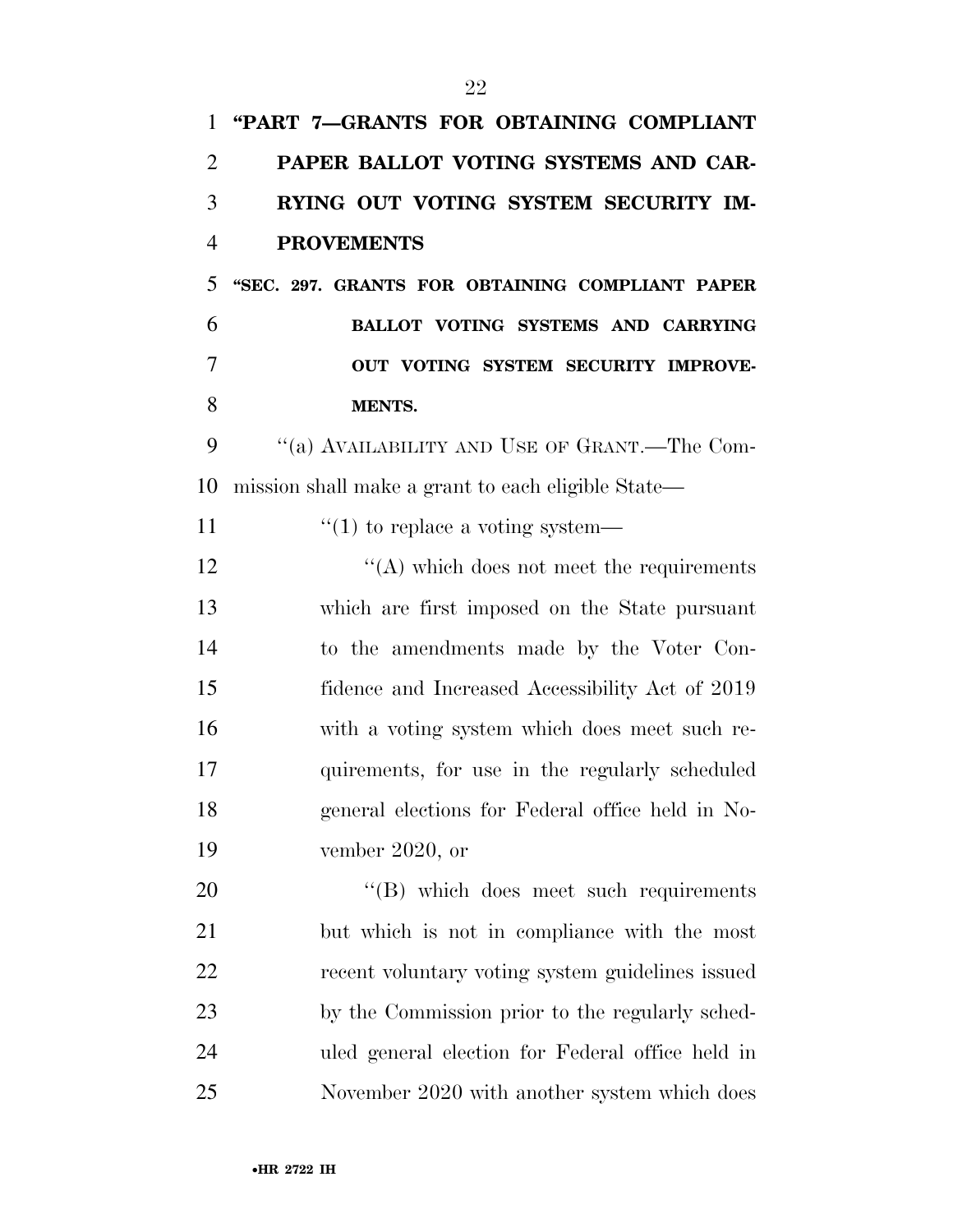2 with such guidelines; ''(2) to carry out voting system security im- provements described in section 297A with respect to the regularly scheduled general elections for Fed- eral office held in November 2020 and each suc- ceeding election for Federal office; and 8 "(3) to implement and model best practices for ballot design, ballot instructions, and the testing of ballots. ''(b) AMOUNT OF GRANT.—The amount of a grant made to a State under this section shall be such amount as the Commission determines to be appropriate, except that such amount may not be less than the product of \$1 and the average of the number of individuals who cast votes in any of the two most recent regularly scheduled general elections for Federal office held in the State. ''(c) PRO RATA REDUCTIONS.—If the amount of funds appropriated for grants under this part is insuffi- cient to ensure that each State receives the amount of the grant calculated under subsection (b), the Commission shall make such pro rata reductions in such amounts as may be necessary to ensure that the entire amount appro-

priated under this part is distributed to the States.

meet such requirements and is in compliance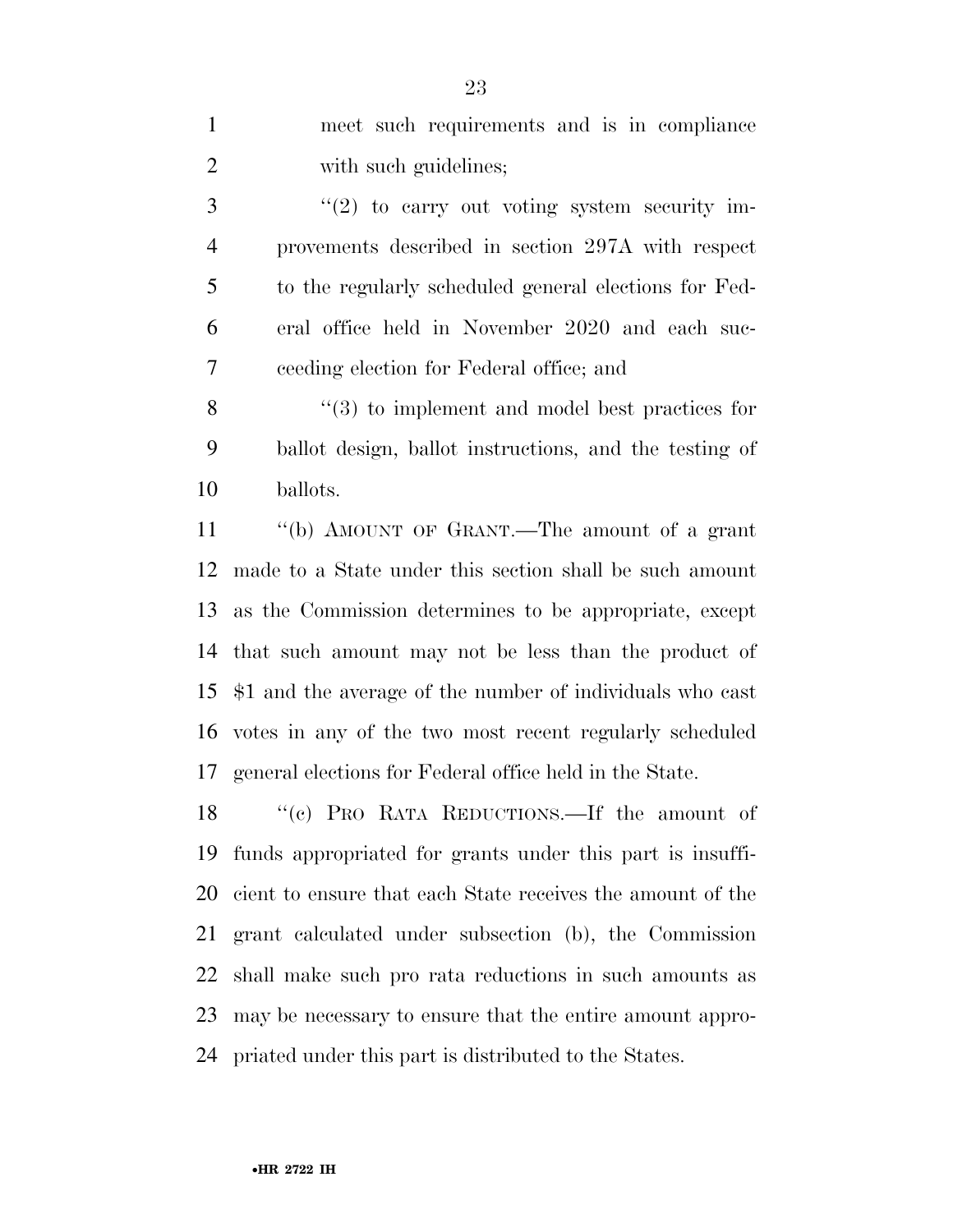| $\mathbf{1}$ | "(d) SURPLUS APPROPRIATIONS.—If the amount of            |
|--------------|----------------------------------------------------------|
| 2            | funds appropriated for grants authorized under section   |
| 3            | $297D(a)(2)$ exceed the amount necessary to meet the re- |
| 4            | quirements of subsection (b), the Commission shall con-  |
| 5            | sider the following in making a determination to award   |
| 6            | remaining funds to a State:                              |
| 7            | $\lq(1)$ The record of the State in carrying out the     |
| $8\,$        | following with respect to the administration of elec-    |
| 9            | tions for Federal office:                                |
| 10           | "(A) Providing voting machines that are                  |
| 11           | less than 10 years old.                                  |
| 12           | $\lq\lq$ (B) Implementing strong chain of custody        |
| 13           | procedures for the physical security of voting           |
| 14           | equipment and paper records at all stages of             |
| 15           | the process.                                             |
| 16           | $``(C)$ Conducting pre-election testing on               |
| 17           | every voting machine and ensuring that paper             |
| 18           | ballots are available wherever electronic ma-            |
| 19           | chines are used.                                         |
| 20           | "(D) Maintaining offline backups of voter                |
| 21           | registration lists.                                      |
| 22           | "(E) Providing a secure voter registration               |
| 23           | database that logs requests submitted to the             |
| 24           | database.                                                |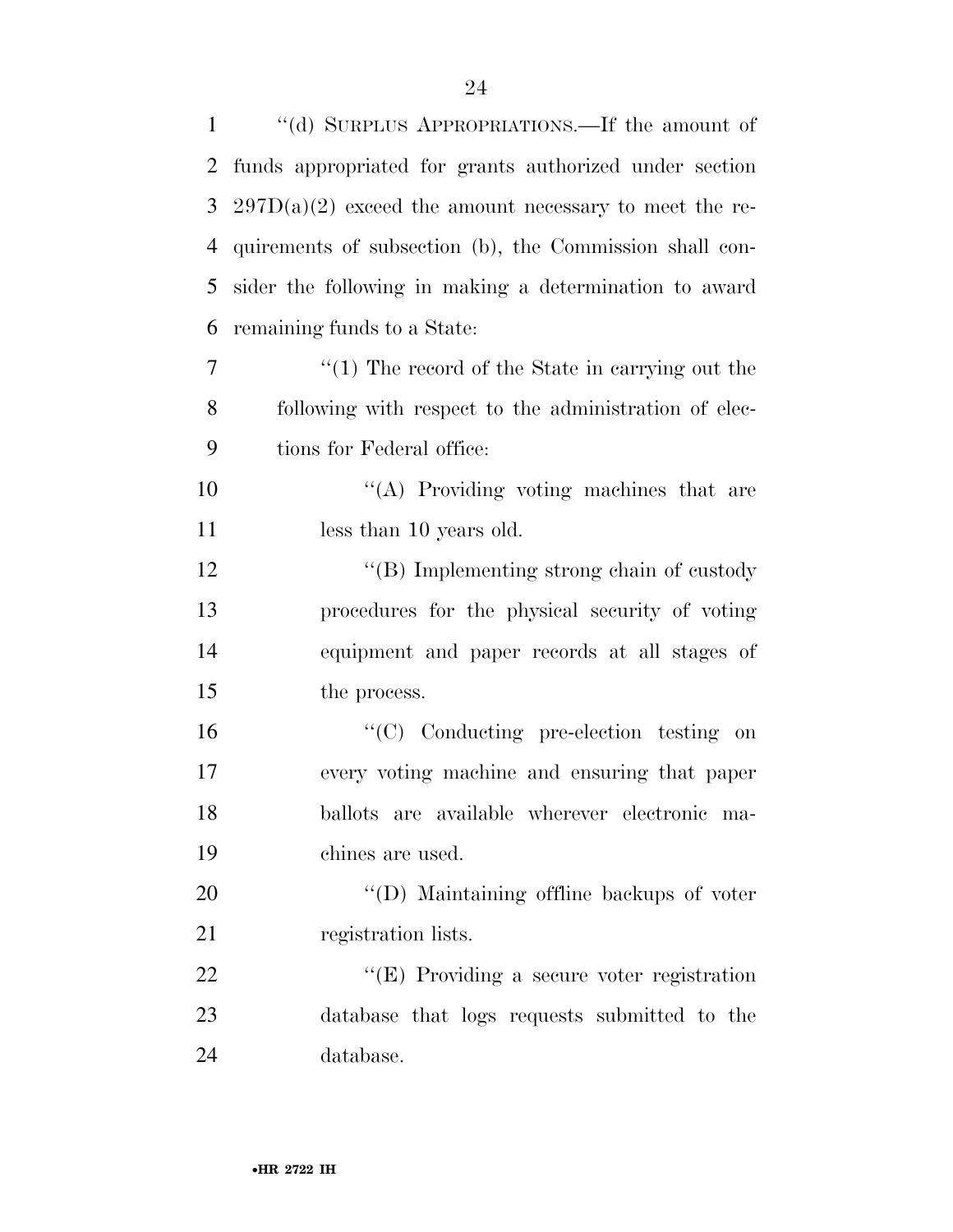| $\mathbf{1}$   | $\lq\lq(F)$ Publishing and enforcing a policy de-            |
|----------------|--------------------------------------------------------------|
| $\overline{2}$ | tailing use limitations and security safeguards              |
| 3              | to protect the personal information of voters in             |
| $\overline{4}$ | the voter registration process.                              |
| 5              | "(G) Providing secure processes and proce-                   |
| 6              | dures for reporting vote tallies.                            |
| 7              | "(H) Providing a secure platform for dis-                    |
| 8              | seminating vote totals.                                      |
| 9              | $\lq(2)$ Evidence of established conditions of inno-         |
| 10             | vation and reform in providing voting system secu-           |
| 11             | rity and the proposed plan of the State for imple-           |
| 12             | menting additional conditions.                               |
| 13             | $\lq(3)$ Evidence of collaboration between relevant          |
| 14             | stakeholders, including local election officials, in de-     |
| 15             | veloping the grant implementation plan described in          |
| 16             | section 297B.                                                |
| 17             | $\lq(4)$ The plan of the State to conduct a rig-             |
| 18             | orous evaluation of the effectiveness of the activities      |
| 19             | carried out with the grant.                                  |
| 20             | "(e) ABILITY OF REPLACEMENT SYSTEMS TO AD-                   |
| 21             | MINISTER RANKED CHOICE ELECTIONS.—To the greatest            |
| 22             | extent practicable, an eligible State which receives a grant |
| 23             | to replace a voting system under this section shall ensure   |
| 24             | that the replacement system is capable of administering      |
| 25             | a system of ranked choice voting under which each voter      |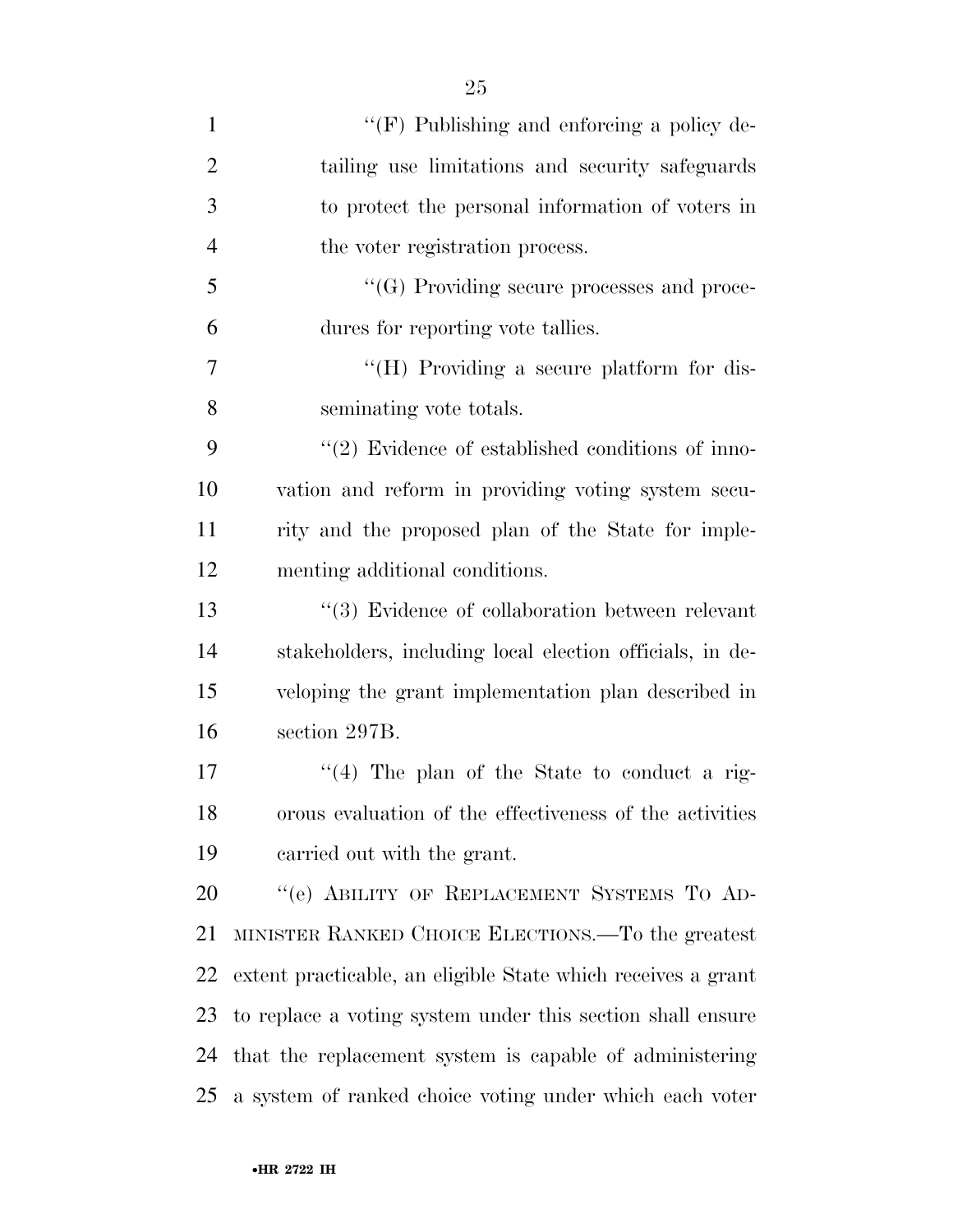shall rank the candidates for the office in the order of the voter's preference.

## **''SEC. 297A. VOTING SYSTEM SECURITY IMPROVEMENTS DESCRIBED.**

 ''(a) PERMITTED USES.—A voting system security improvement described in this section is any of the fol-lowing:

8 "(1) The acquisition of goods and services from qualified election infrastructure vendors by purchase, lease, or such other arrangements as may be appro-priate.

12 ''(2) Cyber and risk mitigation training.

13 ''(3) A security risk and vulnerability assess- ment of the State's election infrastructure which is carried out by a provider of cybersecurity services under a contract entered into between the chief State election official and the provider.

18 ''(4) The maintenance of election infrastruc- ture, including addressing risks and vulnerabilities which are identified under either of the security risk and vulnerability assessments described in para- graph (3), except that none of the funds provided under this part may be used to renovate or replace a building or facility which is used primarily for pur-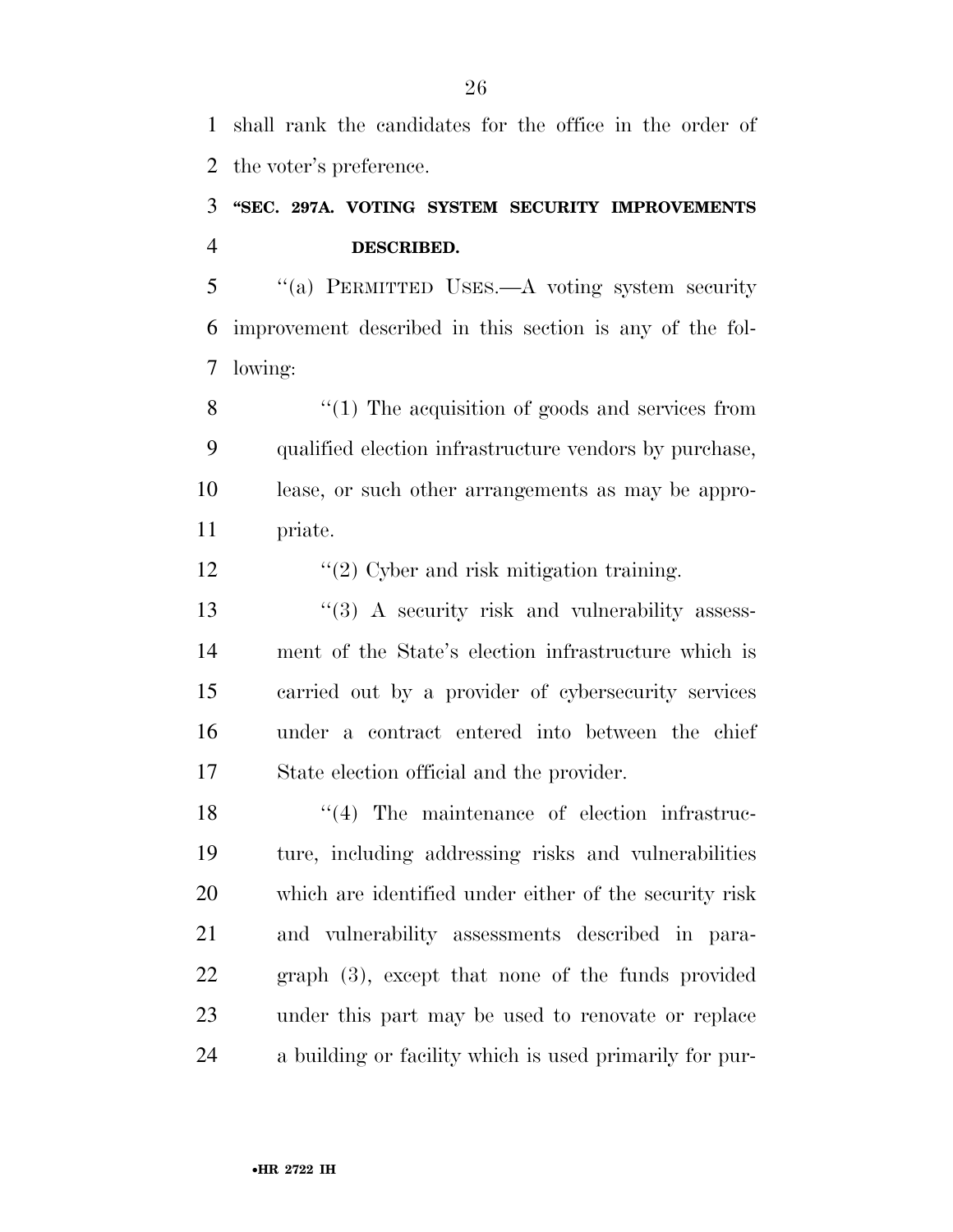poses other than the administration of elections for public office. ''(5) Providing increased technical support for any information technology infrastructure that the chief State election official deems to be part of the State's election infrastructure or designates as crit- ical to the operation of the State's election infra- structure. ''(6) Enhancing the cybersecurity and oper- ations of the information technology infrastructure described in paragraph (4).  $\frac{1}{2}$  (7) Enhancing the cybersecurity of voter reg- istration systems. ''(b) QUALIFIED ELECTION INFRASTRUCTURE VEN- DORS DESCRIBED.—  $\frac{1}{10}$  IN GENERAL.—For purposes of this part, a 'qualified election infrastructure vendor' is any person who provides, supports, or maintains, or who seeks to provide, support, or maintain, election in- frastructure on behalf of a State, unit of local gov- ernment, or election agency (as defined in section 22 801 of the Election Security Act) who meets the cri- teria described in paragraph (2). 24 "(2) CRITERIA.—The criteria described in this

paragraph are such criteria as the Chairman, in co-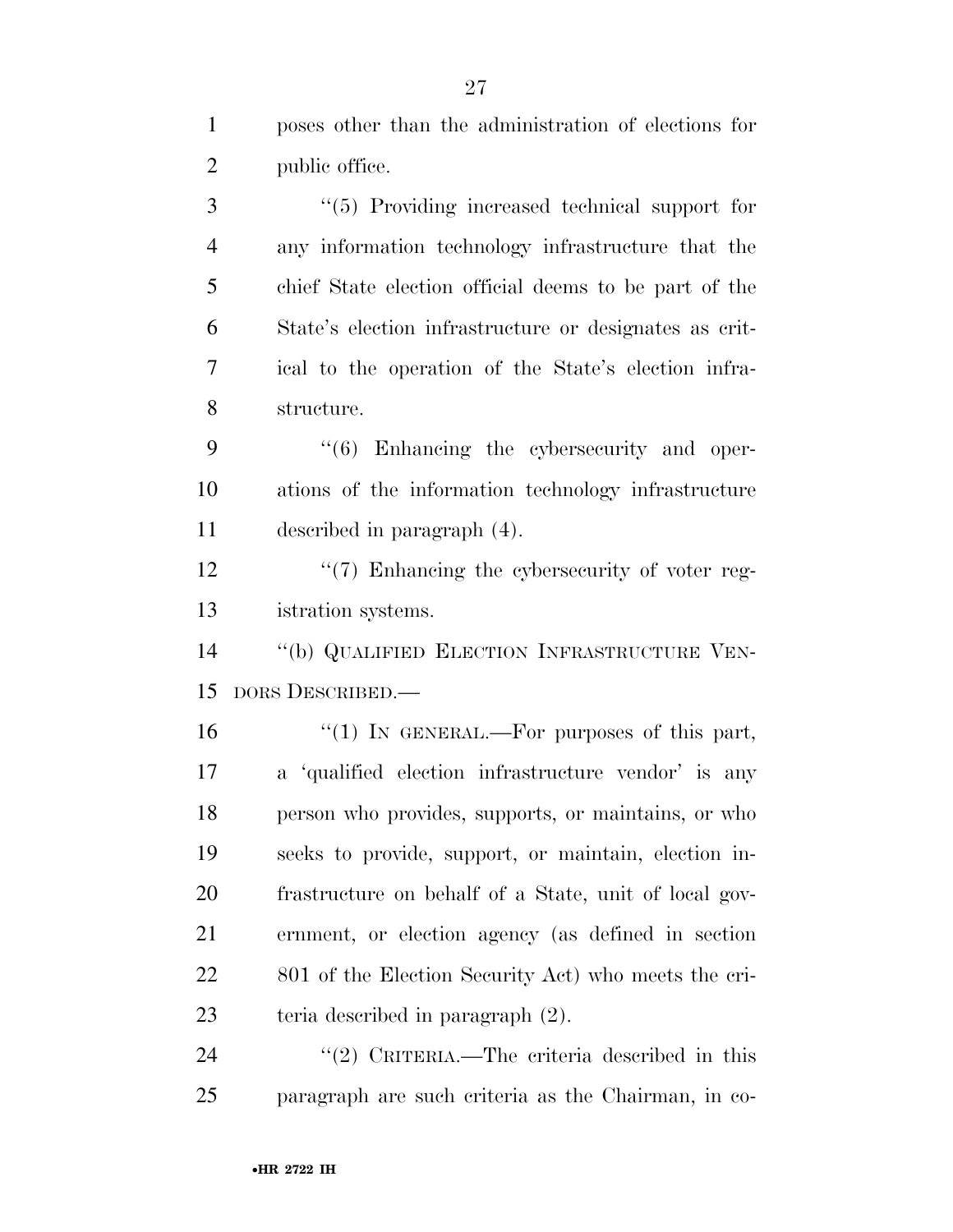| $\mathbf{1}$   | ordination with the Secretary of Homeland Security,    |
|----------------|--------------------------------------------------------|
| $\overline{2}$ | shall establish and publish, and shall include each of |
| 3              | the following requirements:                            |
| $\overline{4}$ | "(A) The vendor must be owned and con-                 |
| 5              | trolled by a citizen or permanent resident of the      |
| 6              | United States.                                         |
| $\tau$         | $\lq\lq$ . The vendor must disclose to the             |
| 8              | Chairman and the Secretary, and to the chief           |
| 9              | State election official of any State to which the      |
| 10             | vendor provides any goods and services with            |
| 11             | funds provided under this part, of any sourcing        |
| 12             | outside the United States for parts of the elec-       |
| 13             | tion infrastructure.                                   |
| 14             | " $(C)$ The vendor agrees to ensure that the           |
| 15             | election infrastructure will be developed and          |
| 16             | maintained in a manner that is consistent with         |
| 17             | the cybersecurity best practices issued by the         |
| 18             | Technical Guidelines Development Committee.            |
| 19             | $\lq\lq$ (D) The vendor agrees to maintain its in-     |
| 20             | formation technology infrastructure in a man-          |
| 21             | ner that is consistent with the cybersecurity          |
| 22             | best practices issued by the Technical Guide-          |
| 23             | lines Development Committee.                           |
| 24             | "(E) The vendor agrees to meet the re-                 |
| 25             | quirements of paragraph (3) with respect to            |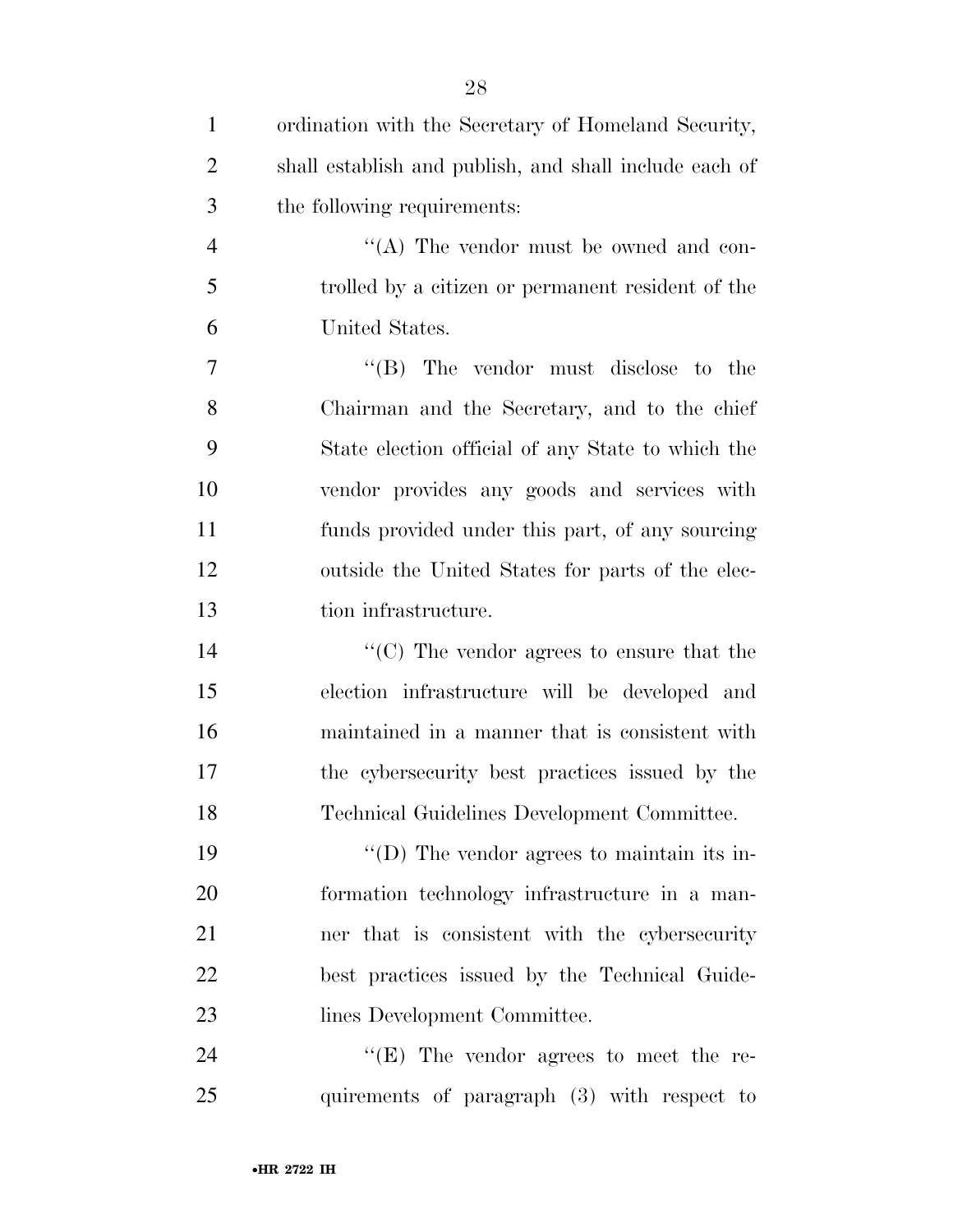| $\mathbf{1}$   | any known or suspected cybersecurity incidents    |
|----------------|---------------------------------------------------|
| $\overline{2}$ | involving any of the goods and services provided  |
| 3              | by the vendor pursuant to a grant under this      |
| $\overline{4}$ | part.                                             |
| 5              | $"$ (F) The vendor agrees to permit inde-         |
| 6              | pendent security testing by the Commission (in    |
| 7              | accordance with section $231(a)$ and by the Sec-  |
| 8              | retary of the goods and services provided by the  |
| 9              | vendor pursuant to a grant under this part.       |
| 10             | "(3) CYBERSECURITY INCIDENT<br><b>REPORTING</b>   |
| 11             | REQUIREMENTS.                                     |
| 12             | "(A) IN GENERAL.—A vendor meets the               |
| 13             | requirements of this paragraph if, upon becom-    |
| 14             | ing aware of the possibility that an election cy- |
| 15             | bersecurity incident has occurred involving any   |
| 16             | of the goods and services provided by the ven-    |
| 17             | dor pursuant to a grant under this part—          |
| 18             | "(i) the vendor promptly assesses                 |
| 19             | whether or not such an incident occurred,         |
| 20             | and submits a notification meeting the re-        |
| 21             | quirements of subparagraph (B) to the             |
| 22             | Secretary and the Chairman of the assess-         |
| 23             | ment as soon as practicable (but in no case       |
| 24             | later than 3 days after the vendor first be-      |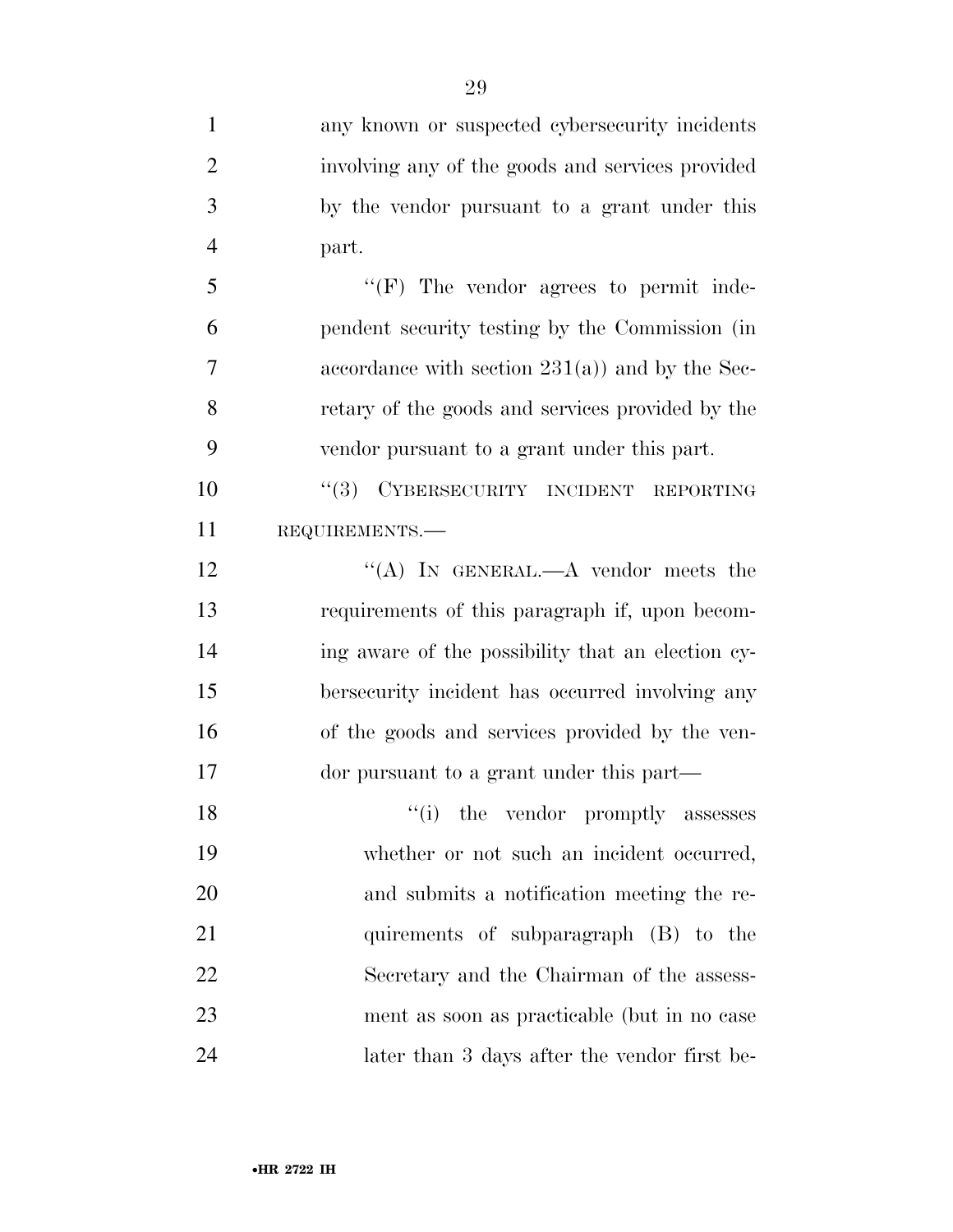| $\mathbf{1}$   | comes aware of the possibility that the in-     |
|----------------|-------------------------------------------------|
| $\overline{2}$ | cident occurred);                               |
| 3              | "(ii) if the incident involves goods or         |
| $\overline{4}$ | services provided to an election agency, the    |
| 5              | vendor submits a notification meeting the       |
| 6              | requirements of subparagraph (B) to the         |
| 7              | agency as soon as practicable (but in no        |
| 8              | case later than 3 days after the vendor         |
| 9              | first becomes aware of the possibility that     |
| 10             | the incident occurred), and cooperates with     |
| 11             | the agency in providing any other nec-          |
| 12             | essary notifications relating to the inci-      |
| 13             | dent; and                                       |
| 14             | "(iii) the vendor provides all necessary        |
| 15             | updates to any notification submitted           |
| 16             | under clause (i) or clause (ii).                |
| 17             | CONTENTS OF NOTIFICATIONS.<br>$\lq\lq (B)$      |
| 18             | Each notification submitted under clause (i) or |
| 19             | clause (ii) of subparagraph (A) shall contain   |
| 20             | the following information with respect to any   |
| 21             | election cybersecurity incident covered by the  |
| 22             | notification:                                   |
| 23             | $f(i)$ The date, time, and time zone            |
| 24             | when the election cybersecurity incident        |

began, if known.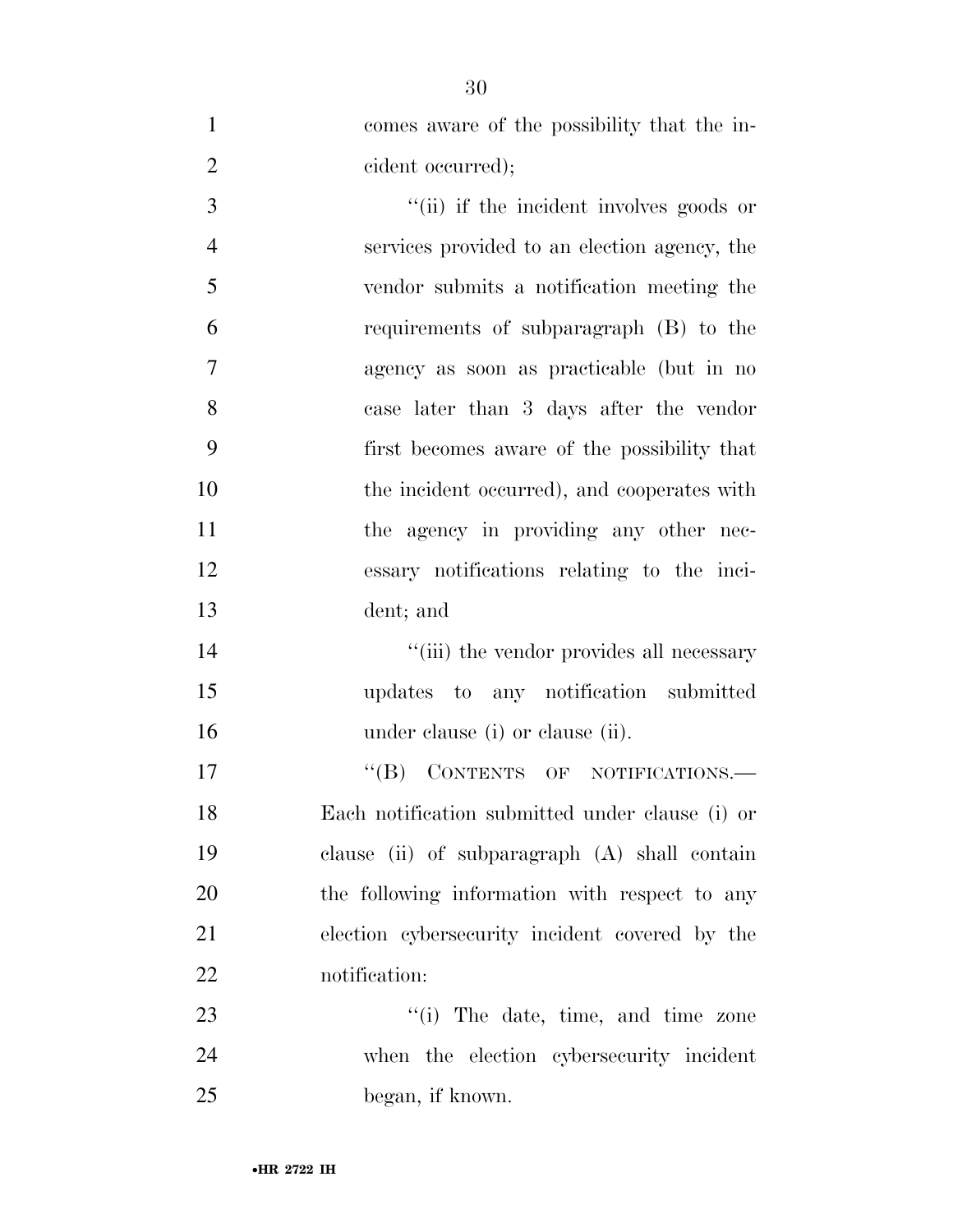- 1 ''(ii) The date, time, and time zone when the election cybersecurity incident was detected. 4 ''(iii) The date, time, and duration of 5 the election cybersecurity incident.  $''(iv)$  The circumstances of the elec- tion cybersecurity incident, including the specific election infrastructure systems be- lieved to have been accessed and informa-10 tion acquired, if any. 11  $''(v)$  Any planned and implemented technical measures to respond to and re- cover from the incident. 14  $''(vi)$  In the case of any notification which is an update to a prior notification, any additional material information relat- ing to the incident, including technical data, as it becomes available. **''SEC. 297B. ELIGIBILITY OF STATES.**  ''A State is eligible to receive a grant under this part if the State submits to the Commission, at such time and in such form as the Commission may require, an applica-
- tion containing—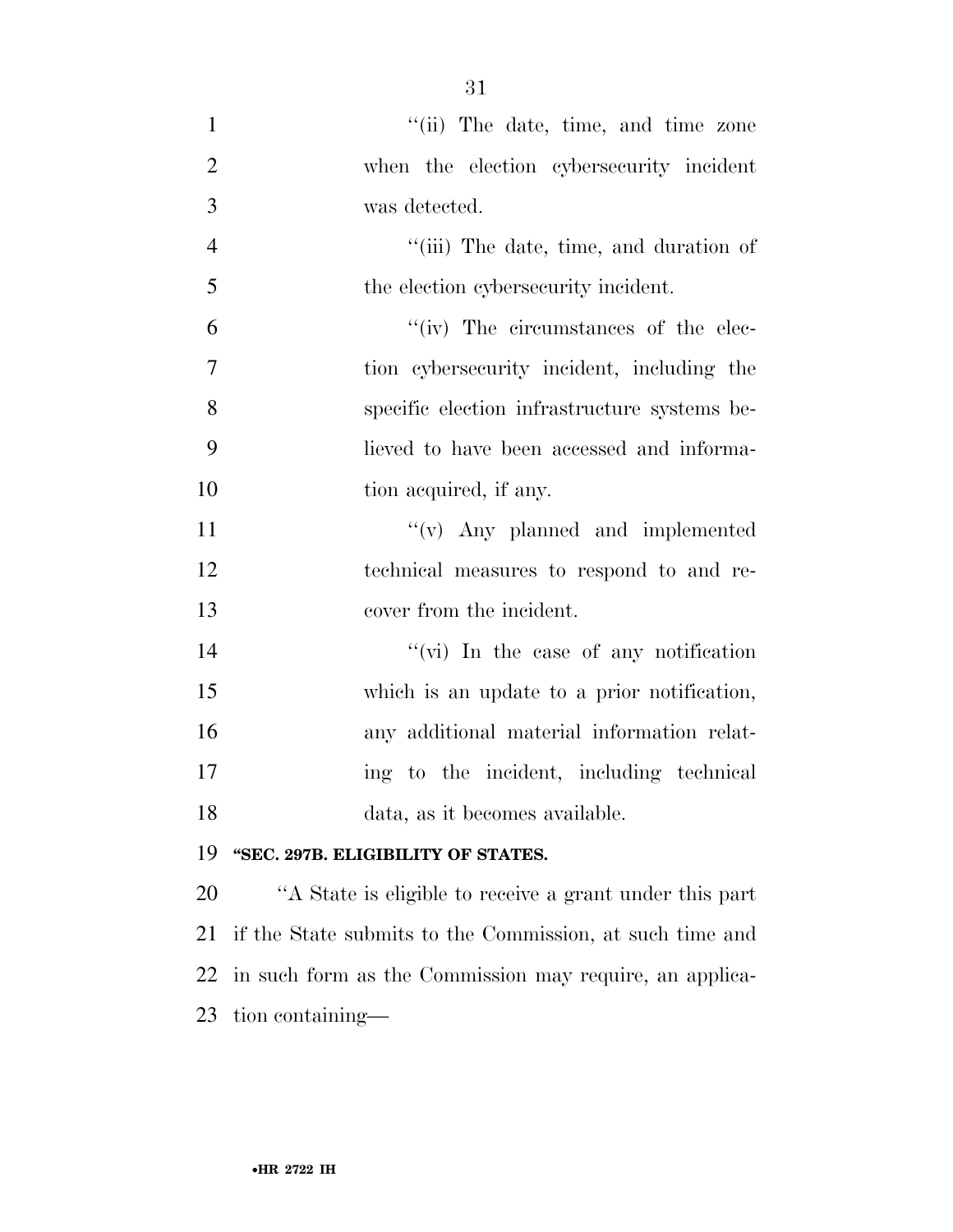1 ''(1) a description of how the State will use the grant to carry out the activities authorized under this part;

 ''(2) a certification and assurance that, not later than 5 years after receiving the grant, the State will carry out risk-limiting audits and will carry out voting system security improvements, as described in section 297A; and

9 ''(3) such other information and assurances as the Commission may require.

#### **''SEC. 297C. REPORTS TO CONGRESS.**

 ''Not later than 90 days after the end of each fiscal year, the Commission shall submit a report to the appro- priate congressional committees, including the Committees on Homeland Security, House Administration, and the Ju- diciary of the House of Representatives and the Commit- tees on Homeland Security and Governmental Affairs, the Judiciary, and Rules and Administration of the Senate, on the activities carried out with the funds provided under this part.

#### **''SEC. 297D. AUTHORIZATION OF APPROPRIATIONS.**

22 "(a) AUTHORIZATION.—There are authorized to be appropriated for grants under this part—

''(1) \$1,000,000,000 for fiscal year 2019; and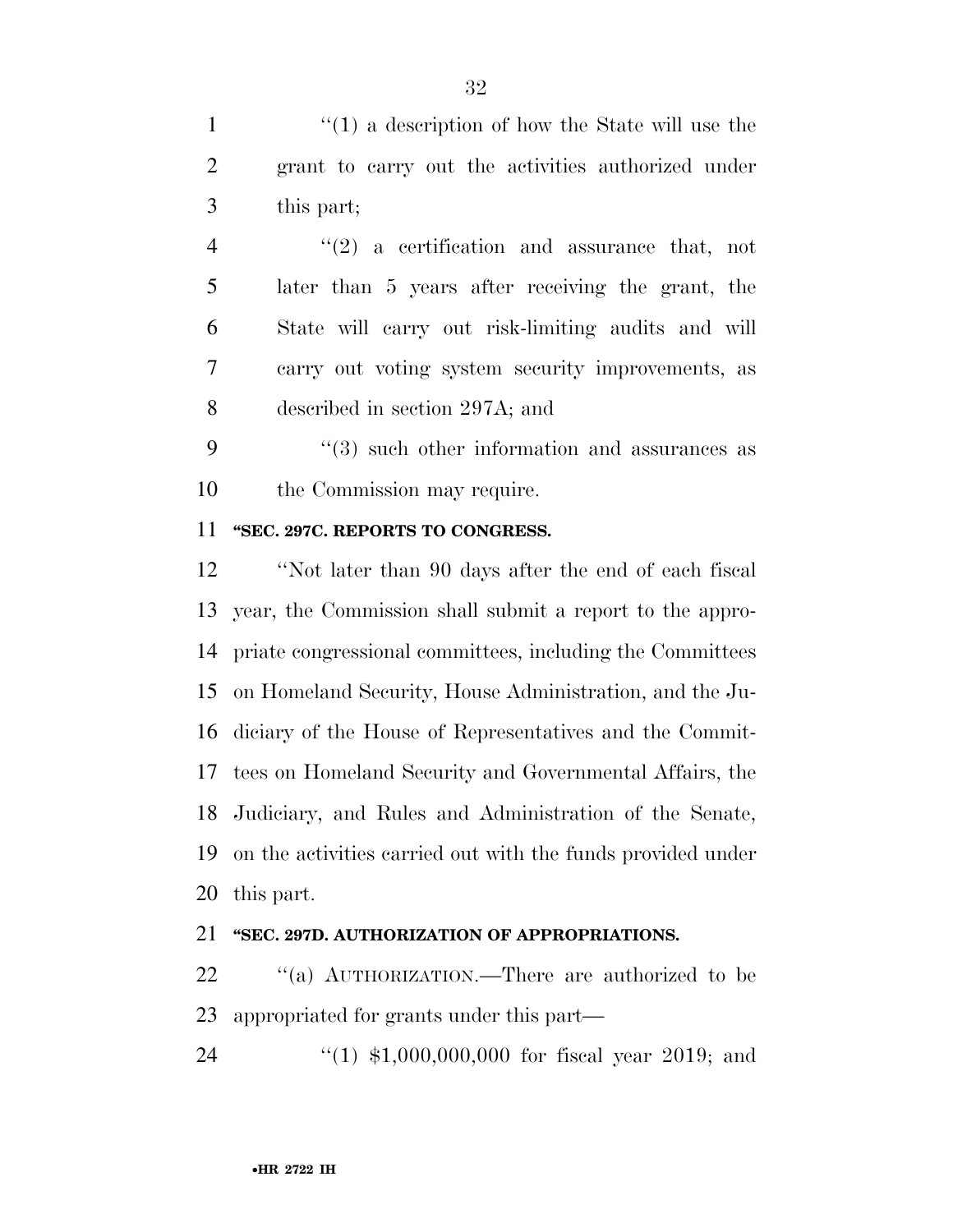| 1              | " $(2)$ \$175,000,000 for each of the fiscal years                                                                                                                                                                                                                                                                     |
|----------------|------------------------------------------------------------------------------------------------------------------------------------------------------------------------------------------------------------------------------------------------------------------------------------------------------------------------|
| $\overline{2}$ | 2020, 2022, 2024, and 2026.                                                                                                                                                                                                                                                                                            |
| 3              | "(b) CONTINUING AVAILABILITY OF AMOUNTS.—Any                                                                                                                                                                                                                                                                           |
| 4              | amounts appropriated pursuant to the authorization of                                                                                                                                                                                                                                                                  |
| 5              | this section shall remain available until expended.".                                                                                                                                                                                                                                                                  |
| 6              | (b) CLERICAL AMENDMENT.—The table of contents                                                                                                                                                                                                                                                                          |
| 7              | of such Act is amended by adding at the end of the items                                                                                                                                                                                                                                                               |
| 8              | relating to subtitle D of title II the following:                                                                                                                                                                                                                                                                      |
|                | "PART 7-GRANTS FOR OBTAINING COMPLIANT PAPER BALLOT VOTING<br>SYSTEMS AND CARRYING OUT VOTING SYSTEM SECURITY IMPROVEMENTS                                                                                                                                                                                             |
|                | "Sec. 297. Grants for obtaining compliant paper ballot voting systems and<br>carrying out voting system security improvements.<br>"Sec. 297A. Voting system security improvements described.<br>"Sec. 297B. Eligibility of States.<br>"Sec. 297C. Reports to Congress.<br>"Sec. 297D. Authorization of appropriations. |
|                |                                                                                                                                                                                                                                                                                                                        |
| 9              | SEC. 112. COORDINATION OF VOTING SYSTEM SECURITY                                                                                                                                                                                                                                                                       |
| 10             | <b>ACTIVITIES WITH USE OF REQUIREMENTS</b>                                                                                                                                                                                                                                                                             |
| 11             | PAYMENTS AND ELECTION ADMINISTRATION                                                                                                                                                                                                                                                                                   |
|                | <b>REQUIREMENTS</b><br><b>AMERICA</b><br><b>UNDER</b><br><b>HELP</b>                                                                                                                                                                                                                                                   |
| 12<br>13       | <b>VOTE ACT OF 2002</b>                                                                                                                                                                                                                                                                                                |
| 14             | (a) DUTIES OF ELECTION ASSISTANCE COMMIS-                                                                                                                                                                                                                                                                              |
| 15             | SION.—Section 202 of the Help America Vote Act of 2002                                                                                                                                                                                                                                                                 |
| 16             | $(52 \text{ U.S.C. } 20922)$ is amended in the matter preceding                                                                                                                                                                                                                                                        |
| 17             | paragraph (1) by striking "by" and inserting "and the se-                                                                                                                                                                                                                                                              |
| 18             | curity of election infrastructure by".                                                                                                                                                                                                                                                                                 |

CURITY ON BOARD OF ADVISORS OF ELECTION ASSIST-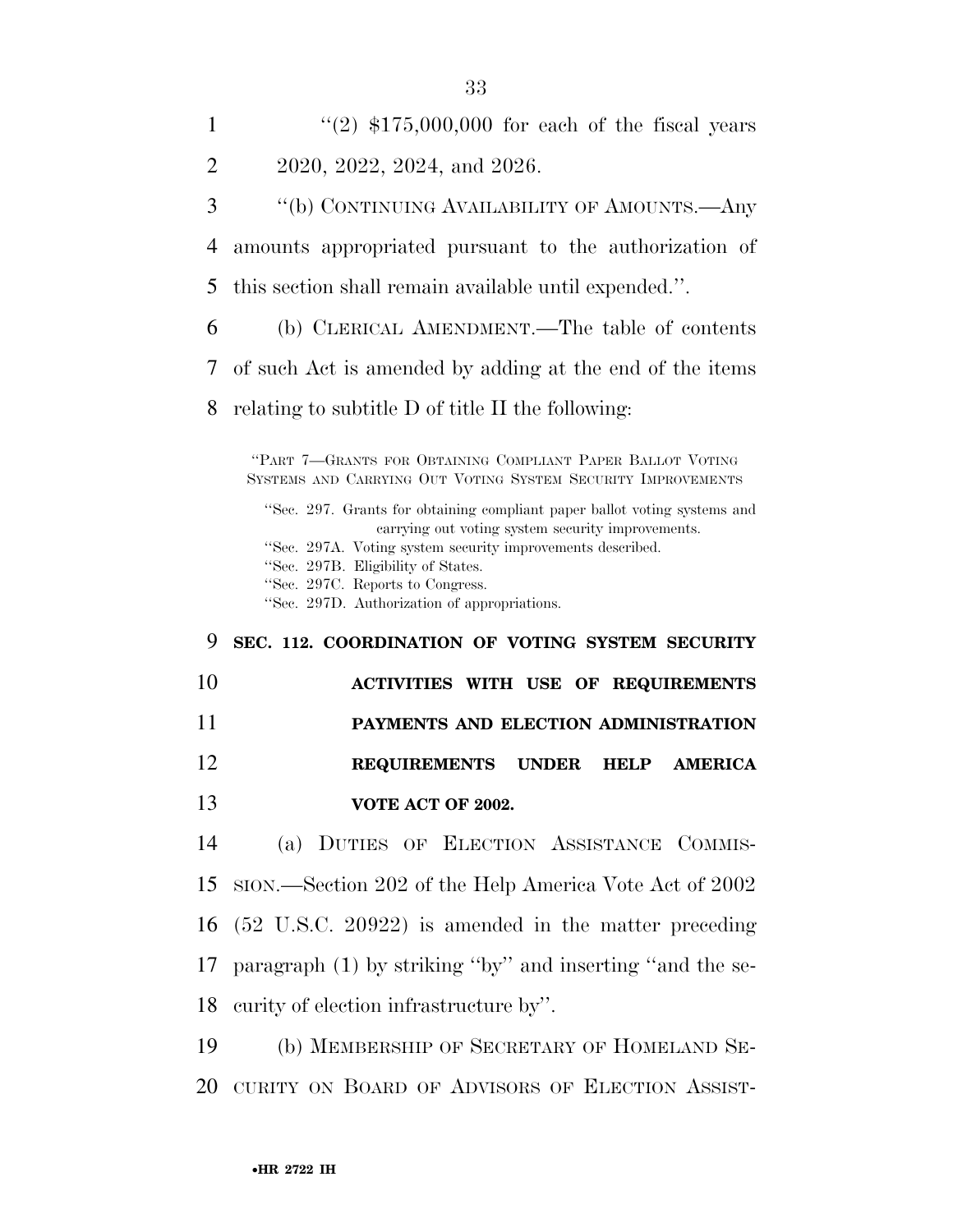| 1  | ANCE COMMISSION.—Section $214(a)$ of such Act $(52)$ |
|----|------------------------------------------------------|
| 2  | U.S.C. $20944(a)$ is amended—                        |
| 3  | $(1)$ by striking "37 members" and inserting         |
| 4  | "38 members"; and                                    |
| 5  | $(2)$ by adding at the end the following new         |
| 6  | paragraph:                                           |
| 7  | "(17) The Secretary of Homeland Security or          |
| 8  | the Secretary's designee.".                          |
| 9  | (c) REPRESENTATIVE OF DEPARTMENT OF HOME-            |
| 10 | LAND SECURITY ON TECHNICAL GUIDELINES DEVELOP-       |
| 11 |                                                      |
|    | MENT COMMITTEE.—Section $221(e)(1)$ of such Act (52  |
| 12 | U.S.C. $20961(e)(1)$ is amended—                     |
| 13 | $(1)$ by redesignating subparagraph $(E)$ as sub-    |
| 14 | paragraph $(F)$ ; and                                |
| 15 | $(2)$ by inserting after subparagraph $(D)$ the fol- |
| 16 | lowing new subparagraph:                             |
| 17 | " $(E)$ A representative of the Department           |
| 18 | of Homeland Security.".                              |
| 19 | (d) GOALS OF PERIODIC STUDIES OF ELECTION AD-        |
| 20 | MINISTRATION ISSUES; CONSULTATION WITH SECRETARY     |
| 21 | OF HOMELAND SECURITY.—Section $241(a)$ of such Act   |
| 22 | $(52 \text{ U.S.C. } 20981(a))$ is amended—          |
| 23 | $(1)$ in the matter preceding paragraph $(1)$ , by   |
|    |                                                      |
| 24 | striking "the Commission shall" and inserting "the   |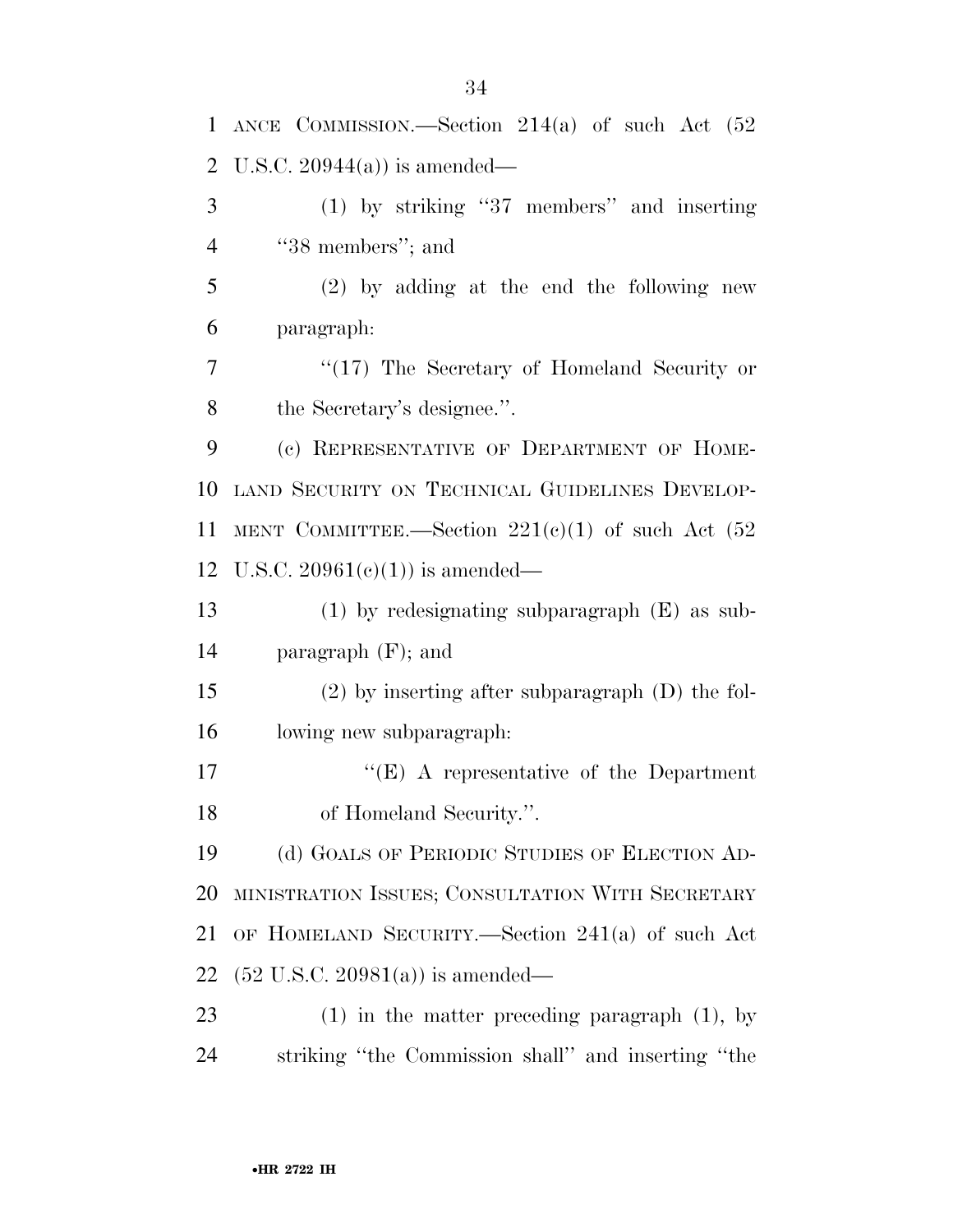| $\mathbf{1}$   | Commission, in consultation with the Secretary of           |
|----------------|-------------------------------------------------------------|
| $\overline{2}$ | Homeland Security (as appropriate), shall";                 |
| 3              | $(2)$ by striking "and" at the end of paragraph             |
| $\overline{4}$ | (3);                                                        |
| 5              | $(3)$ by redesignating paragraph $(4)$ as para-             |
| 6              | $graph(5)$ ; and                                            |
| 7              | $(4)$ by inserting after paragraph $(3)$ the fol-           |
| 8              | lowing new paragraph:                                       |
| 9              | $\lq(4)$ will be secure against attempts to under-          |
| 10             | mine the integrity of election systems by cyber or          |
| 11             | other means; and".                                          |
| 12             | (e) REQUIREMENTS PAYMENTS.—                                 |
| 13             | (1) USE OF PAYMENTS FOR VOTING SYSTEM                       |
| 14             | SECURITY IMPROVEMENTS.—Section $251(b)$ of such             |
| 15             | Act $(52 \text{ U.S.C. } 21001(b))$ is amended by adding at |
| 16             | the end the following new paragraph:                        |
| 17             | "(4) PERMITTING USE OF PAYMENTS FOR VOT-                    |
| 18             | SYSTEM SECURITY IMPROVEMENTS.—A State<br>ING                |
| 19             | may use a requirements payment to carry out any             |
| 20             | of the following activities:                                |
| 21             | $\lq\lq$ Cyber and risk mitigation training.                |
| 22             | "(B) Providing increased technical support                  |
| 23             | for any information technology infrastructure               |
| 24             | that the chief State election official deems to be          |
| 25             | part of the State's election infrastructure or              |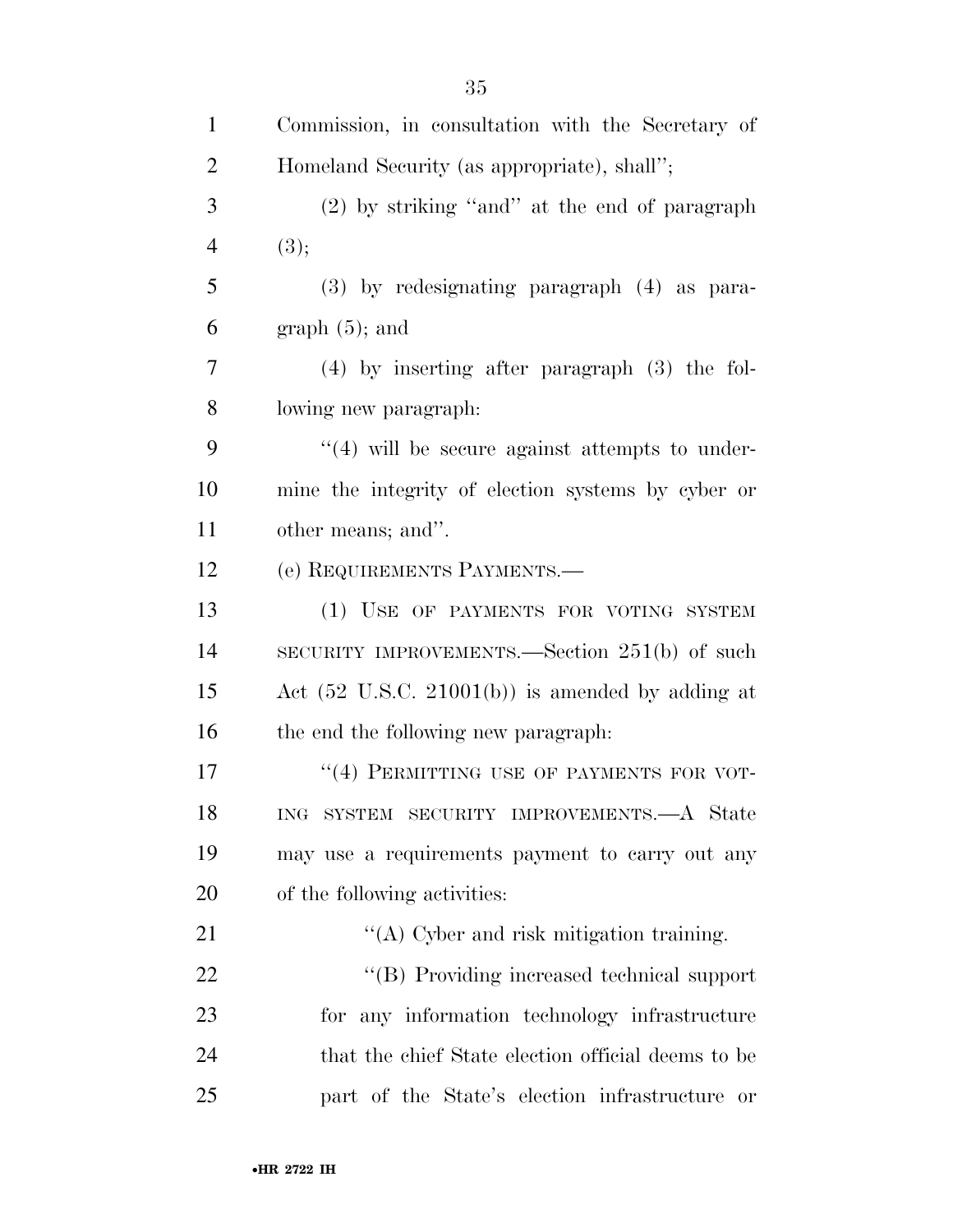| $\mathbf{1}$   | designates as critical to the operation of the            |
|----------------|-----------------------------------------------------------|
| $\overline{2}$ | State's election infrastructure.                          |
| 3              | "(C) Enhancing the cybersecurity and op-                  |
| $\overline{4}$ | erations of the information technology infra-             |
| 5              | structure described in subparagraph (B).                  |
| 6              | $\lq\lq$ (D) Enhancing the security of voter reg-         |
| $\overline{7}$ | istration databases.".                                    |
| 8              | (2) INCORPORATION OF ELECTION<br><b>INFRA-</b>            |
| 9              | STRUCTURE PROTECTION IN STATE PLANS FOR USE               |
| 10             | OF PAYMENTS.—Section $254(a)(1)$ of such Act (52)         |
| 11             | U.S.C. $21004(a)(1)$ is amended by striking the pe-       |
| 12             | riod at the end and inserting ", including the protec-    |
| 13             | tion of election infrastructure.".                        |
| 14             | (3) COMPOSITION OF COMMITTEE RESPONSIBLE                  |
| 15             | FOR DEVELOPING STATE PLAN FOR USE OF PAY-                 |
| 16             | MENTS.—Section 255 of such Act (52 U.S.C.                 |
| 17             | $(21005)$ is amended—                                     |
| 18             | $(A)$ by redesignating subsection (b) as sub-             |
| 19             | section $(c)$ ; and                                       |
| 20             | (B) by inserting after subsection (a) the                 |
| 21             | following new subsection:                                 |
| 22             | $\lq (b)$<br>GEOGRAPHIC REPRESENTATION.—The mem-          |
| 23             | bers of the committee shall be a representative group of  |
| 24             | individuals from the State's counties, cities, towns, and |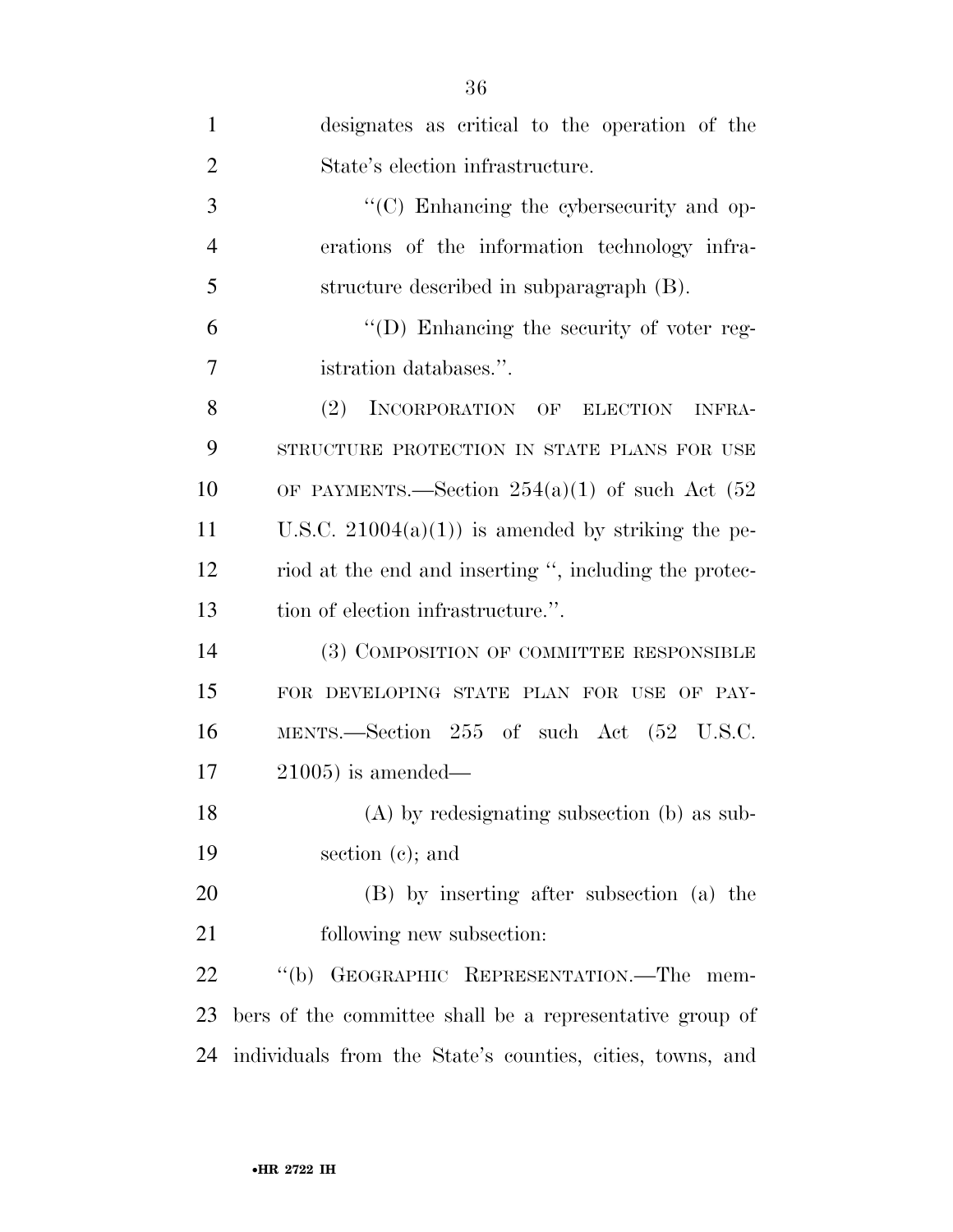Indian tribes, and shall represent the needs of rural as well as urban areas of the State, as the case may be.''. (f) ENSURING PROTECTION OF COMPUTERIZED STATEWIDE VOTER REGISTRATION LIST.—Section  $303(a)(3)$  of such Act  $(52 \text{ U.S.C. } 21083(a)(3))$  is amend- ed by striking the period at the end and inserting '', as well as other measures to prevent and deter cybersecurity incidents, as identified by the Commission, the Secretary of Homeland Security, and the Technical Guidelines De-velopment Committee.''.

#### **SEC. 113. INCORPORATION OF DEFINITIONS.**

 (a) IN GENERAL.—Section 901 of the Help America Vote Act of 2002 (52 U.S.C. 21141) is amended to read as follows:

#### **''SEC. 901. DEFINITIONS.**

''In this Act, the following definitions apply:

17 ''(1) The term 'cybersecurity incident' has the meaning given the term 'incident' in section 227 of the Homeland Security Act of 2002 (6 U.S.C. 148).

 $\frac{1}{2}$  The term 'election agency' means any com- ponent of a State, or any component of a unit of local government in a State, which is responsible for the administration of elections for Federal office in the State.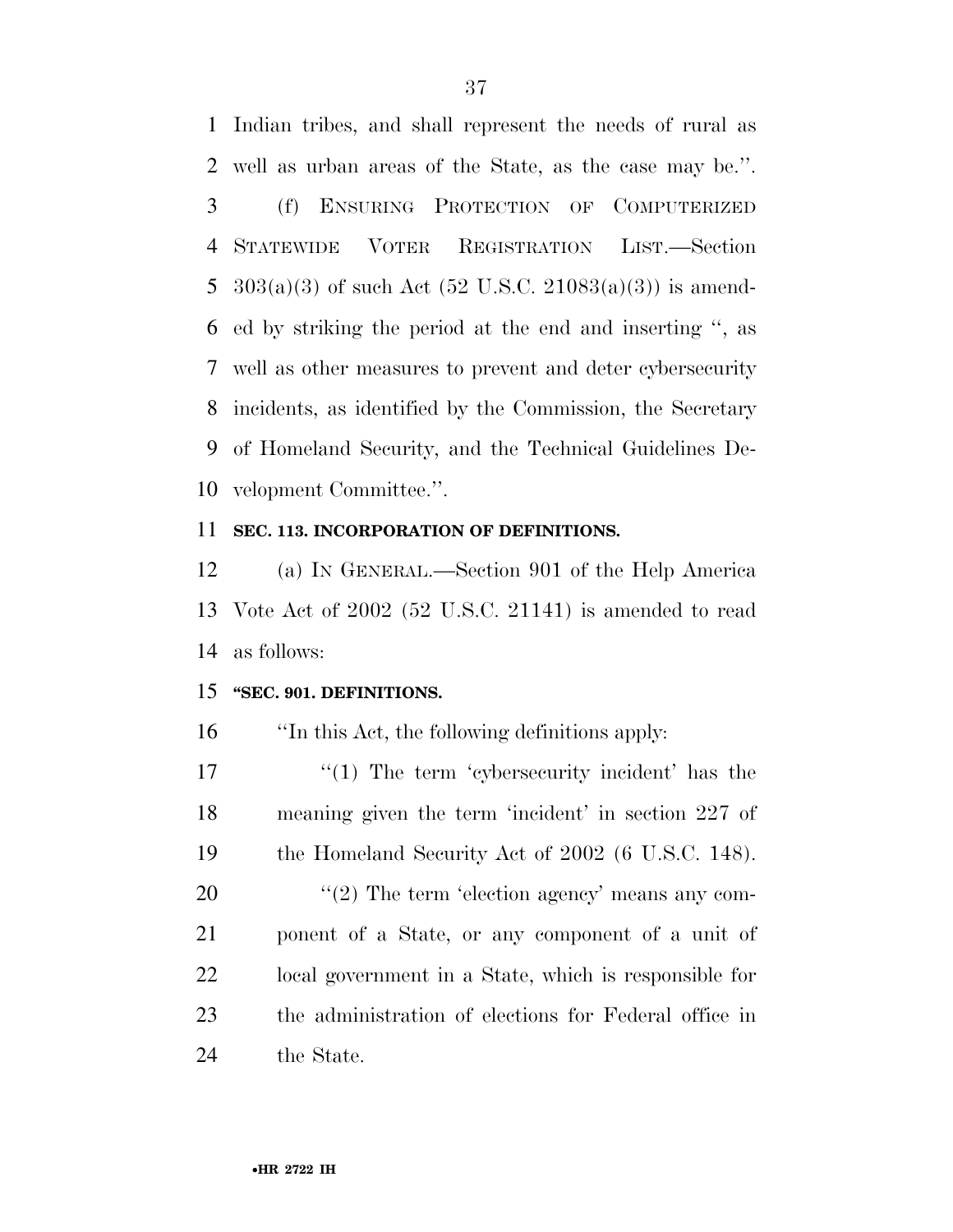1 ''(3) The term 'election infrastructure' means storage facilities, polling places, and centralized vote tabulation locations used to support the administra- tion of elections for public office, as well as related information and communications technology, includ- ing voter registration databases, voting machines, electronic mail and other communications systems (including electronic mail and other systems of ven- dors who have entered into contracts with election agencies to support the administration of elections, manage the election process, and report and display election results), and other systems used to manage the election process and to report and display elec-tion results on behalf of an election agency.

15 ''(4) The term 'State' means each of the several States, the District of Columbia, the Commonwealth of Puerto Rico, Guam, American Samoa, the United States Virgin Islands, and the Commonwealth of the Northern Mariana Islands.''.

 (b) CLERICAL AMENDMENT.—The table of contents of such Act is amended by amending the item relating to section 901 to read as follows:

''Sec. 901. Definitions.''.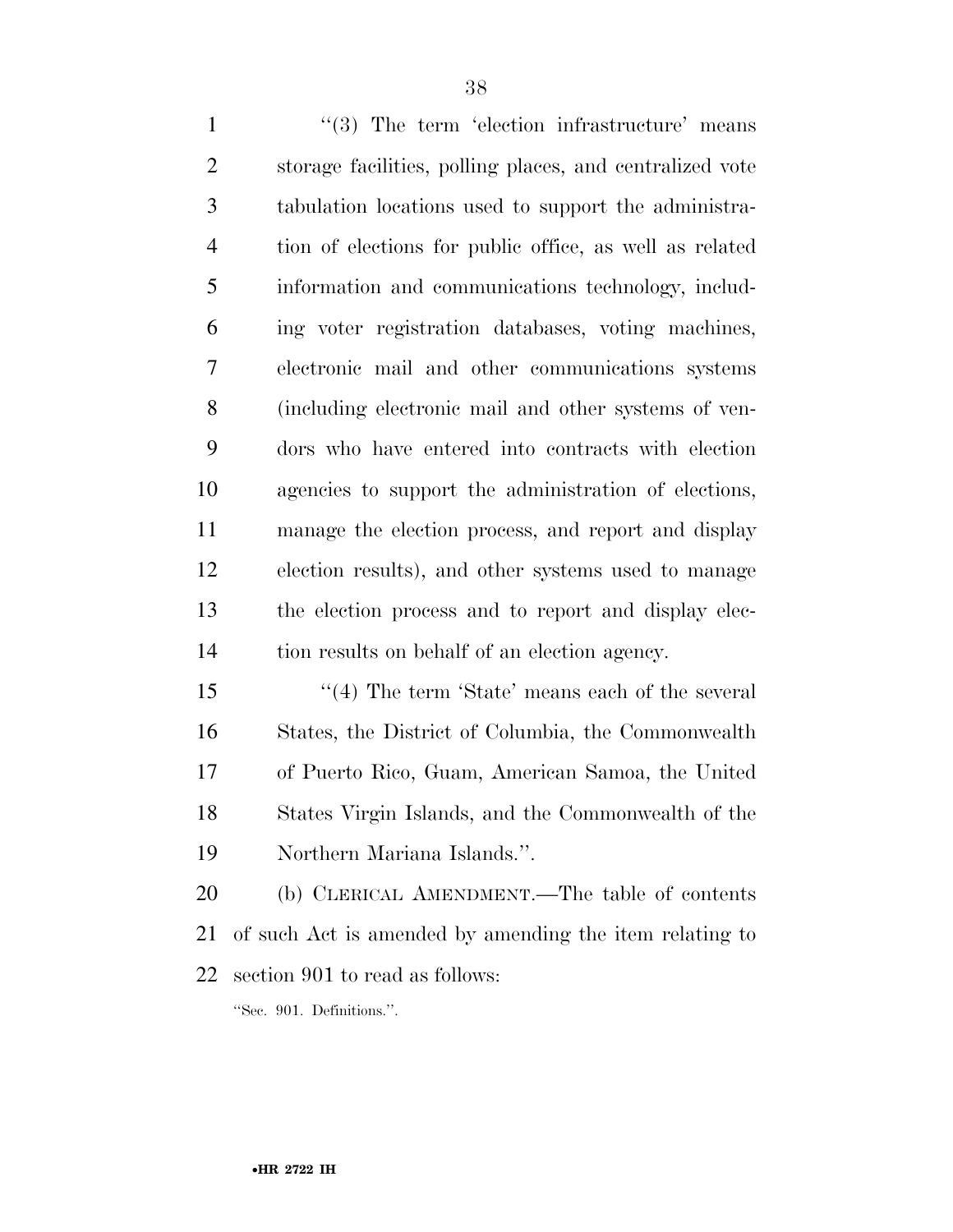# **Subtitle B—Grants for Risk-Lim- iting Audits of Results of Elec-tions**

**SEC. 121. GRANTS TO STATES FOR CONDUCTING RISK-LIM-**

### **ITING AUDITS OF RESULTS OF ELECTIONS.**

 (a) AVAILABILITY OF GRANTS.—Subtitle D of title II of the Help America Vote Act of 2002 (52 U.S.C. 8 21001 et seq.), as amended by section  $111(a)$ , is amended by adding at the end the following new part:

### **''PART 8—GRANTS FOR CONDUCTING RISK-**

**LIMITING AUDITS OF RESULTS OF ELECTIONS** 

### **''SEC. 298. GRANTS FOR CONDUCTING RISK-LIMITING AU-**

#### **DITS OF RESULTS OF ELECTIONS.**

 ''(a) AVAILABILITY OF GRANTS.—The Commission shall make a grant to each eligible State to conduct risk- limiting audits as described in subsection (b) with respect to the regularly scheduled general elections for Federal of- fice held in November 2020 and each succeeding election for Federal office.

 ''(b) RISK-LIMITING AUDITS DESCRIBED.—In this part, a 'risk-limiting audit' is a post-election process—

 $\frac{1}{2}$  (1) which is conducted in accordance with rules and procedures established by the chief State election official of the State which meet the require-ments of subsection (c); and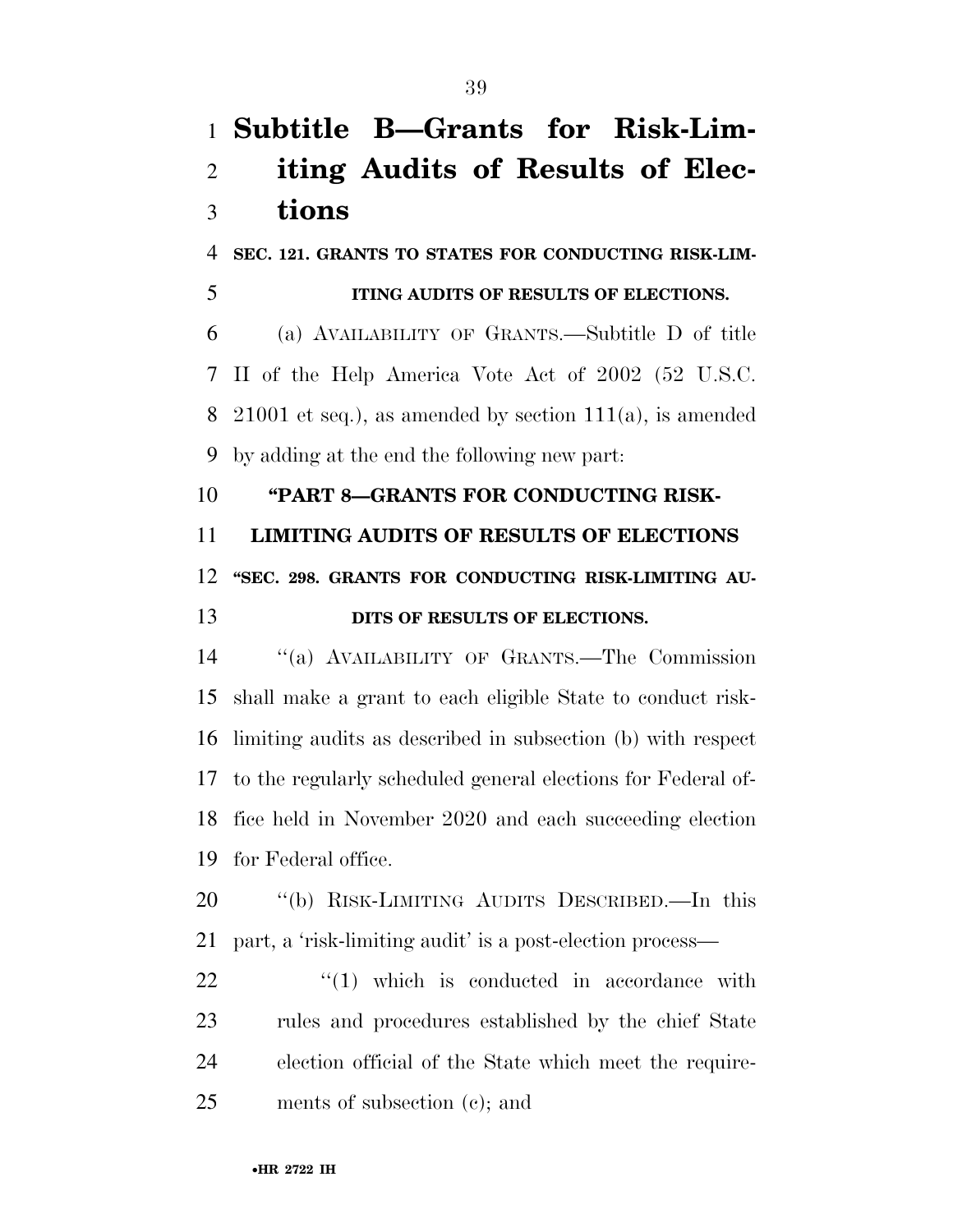$\langle \langle 2 \rangle$  under which, if the reported outcome of the election is incorrect, there is at least a predeter- mined percentage chance that the audit will replace the incorrect outcome with the correct outcome as determined by a full, hand-to-eye tabulation of all votes validly cast in that election that ascertains voter intent manually and directly from voter-verifiable paper records.

 ''(c) REQUIREMENTS FOR RULES AND PROCE- DURES.—The rules and procedures established for con- ducting a risk-limiting audit shall include the following elements:

 ''(1) Rules for ensuring the security of ballots and documenting that prescribed procedures were followed.

16 ''(2) Rules and procedures for ensuring the ac- curacy of ballot manifests produced by election agen-cies.

 ''(3) Rules and procedures for governing the format of ballot manifests, cast vote records, and other data involved in the audit.

22 ''(4) Methods to ensure that any cast vote records used in the audit are those used by the vot- ing system to tally the election results sent to the chief State election official and made public.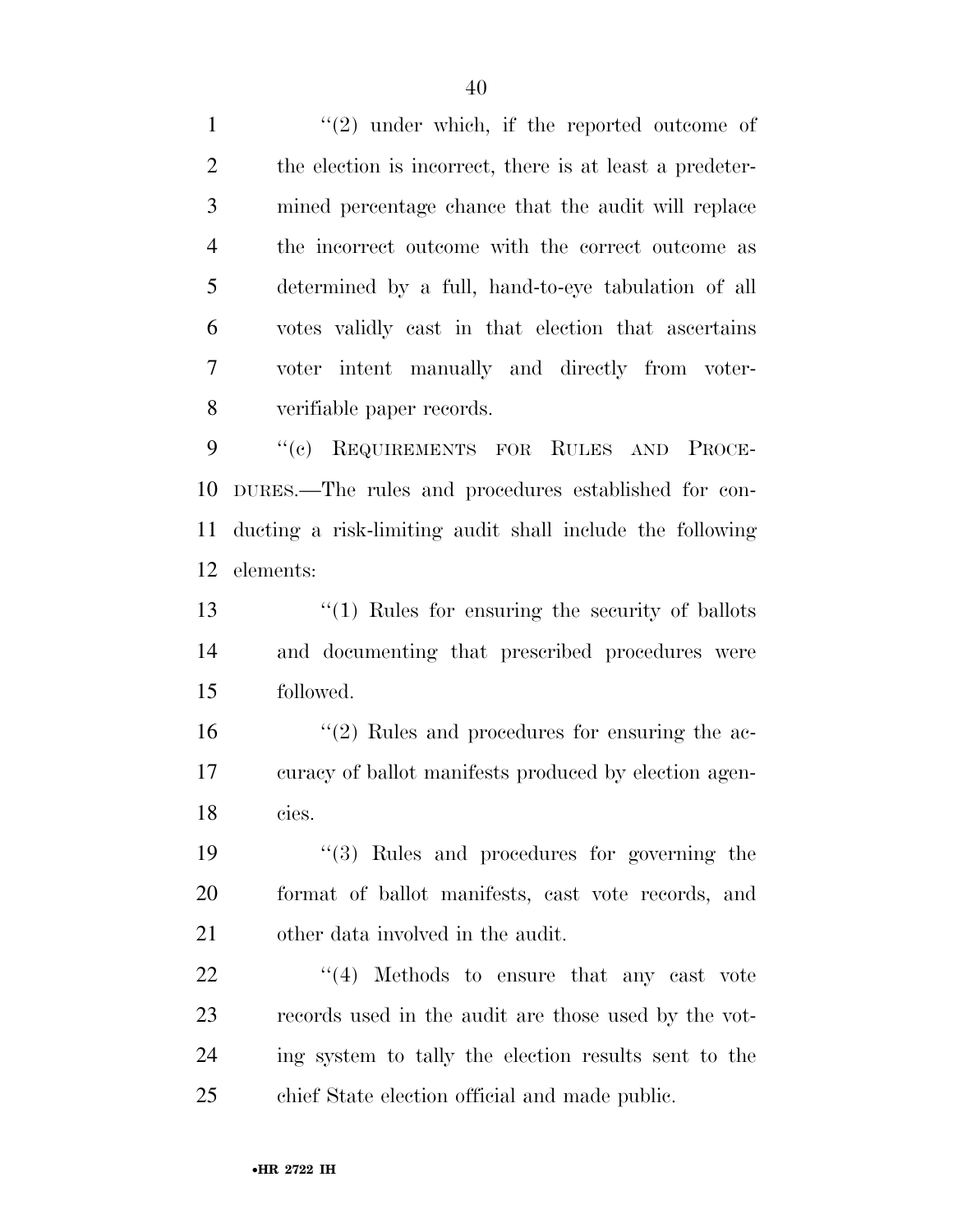| $\mathbf{1}$   | $\lq(5)$ Procedures for the random selection of             |
|----------------|-------------------------------------------------------------|
| $\overline{2}$ | ballots to be inspected manually during each audit.         |
| 3              | $\cdot\cdot$ (6) Rules for the calculations and other meth- |
| 4              | ods to be used in the audit and to determine wheth-         |
| 5              | er and when the audit of an election is complete.           |
| 6              | $\lq(7)$ Procedures and requirements for testing            |
| 7              | any software used to conduct risk-limiting audits.          |
| 8              | "(d) DEFINITIONS.—In this part, the following defi-         |
| 9              | nitions apply:                                              |
| 10             | $\lq(1)$ The term 'ballot manifest' means a record          |
| 11             | maintained by each election agency that meets each          |
| 12             | of the following requirements:                              |
| 13             | $\lq\lq$ . The record is created without reliance           |
| 14             | on any part of the voting system used to tab-               |
| 15             | ulate votes.                                                |
| 16             | $\lq\lq (B)$ The record functions as a sampling             |
| 17             | frame for conducting a risk-limiting audit.                 |
| 18             | $\lq\lq$ (C) The record contains the following in-          |
| 19             | formation with respect to the ballots cast and              |
| 20             | counted in the election:                                    |
| 21             | $\lq\lq$ (i) The total number of ballots cast               |
| 22             | and counted by the agency (including                        |
| 23             | undervotes, overvotes, and other invalid                    |
| 24             | votes).                                                     |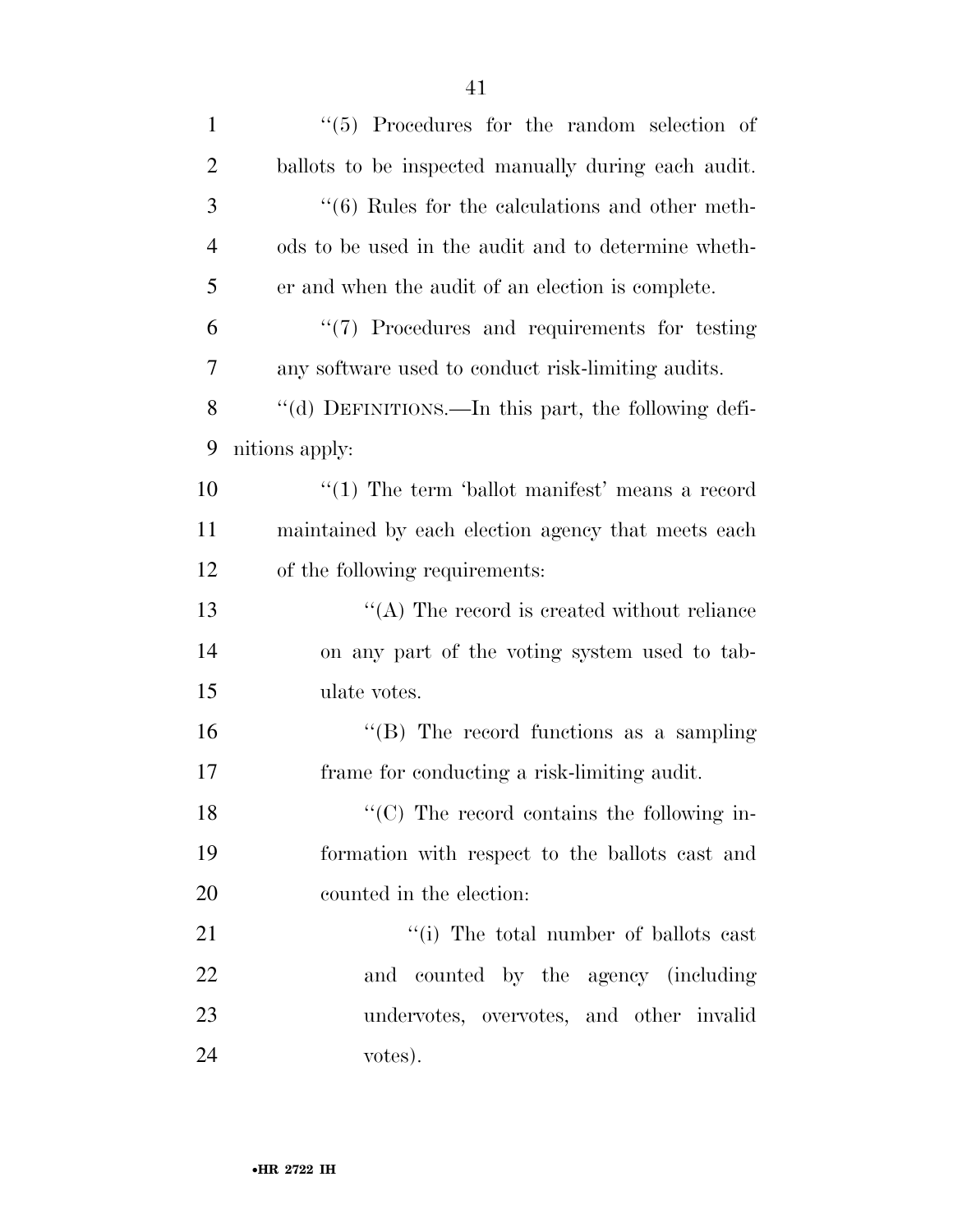| $\mathbf{1}$   | "(ii) The total number of ballots cast                  |
|----------------|---------------------------------------------------------|
| $\overline{2}$ | in each election administered by the agency             |
| 3              | (including undervotes, overvotes, and other             |
| $\overline{4}$ | invalid votes).                                         |
| 5              | "(iii) A precise description of the                     |
| 6              | manner in which the ballots are physically              |
| 7              | stored, including the total number of phys-             |
| 8              | ical groups of ballots, the numbering sys-              |
| 9              | tem for each group, a unique label for each             |
| 10             | group, and the number of ballots in each                |
| 11             | such group.                                             |
| 12             | $(2)$ The term 'incorrect outcome' means an             |
| 13             | outcome that differs from the outcome that would be     |
| 14             | determined by a full tabulation of all votes validly    |
| 15             | cast in the election, determining voter intent manu-    |
| 16             | ally, directly from voter-verifiable paper records.     |
| 17             | $(3)$ The term 'outcome' means the winner of            |
| 18             | an election, whether a candidate or a position.         |
| 19             | $\lq(4)$ The term 'reported outcome' means the          |
| 20             | outcome of an election which is determined accord-      |
| 21             | ing to the canvass and which will become the official,  |
| 22             | certified outcome unless it is revised by an audit, re- |

count, or other legal process.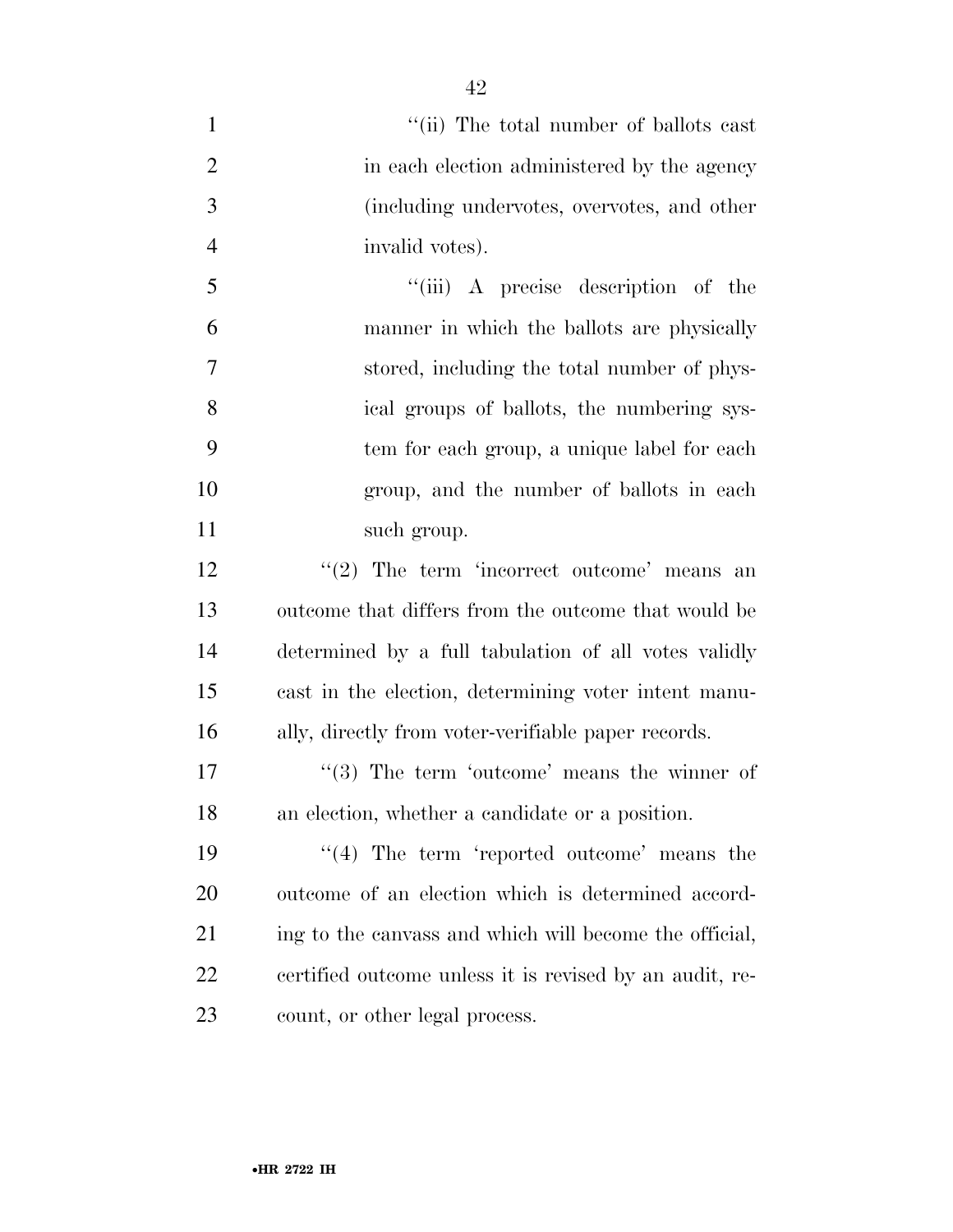#### **''SEC. 298A. ELIGIBILITY OF STATES.**

 ''A State is eligible to receive a grant under this part if the State submits to the Commission, at such time and in such form as the Commission may require, an applica-tion containing—

- $\frac{6}{10}$  <sup>"</sup>(1) a certification that, not later than 5 years after receiving the grant, the State will conduct risk- limiting audits of the results of elections for Federal office held in the State as described in section 298; 10  $\frac{1}{2}$  a certification that, not later than one year after the date of the enactment of this section, the chief State election official of the State has estab- lished or will establish the rules and procedures for conducting the audits which meet the requirements 15 of section  $298(c)$ ;
- $\frac{16}{16}$  ''(3) a certification that the audit shall be com- pleted not later than the date on which the State certifies the results of the election;
- ''(4) a certification that, after completing the audit, the State shall publish a report on the results of the audit, together with such information as nec- essary to confirm that the audit was conducted prop-erly;

•**HR 2722 IH** ''(5) a certification that, if a risk-limiting audit conducted under this part leads to a full manual tally of an election, State law requires that the State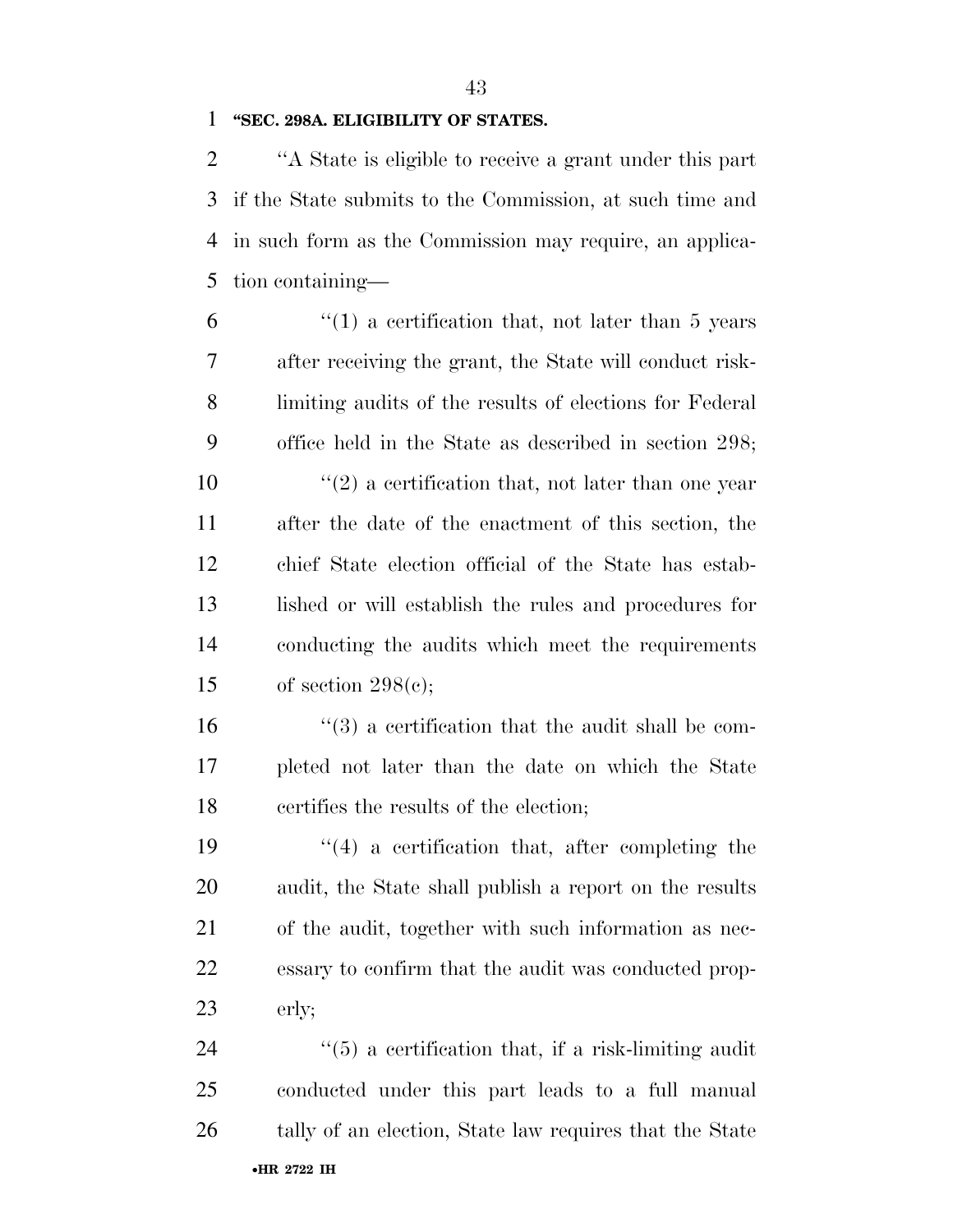or election agency shall use the results of the full manual tally as the official results of the election; and

4  $(6)$  such other information and assurances as the Commission may require.

#### **''SEC. 298B. AUTHORIZATION OF APPROPRIATIONS.**

 ''There are authorized to be appropriated for grants under this part \$20,000,000 for fiscal year 2019, to re-main available until expended.''.

 (b) CLERICAL AMENDMENT.—The table of contents of such Act, as amended by section 111(b), is further amended by adding at the end of the items relating to subtitle D of title II the following:

''PART 8—GRANTS FOR CONDUCTING RISK-LIMITING AUDITS OF RESULTS OF ELECTIONS

''Sec. 298. Grants for conducting risk-limiting audits of results of elections. ''Sec. 298A. Eligibility of States. ''Sec. 298B. Authorization of appropriations.

#### **SEC. 122. GAO ANALYSIS OF EFFECTS OF AUDITS.**

 (a) ANALYSIS.—Not later than 6 months after the first election for Federal office is held after grants are first awarded to States for conducting risk-limiting audits under part 8 of subtitle D of title II of the Help America Vote Act of 2002 (as added by section 121) for conducting risk-limiting audits of elections for Federal office, the Comptroller General of the United States shall conduct an analysis of the extent to which such audits have im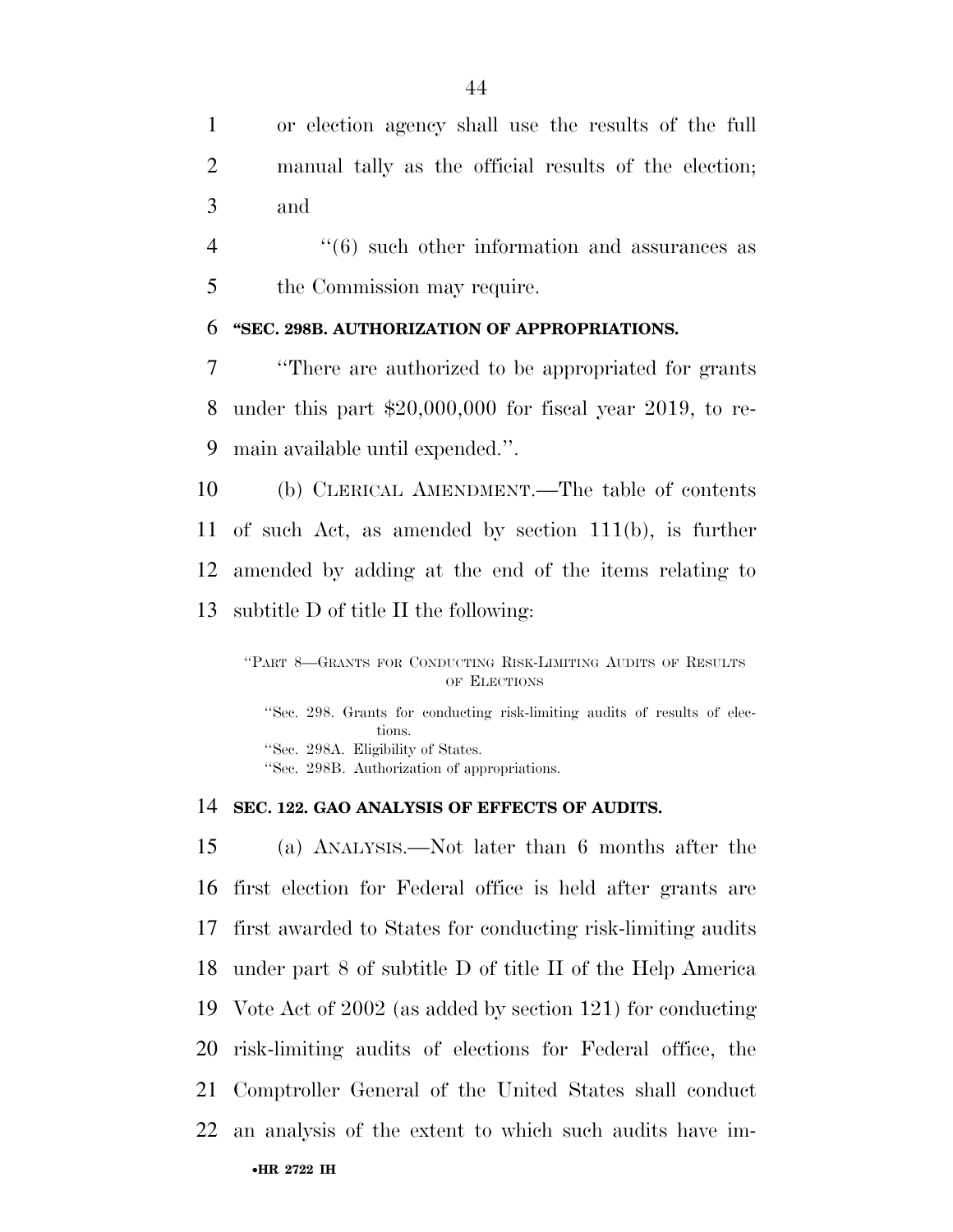proved the administration of such elections and the secu- rity of election infrastructure in the States receiving such grants.

 (b) REPORT.—The Comptroller General of the United States shall submit a report on the analysis con- ducted under subsection (a) to the appropriate congres-sional committees.

# **TITLE II—PROMOTING CYBERSE- CURITY THROUGH IMPROVE- MENTS IN ELECTION ADMIN-ISTRATION**

 **SEC. 201. TESTING OF EXISTING VOTING SYSTEMS TO EN- SURE COMPLIANCE WITH ELECTION CYBER- SECURITY GUIDELINES AND OTHER GUIDE-LINES.** 

 (a) REQUIRING TESTING OF EXISTING VOTING SYS-TEMS.—

 (1) IN GENERAL.—Section 231(a) of the Help America Vote Act of 2002 (52 U.S.C. 20971(a)) is amended by adding at the end the following new paragraph:

22 "(3) TESTING TO ENSURE COMPLIANCE WITH GUIDELINES.—

24 "'(A) TESTING.—Not later than 9 months before the date of each regularly scheduled gen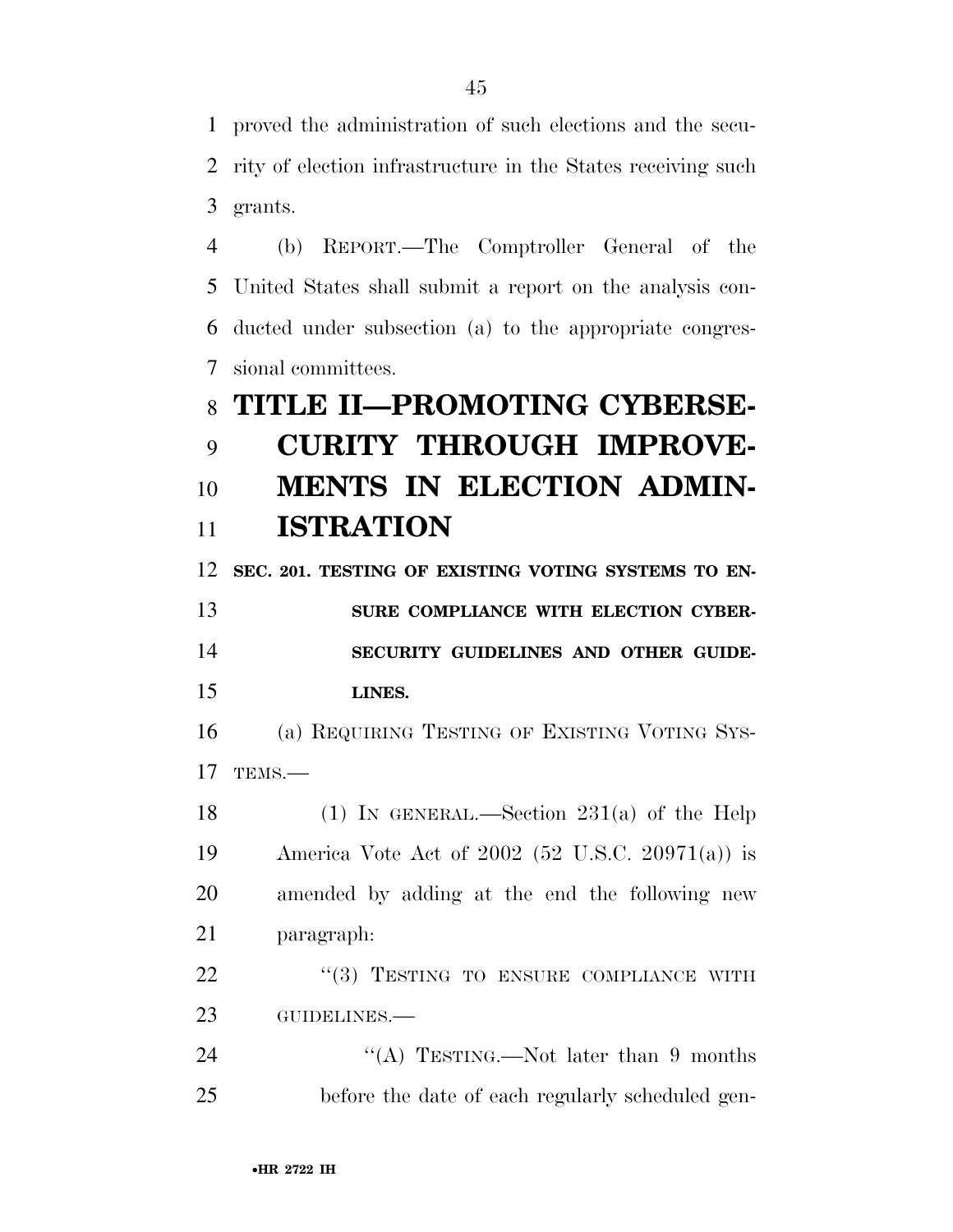eral election for Federal office, the Commission shall provide for the testing by accredited lab- oratories under this section of the voting system hardware and software which was certified for use in the most recent such election, on the basis of the most recent voting system guide- lines applicable to such hardware or software (including election cybersecurity guidelines) issued under this Act.

10 "(B) DECERTIFICATION OF HARDWARE OR 11 SOFTWARE FAILING TO MEET GUIDELINES.—If, on the basis of the testing described in subpara- graph (A), the Commission determines that any voting system hardware or software does not meet the most recent guidelines applicable to such hardware or software issued under this Act, the Commission shall decertify such hard-18 ware or software.".

 (2) EFFECTIVE DATE.—The amendment made by paragraph (1) shall apply with respect to the reg- ularly scheduled general election for Federal office held in November 2020 and each succeeding regu-larly scheduled general election for Federal office.

 (b) ISSUANCE OF CYBERSECURITY GUIDELINES BY TECHNICAL GUIDELINES DEVELOPMENT COMMITTEE.—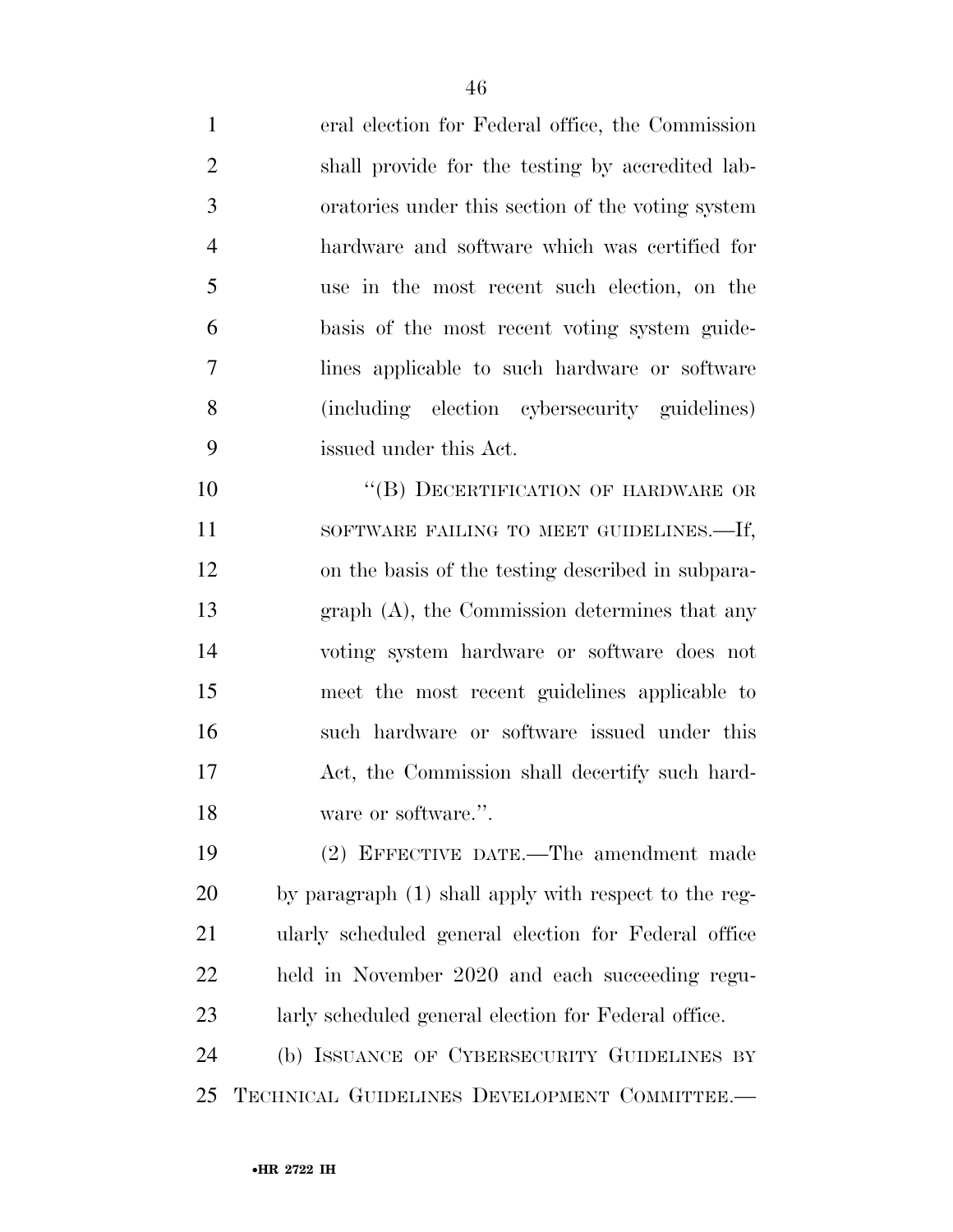Section 221(b) of the Help America Vote Act of 2002 (52 U.S.C. 20961(b)) is amended by adding at the end the following new paragraph:

4 "(3) ELECTION CYBERSECURITY GUIDE- LINES.—Not later than 6 months after the date of the enactment of this paragraph, the Development Committee shall issue election cybersecurity guide- lines, including standards and best practices for pro- curing, maintaining, testing, operating, and updat- ing election systems to prevent and deter cybersecu-rity incidents.''.

 **SEC. 202. REQUIRING USE OF SOFTWARE AND HARDWARE FOR WHICH INFORMATION IS DISCLOSED BY** 

### **MANUFACTURER.**

 (a) REQUIREMENT.—Section 301(a) of the Help America Vote Act of 2002 (52 U.S.C. 21081(a)), as amended by sections 104 and 105, is amended by adding at the end the following new paragraph:

19 "(9) REQUIRING USE OF SOFTWARE AND HARD- WARE FOR WHICH INFORMATION IS DISCLOSED BY MANUFACTURER.—

22 "(A) REQUIRING USE OF SOFTWARE FOR 23 WHICH SOURCE CODE IS DISCLOSED BY MANU-FACTURER.—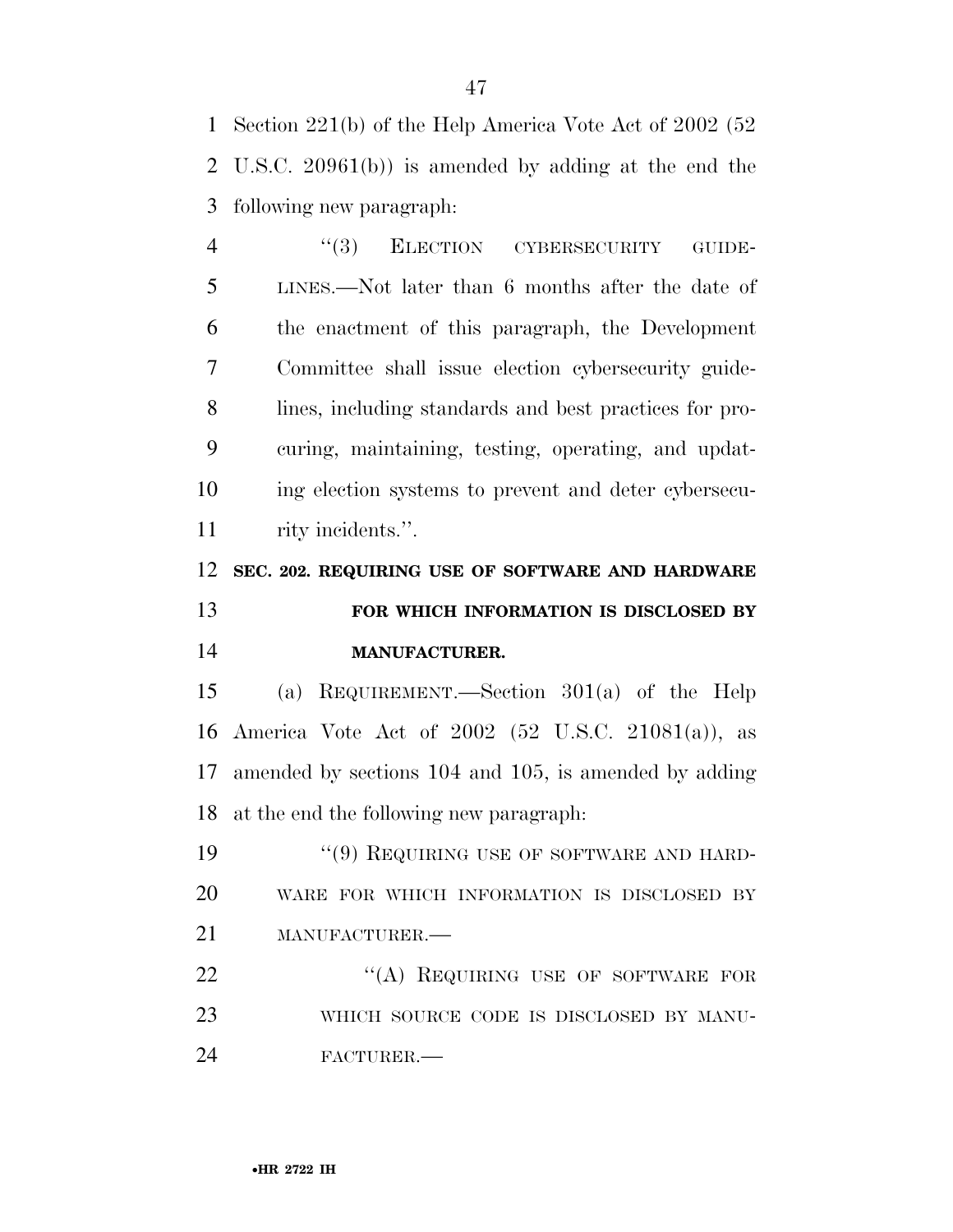| $\mathbf{1}$   | "(i) IN GENERAL.—In the operation              |
|----------------|------------------------------------------------|
| $\overline{2}$ | of voting systems in an election for Federal   |
| 3              | office, a State may only use software for      |
| $\overline{4}$ | which the manufacturer makes the source        |
| 5              | code (in the form in which will be used at     |
| 6              | the time of the election) publicly available   |
| 7              | online under a license that grants a world-    |
| 8              | wide, royalty-free, non-exclusive, perpetual,  |
| 9              | sub-licensable license to all intellectual     |
| 10             | property rights in such source code, except    |
| 11             | that the manufacturer may prohibit a per-      |
| 12             | son who obtains the software from using        |
| 13             | the software in a manner that is primarily     |
| 14             | intended for or directed toward commercial     |
| 15             | advantage or private monetary compensa-        |
| 16             | tion that is unrelated to carrying out legiti- |
| 17             | mate research or cybersecurity activity.       |
| 18             | "(ii) EXCEPTIONS.—Clause (i) does              |
| 19             | not apply with respect to—                     |
| 20             | "(I) widely-used operating system              |
| 21             | software which is not specific to vot-         |
| 22             | ing systems and for which the source           |
| 23             | code or baseline functionality is not          |
| 24             | altered; or                                    |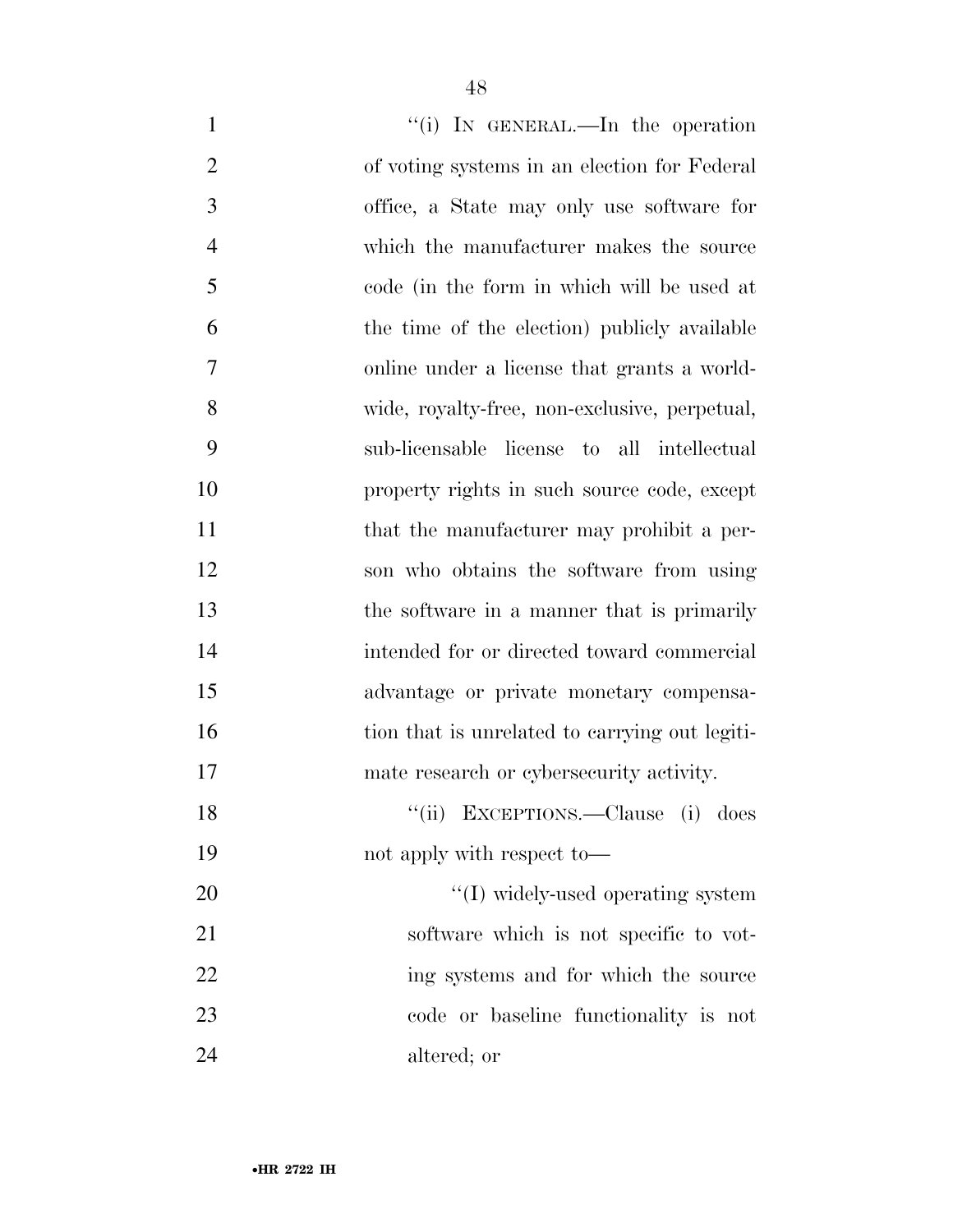| $\mathbf{1}$   | "(II) widely-used cybersecurity              |
|----------------|----------------------------------------------|
| $\overline{2}$ | software which is not specific to vot-       |
| 3              | ing systems and for which the source         |
| $\overline{4}$ | code or baseline functionality is not        |
| 5              | altered.                                     |
| 6              | "(B) REQUIRING USE OF HARDWARE FOR           |
| 7              | WHICH INFORMATION IS DISCLOSED BY MANU-      |
| 8              | FACTURER.-                                   |
| 9              | REQUIRING DISCLOSURE<br>``(i)<br>OF          |
| 10             | HARDWARE.—A State may not use a vot-         |
| 11             | ing system in an election for Federal office |
| 12             | unless the manufacturer of the system        |
| 13             | publicly discloses online the identification |
| 14             | of the hardware used to operate the sys-     |
| 15             | tem.                                         |
| 16             | "(ii) ADDITIONAL DISCLOSURE<br>$RE-$         |
| 17             | QUIREMENTS FOR CUSTOM OR ALTERED             |
| 18             | HARDWARE.—To the extent that the hard-       |
| 19             | ware used to operate a voting system or      |
| 20             | any component thereof is not widely-used,    |
| 21             | or is widely-used but is altered, the State  |
| 22             | may not use the system in an election for    |
| 23             | Federal office unless—                       |
| 24             | $\lq$ (I) the manufacturer of the sys-       |
| 25             | tem publicly discloses online the com-       |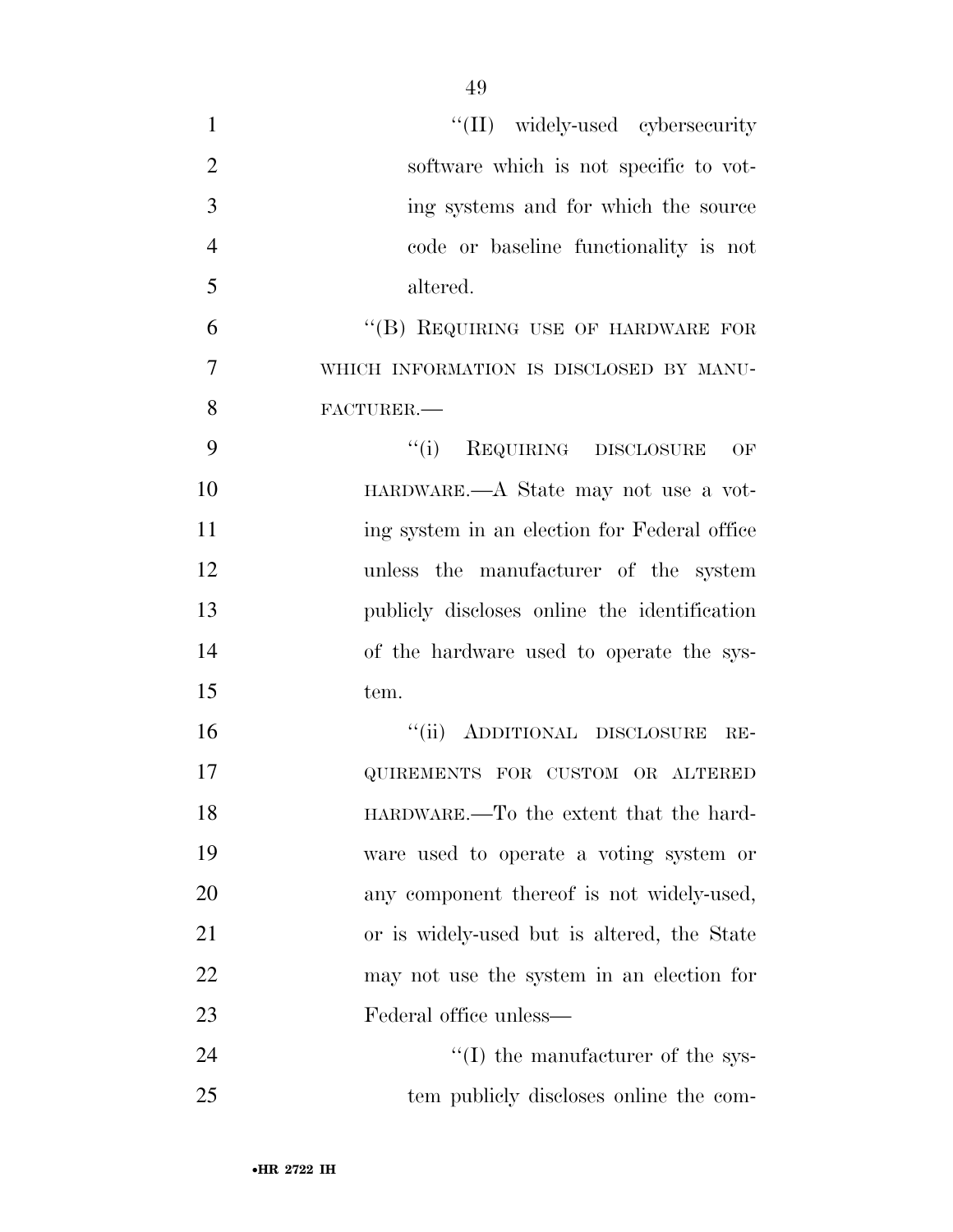| $\mathbf{1}$   | ponents of the hardware, the design of                   |
|----------------|----------------------------------------------------------|
| $\overline{2}$ | such components, and how such com-                       |
| 3              | ponents are connected in the oper-                       |
| $\overline{4}$ | ation of the system; and                                 |
| 5              | $\lq\lq$ (II) the manufacturer makes                     |
| 6              | the design (in the form which will be                    |
| 7              | used at the time of the election) pub-                   |
| 8              | licht available online under a license                   |
| 9              | that grants a worldwide, royalty-free,                   |
| 10             | non-exclusive, perpetual, sub-licens-                    |
| 11             | able license to all intellectual property                |
| 12             | rights in the design of the hardware                     |
| 13             | or the component, except that the                        |
| 14             | manufacturer may prohibit a person                       |
| 15             | who obtains the design from using the                    |
| 16             | design in a manner that is primarily                     |
| 17             | intended for or directed toward com-                     |
| 18             | mercial advantage or private monetary                    |
| 19             | compensation that is unrelated to car-                   |
| 20             | rying out legitimate research or cyber-                  |
| 21             | security activity.".                                     |
| 22             | (b) EFFECTIVE DATE.—The amendment made by                |
| 23             | subsection (a) shall apply with respect to elections for |
| 24             | Federal office held in 2020 or any succeeding year.      |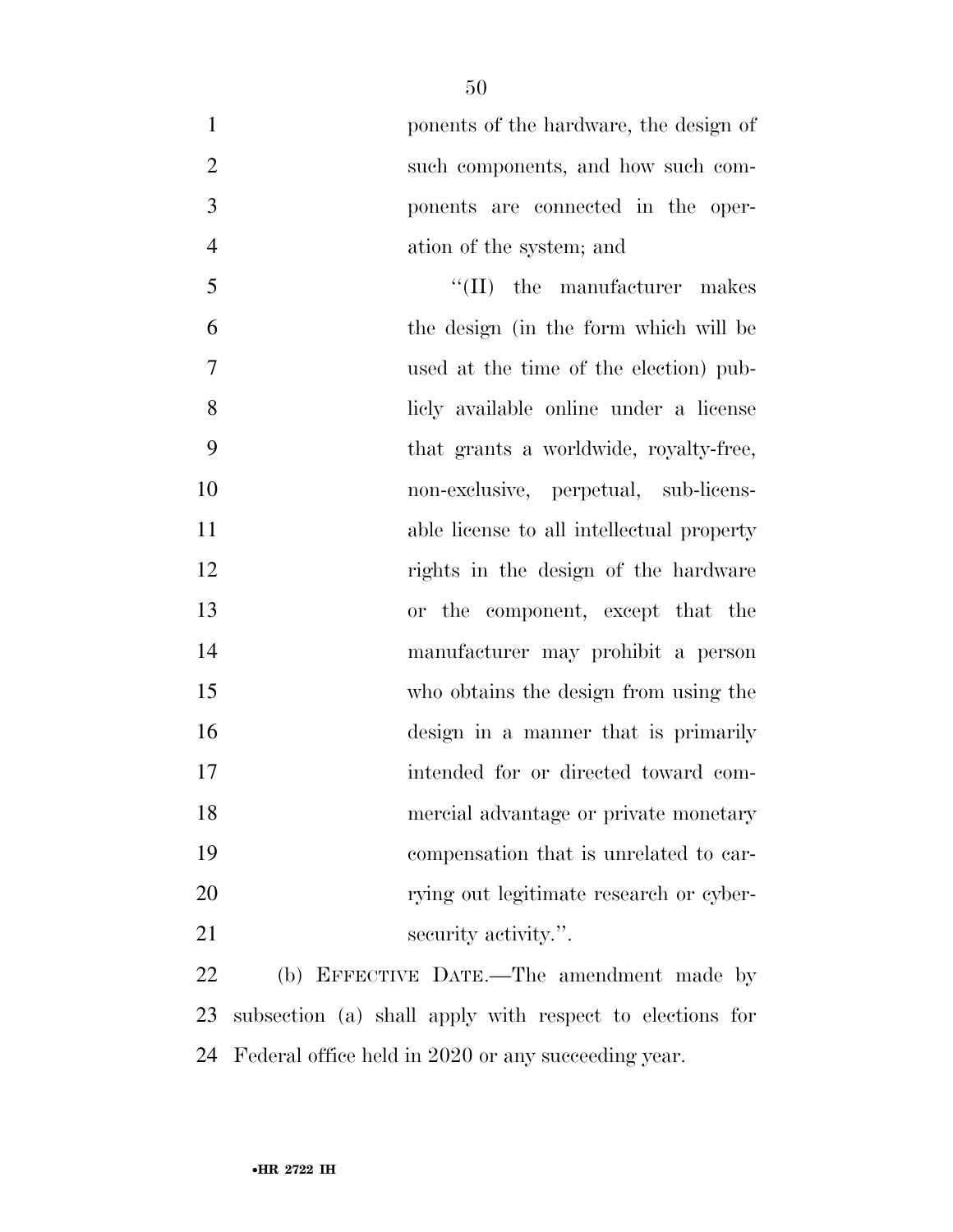| $\mathbf{1}$   | SEC. 203. TREATMENT OF ELECTRONIC POLL BOOKS AS           |
|----------------|-----------------------------------------------------------|
| $\overline{2}$ | PART OF VOTING SYSTEMS.                                   |
| 3              | (a) INCLUSION IN DEFINITION OF VOTING SYS-                |
| 4              | TEM.—Section 301(b) of the Help America Vote Act of       |
| 5              | $2002$ (52 U.S.C. 21081(b)) is amended—                   |
| 6              | $(1)$ in the matter preceding paragraph $(1)$ , by        |
| 7              | striking "this section" and inserting "this Act";         |
| 8              | (2) by striking "and" at the end of paragraph             |
| 9              | (1);                                                      |
| 10             | $(3)$ by redesignating paragraph $(2)$ as para-           |
| 11             | $graph(3);$ and                                           |
| 12             | $(4)$ by inserting after paragraph $(1)$ the fol-         |
| 13             | lowing new paragraph.                                     |
| 14             | $\lq(2)$ any electronic poll book used with respect       |
| 15             | to the election; and".                                    |
| 16             | (b) DEFINITION.—Section $301$ of such Act $(52)$          |
| 17             | U.S.C. 21081) is amended—                                 |
| 18             | (1) by redesignating subsections (c) and (d) as           |
| 19             | subsections (d) and (e); and                              |
| 20             | $(2)$ by inserting after subsection (b) the fol-          |
| 21             | lowing new subsection:                                    |
| 22             | "(c) ELECTRONIC POLL BOOK DEFINED.—In this                |
| 23             | Act, the term 'electronic poll book' means the total com- |
| 24             | bination of mechanical, electromechanical, or electronic  |
| 25             | equipment (including the software, firmware, and docu-    |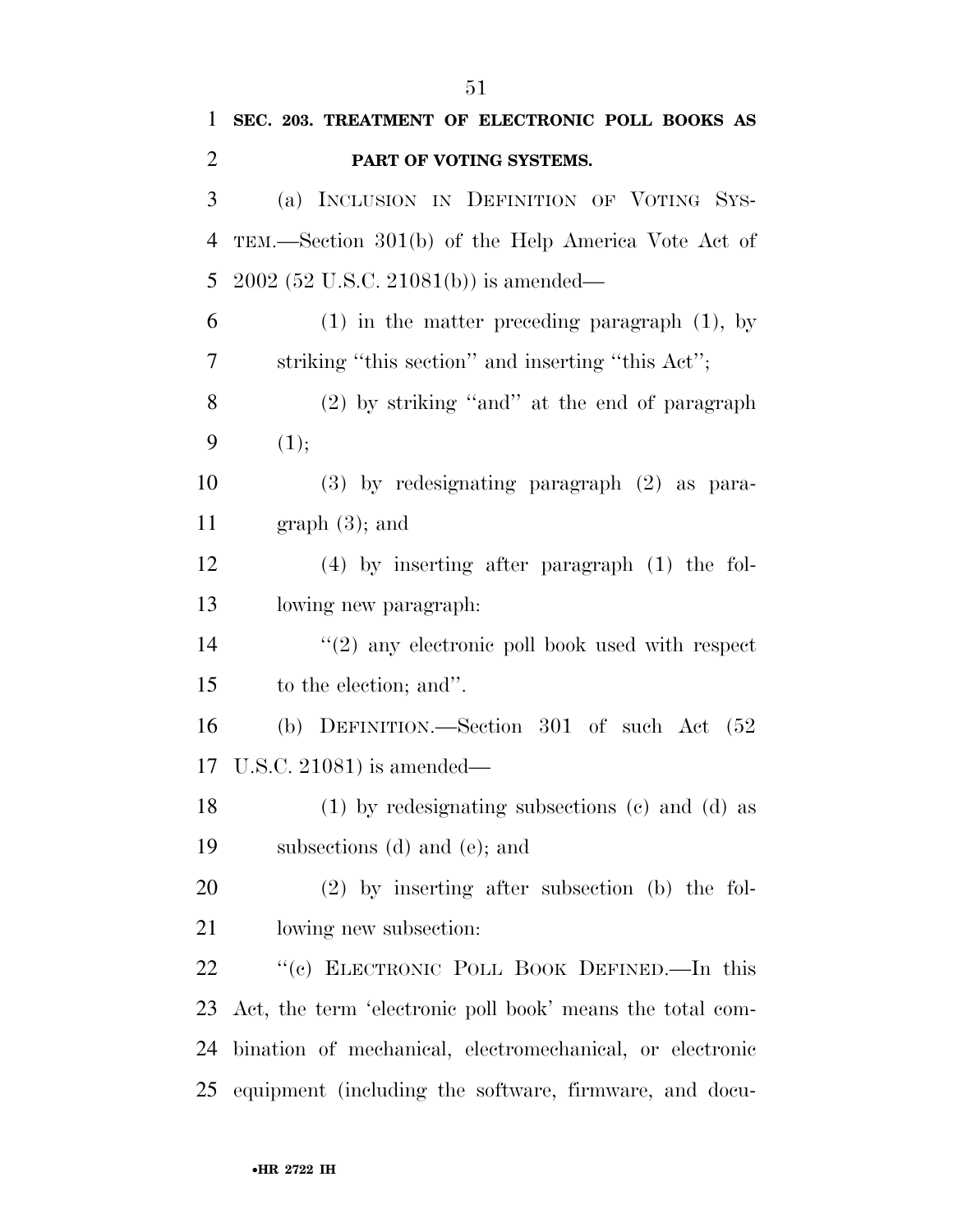mentation required to program, control, and support the equipment) that is used—

 ''(1) to retain the list of registered voters at a polling location, or vote center, or other location at which voters cast votes in an election for Federal of-fice; and

 ''(2) to identify registered voters who are eligi-ble to vote in an election.''.

 (c) EFFECTIVE DATE.—Section 301(e) of such Act  $(52 \text{ U.S.C. } 21081(e))$ , as redesignated by subsection (b), is amended by striking the period at the end and inserting the following: '', or, with respect to any requirements re- lating to electronic poll books, on and after January 1, 2020.''.

 **SEC. 204. PRE-ELECTION REPORTS ON VOTING SYSTEM USAGE.** 

 (a) REQUIRING STATES TO SUBMIT REPORTS.—Title III of the Help America Vote Act of 2002 (52 U.S.C. 21081 et seq.) is amended by inserting after section 301 the following new section:

 **''SEC. 301A. PRE-ELECTION REPORTS ON VOTING SYSTEM USAGE.** 

23 "(a) REQUIRING STATES TO SUBMIT REPORTS.— Not later than 120 days before the date of each regularly scheduled general election for Federal office, the chief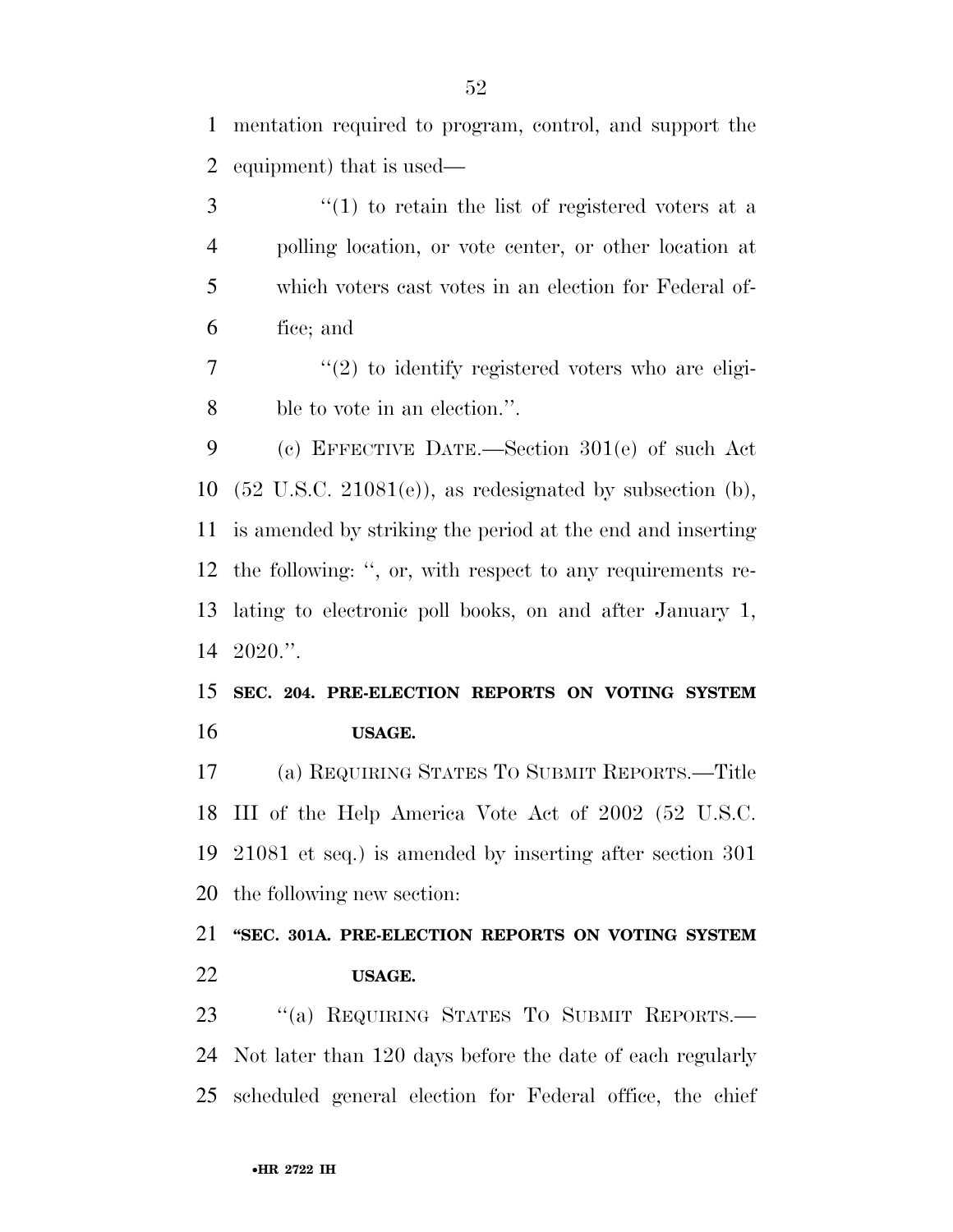State election official of a State shall submit a report to the Commission containing a detailed voting system usage plan for each jurisdiction in the State which will admin- ister the election, including a detailed plan for the usage of electronic poll books and other equipment and compo-nents of such system.

 ''(b) EFFECTIVE DATE.—Subsection (a) shall apply with respect to the regularly scheduled general election for Federal office held in November 2020 and each succeeding regularly scheduled general election for Federal office.''.

 (b) CONFORMING AMENDMENT RELATING TO EN- FORCEMENT.—Section 401 of such Act (52 U.S.C. 21111) is amended by striking ''sections 301, 302, and 303'' and inserting ''subtitle A of title III''.

 (c) CLERICAL AMENDMENT.—The table of contents of such Act is amended by inserting after the item relating to section 301 the following new item:

''Sec. 301A. Pre-election reports on voting system usage.''.

## **SEC. 205. STREAMLINING COLLECTION OF ELECTION IN-FORMATION.**

 Section 202 of the Help America Vote Act of 2002 (52 U.S.C. 20922) is amended—

(1) by striking ''The Commission'' and insert-

ing ''(a) IN GENERAL.—The Commission''; and

(2) by adding at the end the following new sub-

section: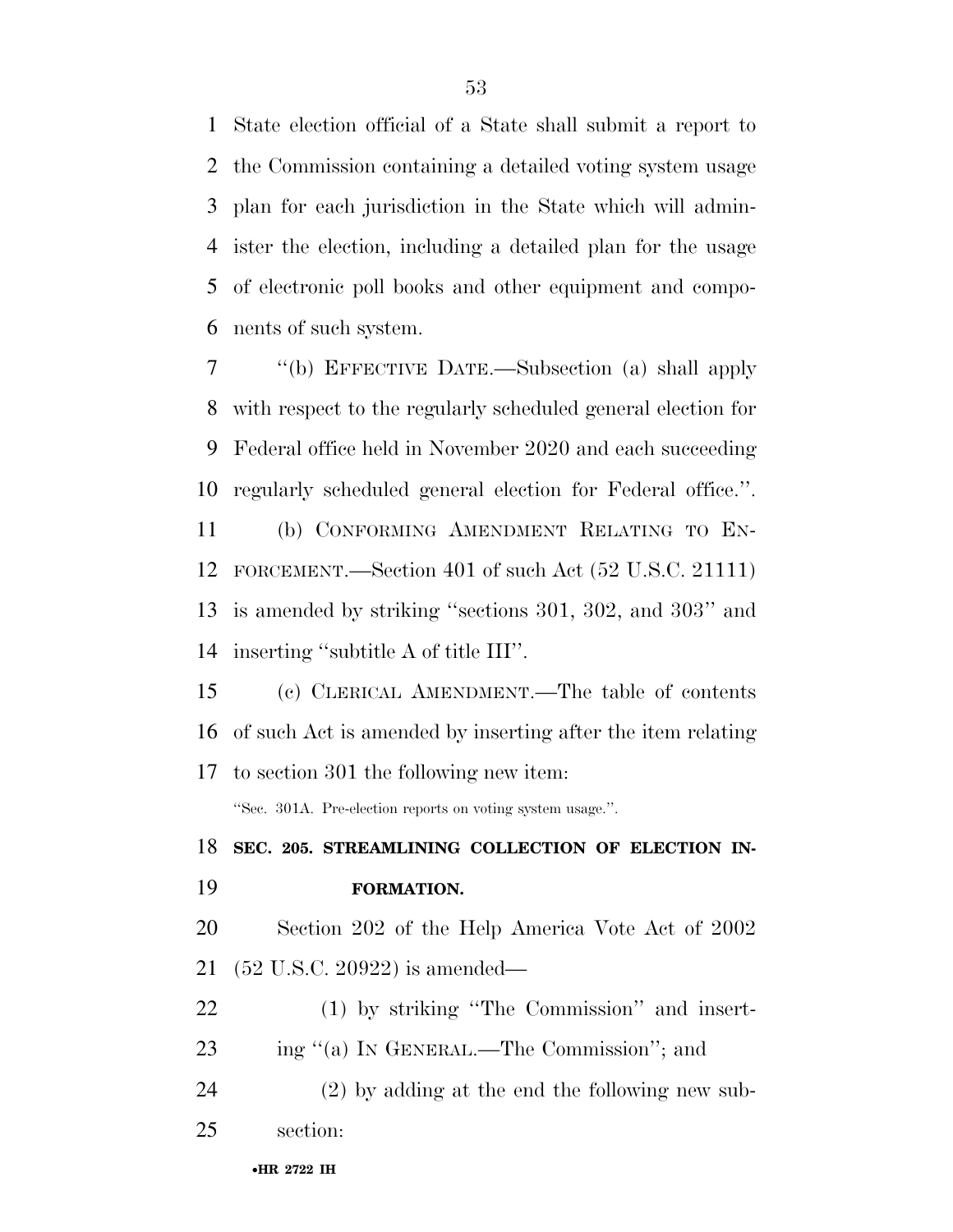''(b) WAIVER OF CERTAIN REQUIREMENTS.—Sub- chapter I of chapter 35 of title 44, United States Code, shall not apply to the collection of information for pur- poses of maintaining the clearinghouse described in para-5 graph  $(1)$  of subsection  $(a)$ .".

# **TITLE III—ELECTION SECURITY GRANTS ADVISORY COMMITTEE**

#### **SEC. 301. ESTABLISHMENT OF ADVISORY COMMITTEE.**

 (a) IN GENERAL.—Subtitle A of title II of the Help America Vote Act of 2002 (52 U.S.C. 20921 et seq.) is amended by adding at the end the following:

## **''PART 4—ELECTION SECURITY GRANTS**

**''SEC. 225. ELECTION SECURITY GRANTS ADVISORY COM-**

### **MITTEE.**

**ADVISORY COMMITTEE** 

 ''(a) ESTABLISHMENT.—There is hereby established an advisory committee (hereinafter in this part referred to as the 'Committee') to assist the Commission with re- spect to the award of grants to States under this Act for the purpose of election security.

"(b) DUTIES.—

22 "(1) IN GENERAL.—The Committee shall, with respect to an application for a grant received by the Commission—

25  $\frac{1}{2}$  (A) review such application; and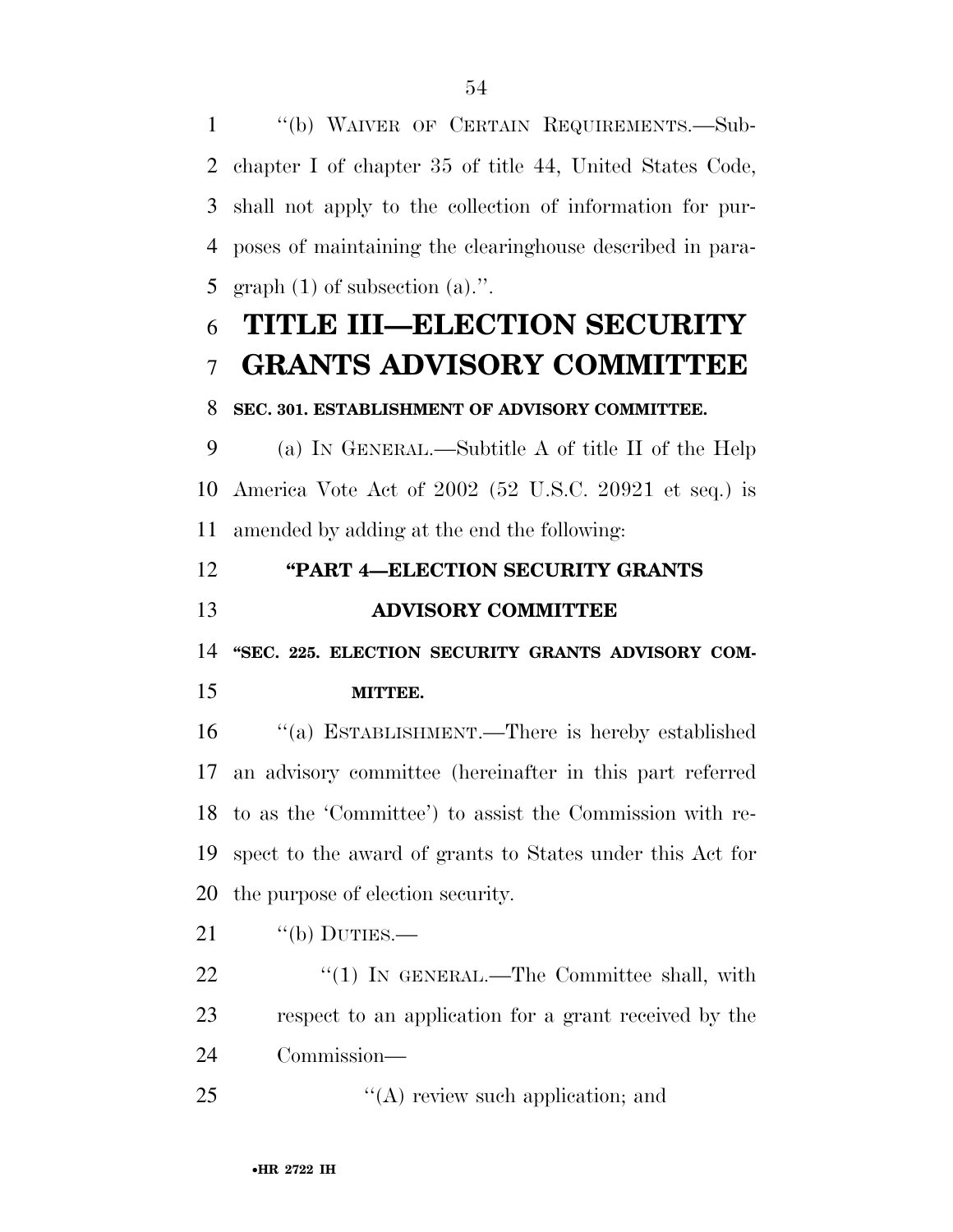| $\mathbf{1}$   | $\lq\lq (B)$ recommend to the Commission                     |
|----------------|--------------------------------------------------------------|
| $\overline{2}$ | whether to award the grant to the applicant.                 |
| 3              | "(2) CONSIDERATIONS.—In reviewing an appli-                  |
| $\overline{4}$ | cation pursuant to paragraph $(1)(A)$ , the Committee        |
| 5              | shall consider—                                              |
| 6              | "(A) the record of the applicant with re-                    |
| 7              | spect to-                                                    |
| 8              | "(i) compliance of the applicant with                        |
| 9              | the requirements under subtitle A of title                   |
| 10             | III; and                                                     |
| 11             | "(ii) adoption of voluntary guidelines                       |
| 12             | issued by the Commission under subtitle B                    |
| 13             | of title III; and                                            |
| 14             | "(B) the goals and requirements of elec-                     |
| 15             | tion security as described in the Securing                   |
| 16             | America's Federal Elections Act.                             |
| 17             | "(c) MEMBERSHIP.—The Committee shall be com-                 |
|                | 18 posed of 15 individuals appointed by the Executive Direc- |
| 19             | tor of the Commission with experience and expertise in       |
| 20             | election security.                                           |
| 21             | "(d) NO COMPENSATION FOR SERVICE.—Members of                 |
| 22             | the Committee shall not receive any compensation for         |
| 23             | their service, but shall be paid travel expenses, including  |
| 24             | per diem in lieu of subsistence, at rates authorized for em- |
| 25             | ployees of agencies under subchapter I of chapter 57 of      |

•**HR 2722 IH**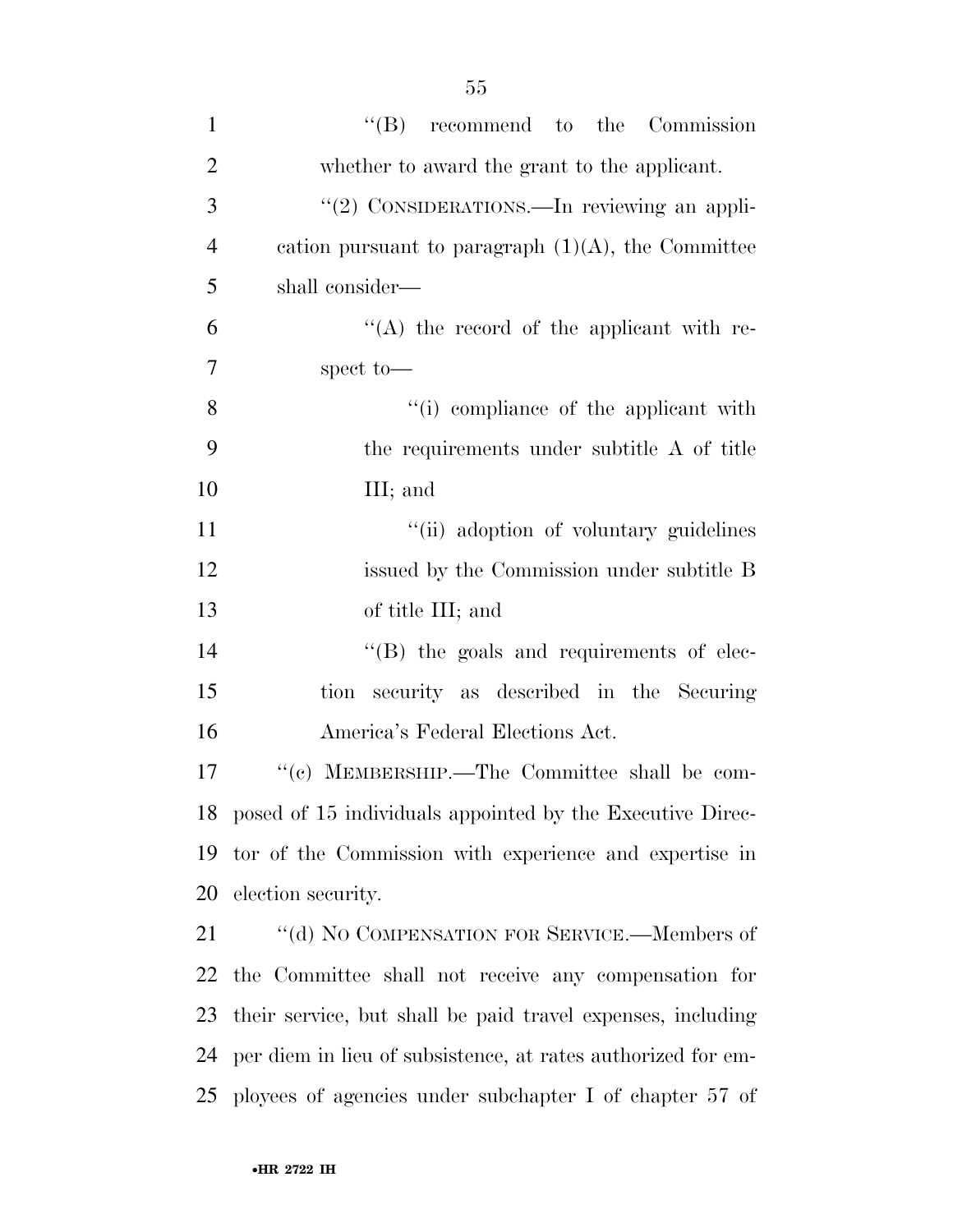title 5, United States Code, while away from their homes or regular places of business in the performance of services for the Committee.''.

 (b) EFFECTIVE DATE.—The amendments made by this section shall take effect 1 year after the date of enact-ment of this Act.

# **TITLE IV—USE OF VOTING MA- CHINES MANUFACTURED IN THE UNITED STATES**

## **SEC. 401. USE OF VOTING MACHINES MANUFACTURED IN THE UNITED STATES.**

 Section 301(a) of the Help America Vote Act of 2002 (52 U.S.C. 21081(a)), as amended by section 104, section 105, and section 202 is amended by adding at the end the following new paragraph:

16 "(10) VOTING MACHINE REQUIREMENTS. - By not later than the date of the regularly scheduled general election for Federal office occurring in No- vember 2022, each State shall seek to ensure that any voting machine used in such election and in any subsequent election for Federal office is manufac-22 tured in the United States.".